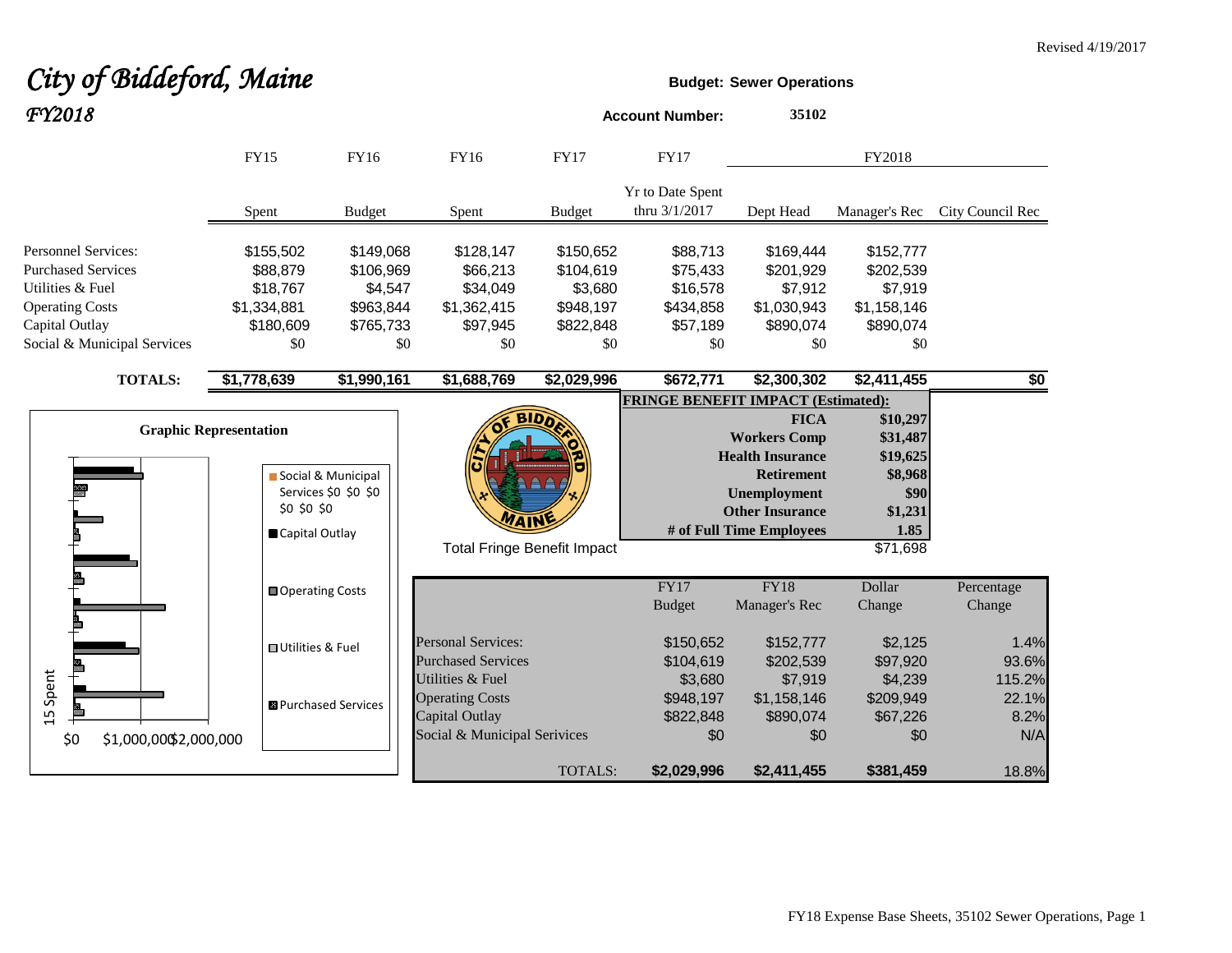# FY2018 Personnel Services

| Account       |                                                     | <b>FY15</b> | <b>FY16</b>   | <b>FY16</b> | <b>FY17</b>   | <b>FY17</b>             | FY2018    |           |
|---------------|-----------------------------------------------------|-------------|---------------|-------------|---------------|-------------------------|-----------|-----------|
| Number        | Description                                         | Spent       | <b>Budget</b> | Spent       | <b>Budget</b> | <b>Yr to Date Spent</b> | Dept Head | Mgr's Rec |
|               |                                                     |             |               |             |               |                         |           |           |
|               | 60101 Dept Manager Salary Exp                       | \$44,007    | \$45,158      | \$45,372    | \$45,435      | \$30,009                | \$46,198  | \$46,198  |
|               | 60102 Mid Mgmt Hrly Employee Wage                   | \$60,913    | \$58,325      | \$47,329    | \$58,684      | \$33,683                | \$58,426  | \$41,654  |
|               | 60105 F-T Employee Wage Exp                         | \$5,079     | \$5,265       | \$4,821     | \$5,322       | \$3,081                 | \$0       | \$0       |
|               | 60106 P-T Employee Wage Exp                         | \$0         | \$0           | \$0         | \$0           | \$0                     | \$21,470  | \$21,599  |
|               | 60111 Overtime Wage Expense                         | \$0         | \$362         | \$0         | \$366         | \$0                     | \$2,230   | \$2,230   |
|               | 60129 Insurance Buyout Pay                          | \$150       | \$270         | \$150       | \$270         | \$75                    | \$0       | \$0       |
|               | 60201 FICA/Medicare-ER Share Exp                    | \$7,931     | \$8,447       | \$6,999     | \$8,618       | \$4,872                 | \$10,297  | \$10,297  |
|               | 60202 MPERS-Employer Share Exp                      | \$3,450     | \$4,019       | \$4,043     | \$4,637       | \$2,851                 | \$4,435   | \$4,435   |
|               | 60203 457 Plan-Employer Share Exp                   | \$1,396     | \$1,040       | \$717       | \$2,568       | \$1,551                 | \$4,533   | \$4,533   |
|               | 60210 HPHC Ins Employer Share Exp                   | \$31,244    | \$24,492      | \$18,324    | \$23,312      | \$11,937                | \$19,625  | \$19,625  |
|               | 60212 S-T Disability ER Share Exp                   | \$59        | \$60          | \$51        | \$65          | \$37                    | \$46      | \$46      |
|               | 60213 L-T Disability ER Share Exp                   | \$263       | \$330         | \$271       | \$375         | \$214                   | \$382     | \$382     |
|               | 60216 Delta Dental ER Share                         | \$0         | \$0           | \$0         | \$0           | \$0                     | \$0       | \$0       |
|               | 60217 RHSA Plan ER Share                            | \$0         | \$0           | \$0         | $\$0$         | \$328                   | \$803     | \$803     |
|               | 60230 Clothing/Uniforms Expense                     | \$216       | \$300         | \$0         | \$0           | \$0                     | \$0       | $\$0$     |
|               | 60251 Conferences/Training Expense                  | \$320       | \$400         | \$0         | \$400         | \$0                     | \$400     | \$400     |
|               | 60252 Travel/Mileage Expense                        | \$400       | \$500         | \$69        | \$500         | \$0                     | \$500     | \$500     |
|               | 60257 Professional License Fees Exp                 | \$75        | \$100         | \$0         | \$100         | \$75                    | \$100     | \$75      |
| <b>Totals</b> |                                                     | \$155,502   | \$149,068     | \$128,147   | \$150,652     | \$88,713                | \$169,444 | \$152,777 |
|               | <b>FY2018 Purchased Services</b>                    |             |               |             |               |                         |           |           |
| Account       |                                                     | <b>FY15</b> | <b>FY16</b>   | <b>FY16</b> | <b>FY17</b>   | <b>FY17</b>             | FY2018    |           |
| Number        | Description                                         | Spent       | <b>Budget</b> | Spent       | <b>Budget</b> | Yr to Date Spent        | Dept Head | Mgr's Rec |
|               |                                                     |             |               |             |               |                         |           |           |
|               | 60302 Audit Services Expense                        | \$6,370     | \$6,561       | \$6,370     | \$6,561       | \$6,500                 | \$6,500   | \$6,500   |
| 60305         | 60304 Registry of Deeds Fee Expense<br>$\sharp N/A$ | \$8,303     | \$7,000       | \$9,073     | \$7,000       | \$6,517                 | \$7,000   | \$8,000   |
|               | 60306 Other Prof/Consult Srvs Exp                   | \$2,500     | \$2,500       | \$1,900     | \$2,500       | \$321                   | \$10,000  | \$10,000  |
|               | 60310 Service Contracts Expense                     | \$0         | \$1,500       | \$0         | \$1,500       | \$0                     | \$100,150 | \$100,150 |
|               | 60312 Temporary Contract Help Exp                   | \$6,000     | \$6,000       | \$0         | \$6,000       | \$0                     | \$3,000   | \$3,000   |
|               | 60325 Postage/Shipping Expense                      | \$6,896     | \$8,000       | \$6,125     | \$8,000       | \$3,547                 | \$8,000   | \$7,600   |
|               |                                                     | \$0         | \$250         | \$0         | \$250         | \$0                     | \$0       | \$0       |
|               | 60330 Equipment Rent/Lease Exp                      |             |               |             |               |                         |           |           |
|               | 60331 Land/Building Lease Expense                   | \$1,014     | \$1,025       | \$1,018     | \$1,025       | \$1,038                 | \$1,050   | \$1,060   |
|               | 60370 Workers Comp Insurance Exp                    | \$27,701    | \$38,266      | \$24,380    | \$34,483      | \$24,380                | \$31,487  | \$31,487  |
|               | 60372 Vehicle Insurance Expense                     | \$7,304     | \$8,504       | \$7,888     | \$8,845       | \$8,205                 | \$8,845   | \$8,845   |
|               | 60373 Building/Boiler Insurance Exp                 | \$8,840     | \$10,405      | \$9,458     | \$10,822      | \$9,850                 | \$10,822  | \$10,822  |
|               | 60375 Special Equip Insurance Exp                   | \$0         | \$1,412       | \$0         | \$1,469       | \$0                     | \$0       | $\$0$     |
|               | 60382 Pollution Insurance Expense                   | \$13,951    | \$15,546      | \$0         | \$16,164      | \$15,075                | \$15,075  | \$15,075  |

FY18 Expense Base Sheets, 35102 Sewer Operations, Page 2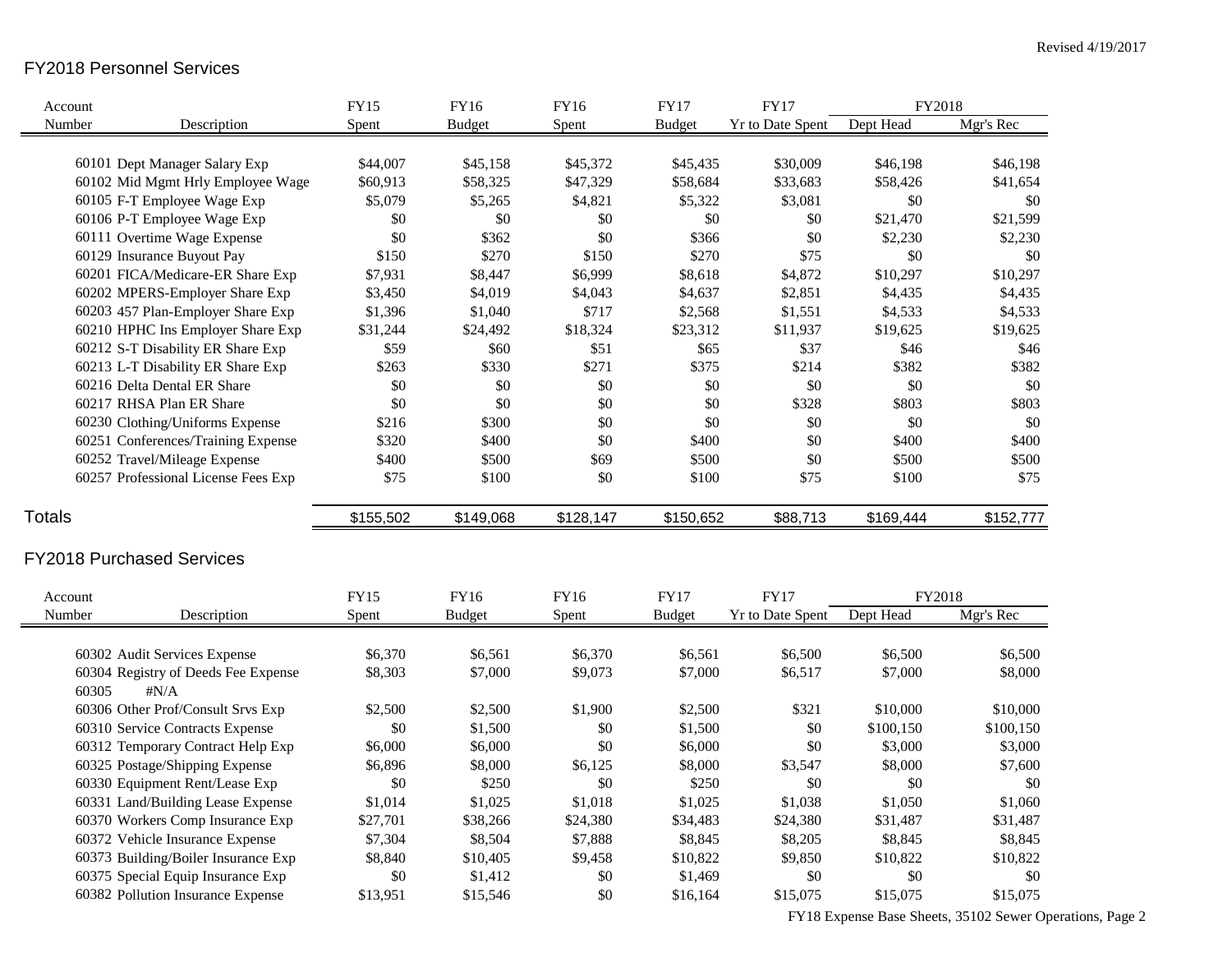| __<br>Totals | \$88.879 | \$106,969 | \$66,213 | 64C<br>\$104 | 100<br>\$75.<br>৲43ਹ | 1.929<br>\$201 | \$202.539 |
|--------------|----------|-----------|----------|--------------|----------------------|----------------|-----------|
|              |          |           |          |              |                      |                |           |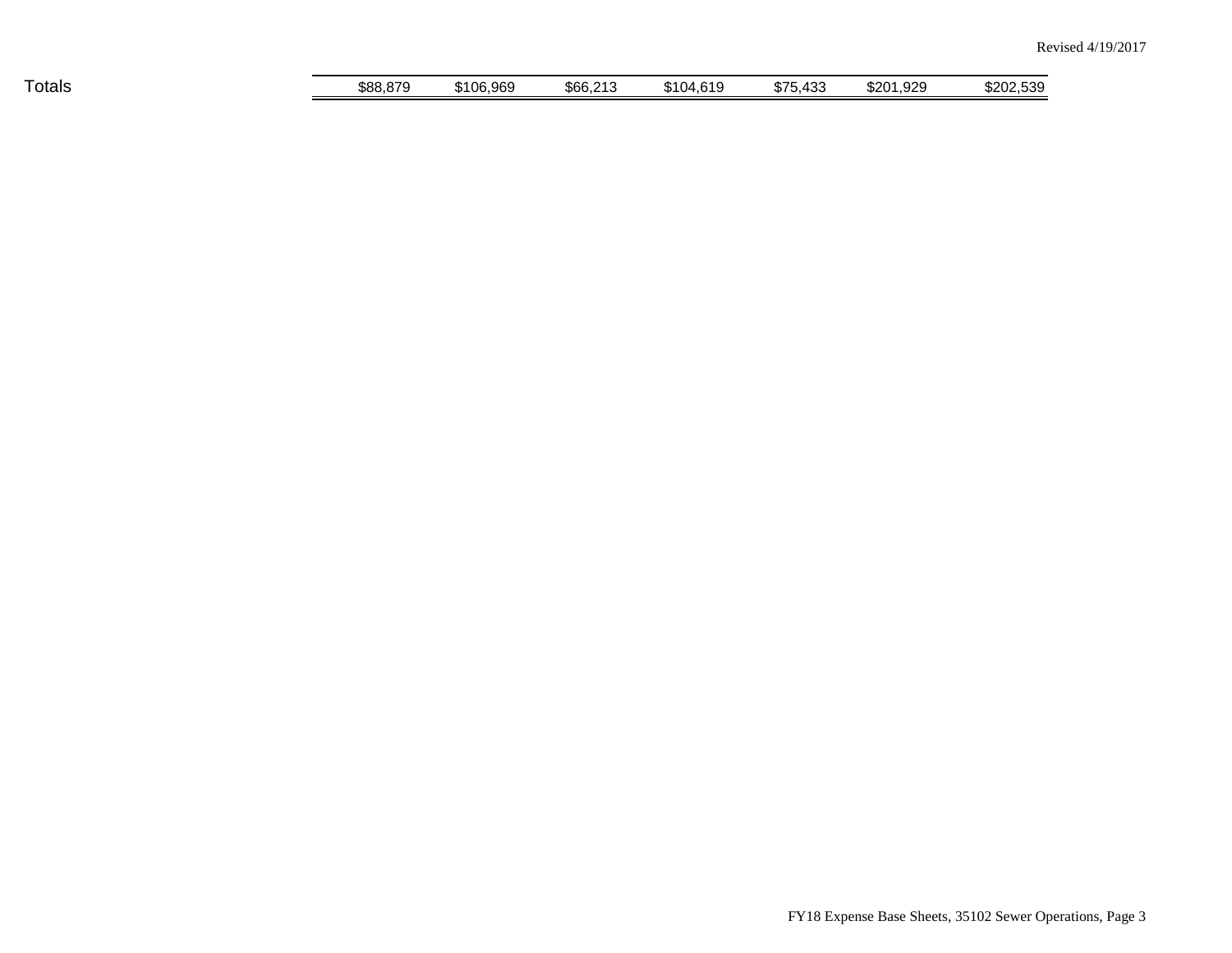# FY2018 Utilities & Fuel

| Account               |                                     | <b>FY15</b> | FY16          | <b>FY16</b> | <b>FY17</b>   | <b>FY17</b>             | FY2018      |             |
|-----------------------|-------------------------------------|-------------|---------------|-------------|---------------|-------------------------|-------------|-------------|
| Number                | Description                         | Spent       | <b>Budget</b> | Spent       | <b>Budget</b> | <b>Yr to Date Spent</b> | Dept Head   | Mgr's Rec   |
|                       |                                     |             |               |             |               |                         |             |             |
|                       | 60400 Electricity Expense           | \$0         | $\$0$         | \$0         | \$0           | \$0                     | \$0         | \$0         |
|                       | 60401 Water Expense                 | \$0         | \$0           | \$0         | \$0           | \$0                     | \$0         | \$0         |
|                       | 60402 Phone/Celular/Paging Exp      | \$1,587     | \$2,500       | \$1,583     | \$2,000       | \$927                   | \$2,184     | \$2,191     |
|                       | 60404 Sewer User Fee Expense        | \$15,487    | \$1,000       | \$31,193    | \$1,000       | \$15,336                | \$5,000     | \$5,000     |
|                       | 60411 Gasoline Expense              | \$1,693     | \$1,047       | \$1,272     | \$680         | \$316                   | \$728       | \$728       |
| <b>Totals</b>         |                                     | \$18,767    | \$4,547       | \$34,049    | \$3,680       | \$16,578                | \$7,912     | \$7,919     |
|                       | FY2018 Other Operating Costs        |             |               |             |               |                         |             |             |
| Account               |                                     | <b>FY15</b> | FY16          | <b>FY16</b> | <b>FY17</b>   | <b>FY17</b>             | FY2018      |             |
| Number                | Description                         | Spent       | <b>Budget</b> | Spent       | <b>Budget</b> | <b>Yr to Date Spent</b> | Dept Head   | Mgr's Rec   |
|                       |                                     |             |               |             |               |                         |             |             |
|                       | 60453 Vehicle Repair/Tires/Oil Exp  | \$79        | \$400         | \$86        | \$400         | \$0                     | \$500       | \$400       |
|                       | 60500 Admin/Office Supp/Eqt Non-Cap | \$143       | \$600         | \$672       | \$500         | \$303                   | \$700       | \$700       |
|                       | 60501 Operating Supp/Eqt Non-Cap    | \$52,167    | \$75,000      | \$45,050    | \$75,000      | \$13,100                | \$30,000    | \$30,000    |
|                       | 60700 Depreciation Expense          | \$943,459   | $\$0$         | \$991,752   | \$0           | \$0                     | \$0         | \$0         |
|                       | 60750 Bond Principal Expense        | \$0         | \$559,000     | \$0         | \$559,000     | \$239,000               | \$659,000   | \$659,000   |
|                       | 60751 Bond Interest Expense         | \$222,957   | \$207,710     | \$206,467   | \$192,163     | \$97,593                | \$242,943   | \$242,943   |
|                       | 60797 Miscellaneous Expense         | \$17,777    | \$14,542      | \$21,144    | \$14,542      | \$24,862                | \$12,800    | \$12,800    |
|                       | 60798 Contingency                   | \$38,300    | \$46,592      | \$37,244    | \$46,592      | \$0                     | \$25,000    | \$25,000    |
|                       | 60799 Transfer Out to Other Funds   | \$60,000    | \$60,000      | \$60,000    | \$60,000      | \$60,000                | \$60,000    | \$187,303   |
| <b>Totals</b>         |                                     | \$1,334,881 | \$963,844     | \$1,362,415 | \$948,197     | \$434,858               | \$1,030,943 | \$1,158,146 |
| FY2018 Capital Outlay |                                     |             |               |             |               |                         |             |             |
| Account               |                                     | <b>FY15</b> | FY16          | <b>FY16</b> | <b>FY17</b>   | <b>FY17</b>             | FY2018      |             |
| Number                | Description                         | Spent       | <b>Budget</b> | Spent       | <b>Budget</b> | <b>Yr to Date Spent</b> | Dept Head   | Mgr's Rec   |
|                       | 60602 Equipment Purchase Cap        | \$492       | \$100,000     | \$8,664     | \$100,000     | \$32,831                | \$100,000   | \$100,000   |
|                       | 60603 Vehicles Purchase Capital     | \$12,368    | \$22,333      | \$716       | \$22,848      | \$0                     | \$17,574    | \$17,574    |
|                       | 60605 Sewer Construc/Improve Cap    | \$167,749   | \$643,400     | \$88,565    | \$700,000     | \$24,358                | \$772,500   | \$772,500   |
|                       |                                     |             |               |             |               |                         |             |             |
| <b>Totals</b>         |                                     | \$180,609   | \$765,733     | \$97,945    | \$822,848     | \$57,189                | \$890,074   | \$890,074   |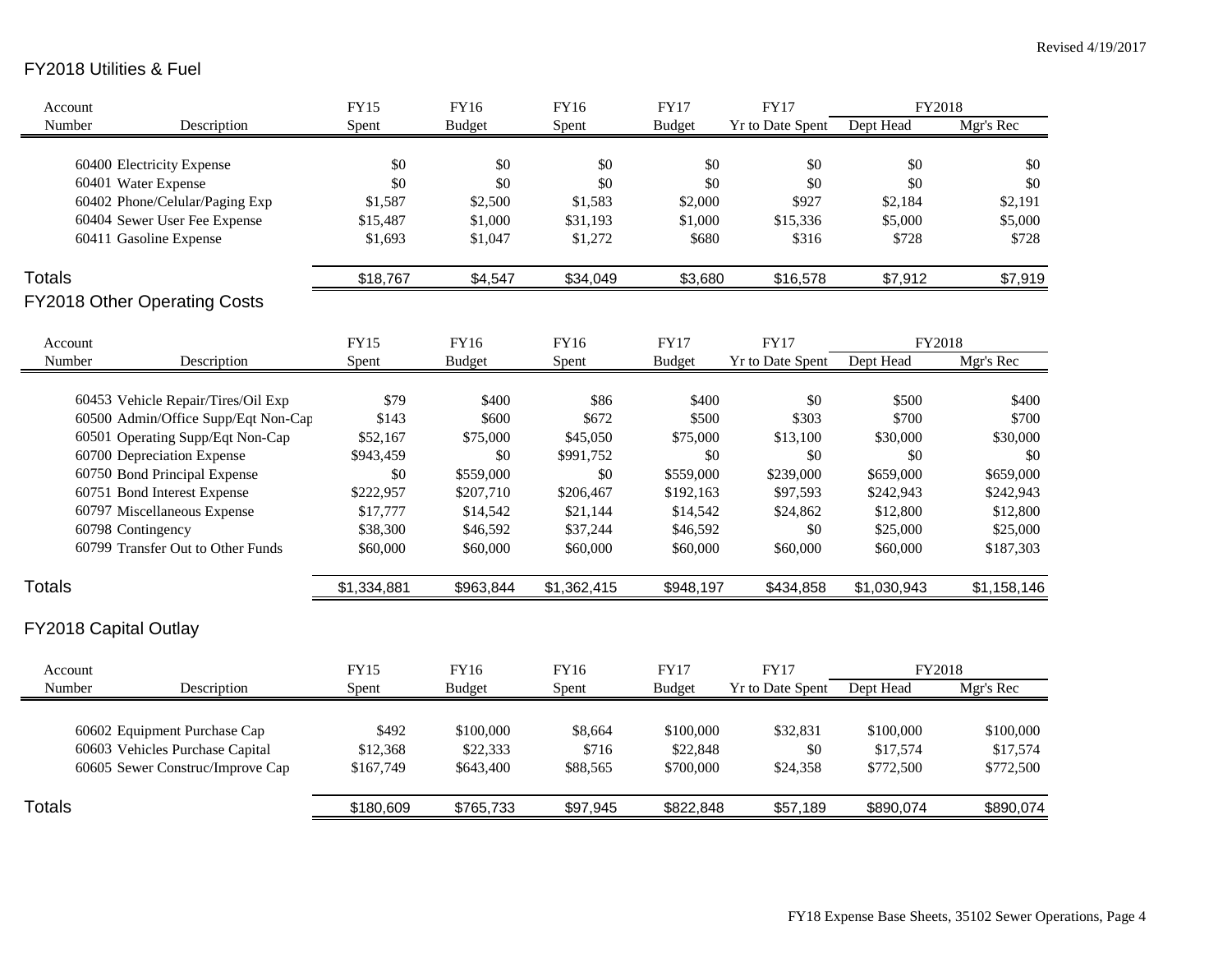

April 19, 2017 **Department:** Sewer Operations

Account Title: Dept Manager Salary Exp

Department Number: 35102 Account Number: 60101

FY2015 FY 2016 FY 2016 FY 2017 FY 2017 Actual Budget Actual Budget Est. Expended \$44,006.84 \$45,158.00 \$45,372.47 \$45,435.00 \$46,107.00

| FY-2018       | Department  | City Mgr       | Council | Increase   |
|---------------|-------------|----------------|---------|------------|
|               | Reguest     | Recommendation | Action  | (Decrease) |
| <b>Budget</b> | \$46,198.00 | \$46,198.00    |         | \$763.00   |

**Support for Budget Request:** Provide justification for the budget request using as much detail as possible

 to support it. Examples of acceptable support include unit costs, quantity estimates, price quotes, etc. Requests based solely on a percentage increase above the previous budget will not be accepted. Use additional sheets if necessary.

50% of City Engineer Salary with no increase included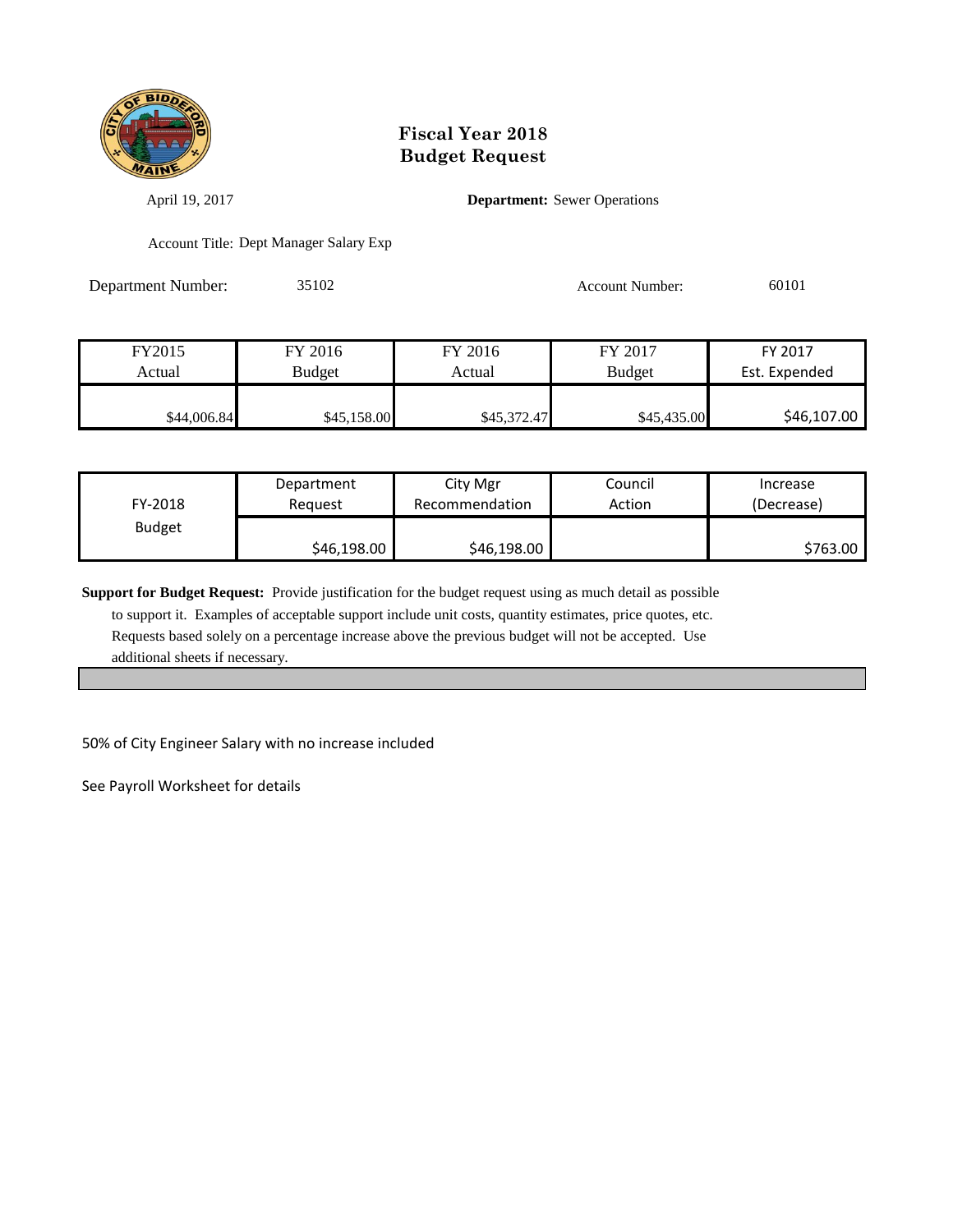#### DEPARTMENT PERSONAL SERVICES BUDGET WORKSHEET Fiscal Year 2018 BUDGET

#### DEPARTMENT: 35102 Sewer Operations

|                                                          |       |                 | <b>YEAREND</b><br><b>ANNUALIZED</b> |                        | <b>CITY MANAGER</b> | <b>COUNCIL</b> |                                          |                |                          |
|----------------------------------------------------------|-------|-----------------|-------------------------------------|------------------------|---------------------|----------------|------------------------------------------|----------------|--------------------------|
| <b>CLASSIFICATION</b>                                    | RANGE | <b>POSITION</b> | <b>TOTAL</b>                        | <b>REQUESTED</b>       | RECOMMEND.          | APPROP.        | <b>NAME</b>                              | <b>OBJECT</b>  | <b>FTE</b>               |
| City Engineer                                            |       |                 | 45,894.72                           | 46,198.00              | 46,198.00           |                | Thomas Milligan                          | 60101          | 0.50                     |
| <b>TOTALS FOR OBJECT CODE:</b>                           |       | 1               | 45,894.72                           | 46,198.00              | 46,198.00           |                |                                          |                | 0.50                     |
| Comptroller                                              |       |                 | 24,491.91                           | 24,586.00              | 26,782.11           |                | <b>Richard Dutremble</b>                 | 60102          | 0.50                     |
| Chief Operating Officer<br><b>Engineering Technician</b> |       |                 | 18,006.18<br>15,703.69              | 18,075.00<br>15,765.00 | 0.00<br>14,871.78   |                | <b>Brian Phinney</b><br>Robert Sanchioni | 60102<br>60102 | $\boldsymbol{0}$<br>0.35 |
| <b>TOTALS FOR OBJECT CODE:</b>                           |       | 3               | 58,201.78                           | 58,426.00              | 41,653.89           |                |                                          |                | 0.85                     |
| Admin. Assistant AC Clerical                             |       |                 | 5,348.54                            | 0.00                   | 0.00                |                | Linda Ridlon                             | 60105          | 0.00                     |
| <b>TOTALS FOR OBJECT CODE:</b>                           |       | 1               | 5,348.54                            | 0.00                   | 0.00                |                |                                          |                | 0.00                     |
| Admin. Assistant AC Clerical                             |       |                 | 0.00                                | 21,470.00              | 21,599.33           |                | Linda Ridlon                             | 60106          | 0.50                     |
| <b>TOTALS FOR OBJECT CODE:</b>                           |       | 1               | 0.00                                | 21,470.00              | 21,599.33           |                |                                          |                | 0.50                     |
| <b>TOTAL BUDGETED POSITIONS</b>                          |       | 6               | 109,445.04                          | 126,094.00             | 109,451.22          | 0.00           |                                          |                | 1.85                     |
|                                                          |       |                 |                                     |                        |                     |                |                                          |                |                          |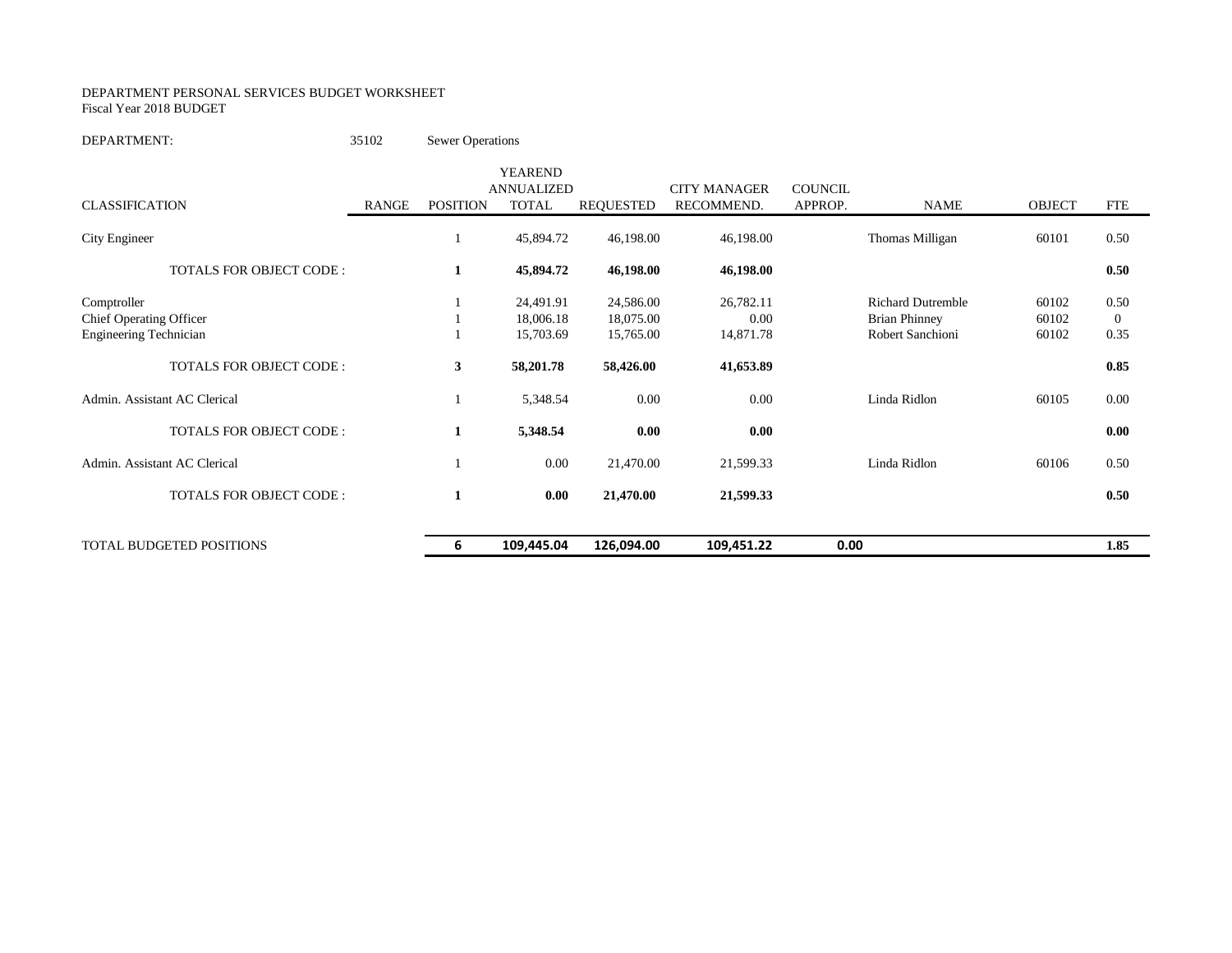

April 19, 2017 **Department:** Sewer Operations

Account Title: Mid Mgmt Hrly Employee Wage Ex

Department Number: 35102 Account Number: 60102

| FY2015      | FY 2016       | FY 2016     | FY 2017       | FY 2017       |
|-------------|---------------|-------------|---------------|---------------|
| Actual      | <b>Budget</b> | Actual      | <b>Budget</b> | Est. Expended |
|             |               |             |               |               |
| \$60,912.96 | \$58,325.00   | \$47,329.21 | \$58,684.00   | \$51,859.00   |

| FY-2018       | Department | City Mgr       | Council | Increase       |
|---------------|------------|----------------|---------|----------------|
|               | Reauest    | Recommendation | Action  | (Decrease)     |
| <b>Budget</b> | 58,426.00  | 41,653.89      |         | ( \$17,030.11) |

**Support for Budget Request:** Provide justification for the budget request using as much detail as possible

 to support it. Examples of acceptable support include unit costs, quantity estimates, price quotes, etc. Requests based solely on a percentage increase above the previous budget will not be accepted. Use additional sheets if necessary.

50% of Comptroller salary with no increase included Chief Operating Officer removed to be added as lump sum 35% of Engineering Tech. wages with no increase included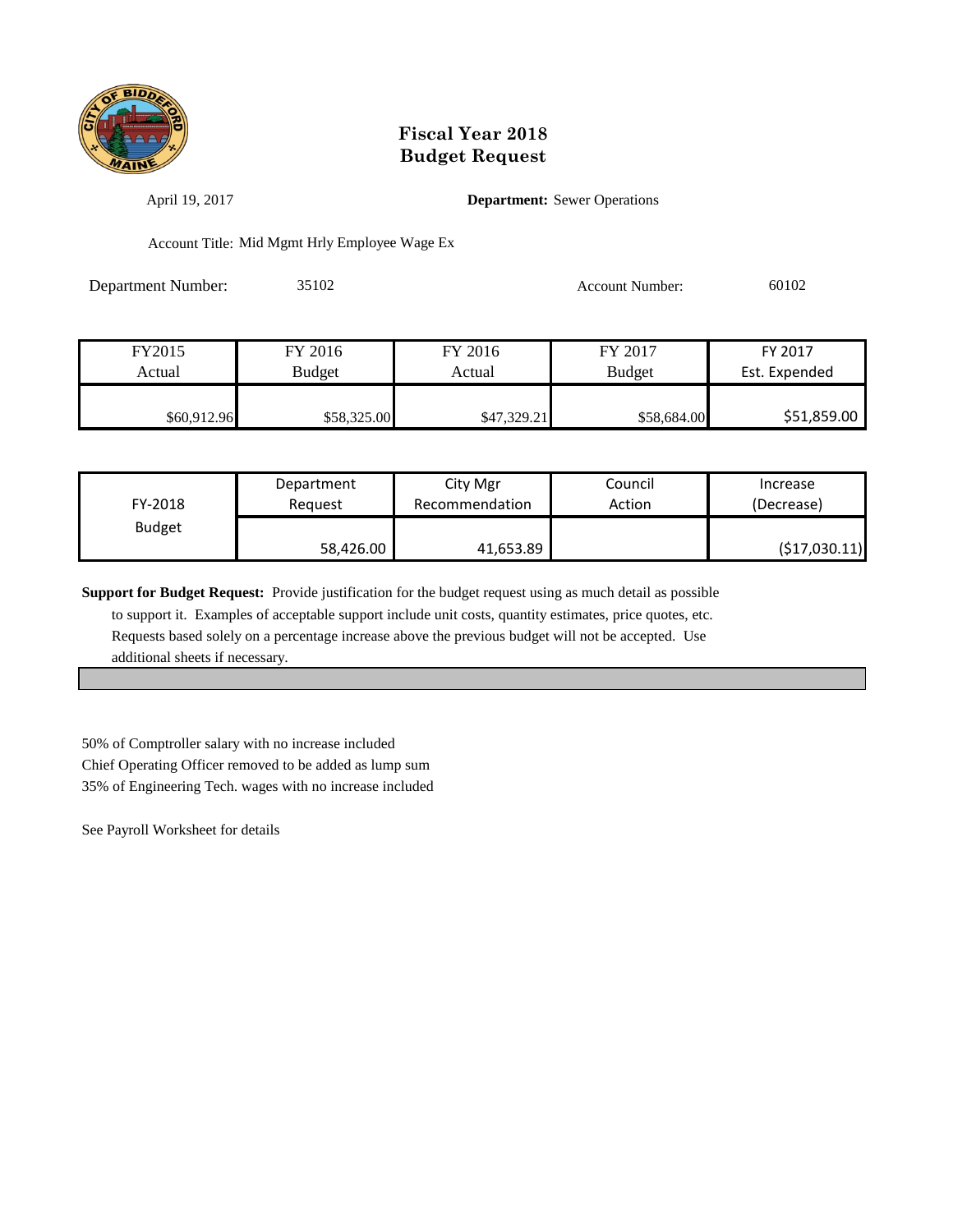

April 19, 2017 **Department:** Sewer Operations

Account Title: F-T Employee Wage Exp

Department Number: 35102 Account Number: 60105

| FY2015     | FY 2016       | FY 2016    | FY 2017       | FY 2017       |
|------------|---------------|------------|---------------|---------------|
| Actual     | <b>Budget</b> | Actual     | <b>Budget</b> | Est. Expended |
|            |               |            |               |               |
| \$5,078.55 | \$5,265.00    | \$4,820.69 | \$5,322.00    | \$4,751.00    |

| FY-2018       | Department | City Mgr       | Council | Increase    |
|---------------|------------|----------------|---------|-------------|
|               | Reauest    | Recommendation | Action  | (Decrease)  |
| <b>Budget</b> | \$0.00     | \$0.00         |         | (55,322.00) |

**Support for Budget Request:** Provide justification for the budget request using as much detail as possible

 to support it. Examples of acceptable support include unit costs, quantity estimates, price quotes, etc. Requests based solely on a percentage increase above the previous budget will not be accepted. Use additional sheets if necessary.

Admin. Asst. Position changed to Part Time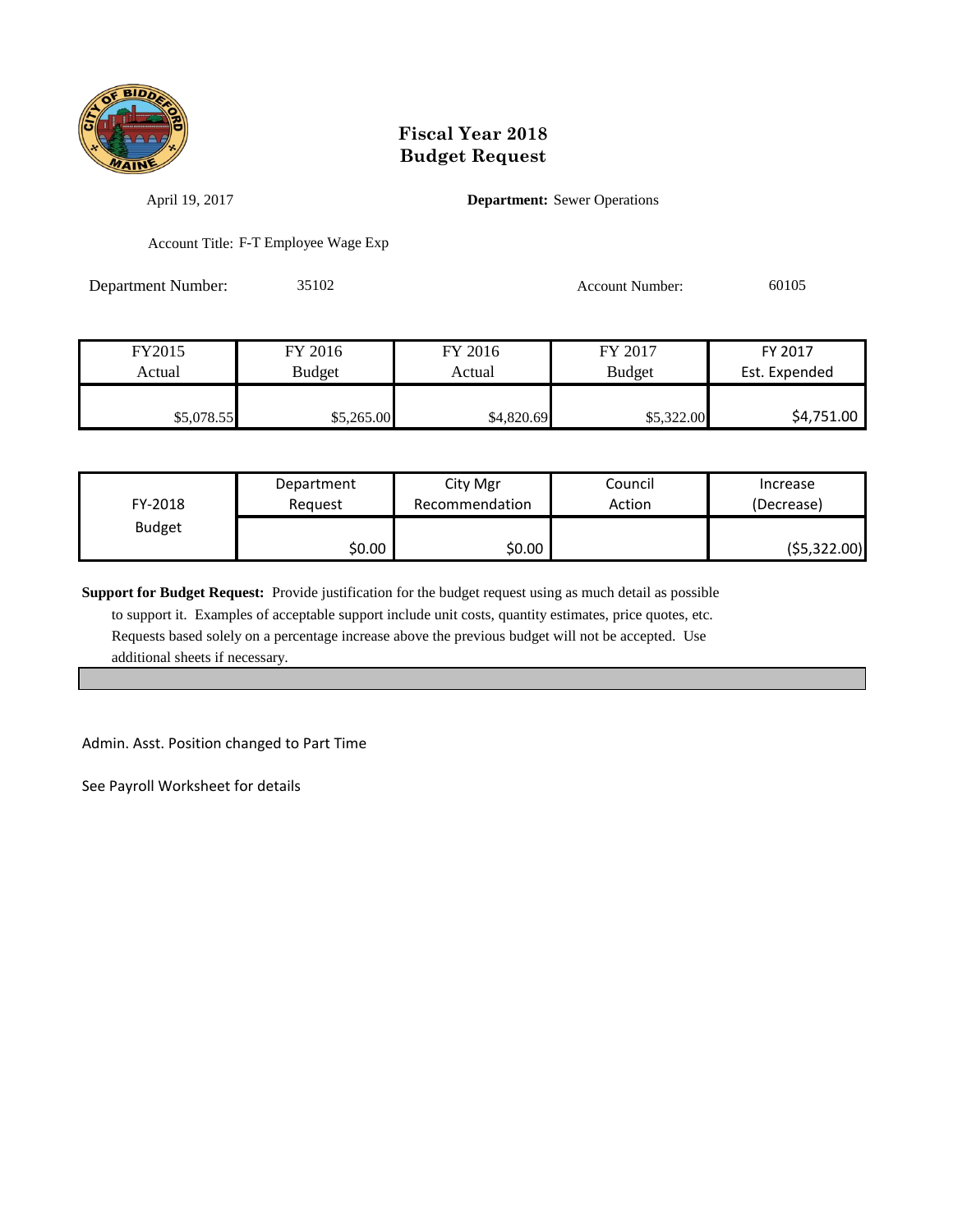

April 19, 2017 **Department:** Sewer Operations

Account Title: P-T Employee Wage Exp

Department Number: 35102 Account Number: 60106

FY2015 FY 2016 FY 2016 FY 2017 FY 2017 Actual Budget Actual Budget Est. Expended \$0.00 \$0.00 \$0.00 \$0.00 \$0.00 \$0.00 \$0.00 \$0.00

| FY-2018       | Department | City Mgr       | Council | Increase    |
|---------------|------------|----------------|---------|-------------|
|               | Reguest    | Recommendation | Action  | (Decrease)  |
| <b>Budget</b> | 21,470.00  | 21,599.33      |         | \$21,599.33 |

**Support for Budget Request:** Provide justification for the budget request using as much detail as possible

 to support it. Examples of acceptable support include unit costs, quantity estimates, price quotes, etc. Requests based solely on a percentage increase above the previous budget will not be accepted. Use additional sheets if necessary.

Admin. Asst. Position changed to Part Time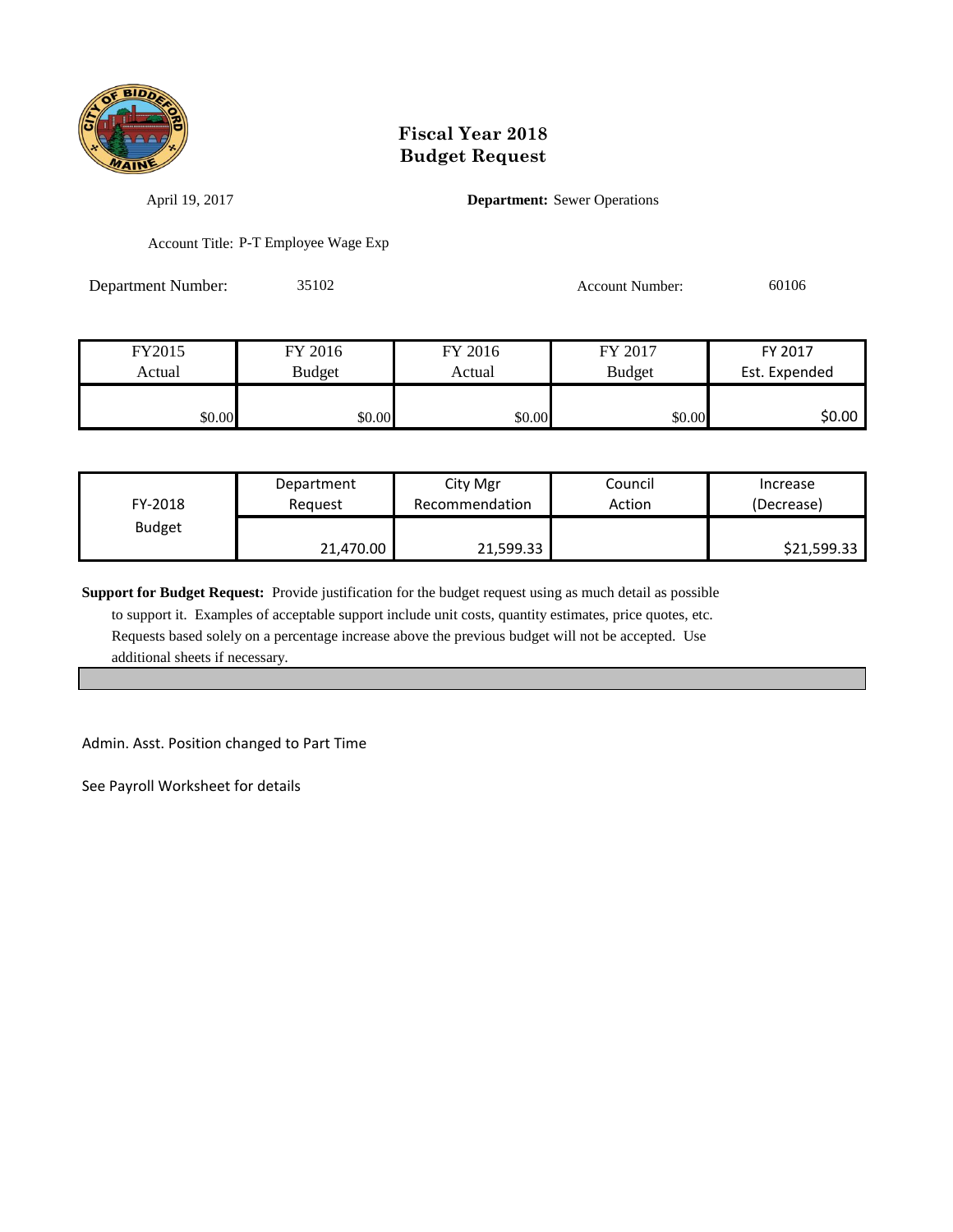

April 19, 2017 **Department:** Sewer Operations

Account Title: Overtime Wage Expense

Department Number: 35102 Account Number: 60111

FY2015 FY 2016 FY 2016 FY 2017 FY 2017 Actual Budget Actual Budget Est. Expended  $$0.00$  \$362.00 \$362.00 \$0.00 \$0.00 \$366.00 \$0.00

| FY-2018       | Department | City Mgr       | Council | Increase   |
|---------------|------------|----------------|---------|------------|
|               | Reguest    | Recommendation | Action  | (Decrease) |
| <b>Budget</b> | \$2,229.62 | \$2,229.62     |         | \$1,863.62 |

**Support for Budget Request:** Provide justification for the budget request using as much detail as possible to support it. Examples of acceptable support include unit costs, quantity estimates, price quotes, etc. Requests based solely on a percentage increase above the previous budget will not be accepted. Use additional sheets if necessary.

Projected overtime needs for Eng. Tech. and Admin. Asst. positions

The FY 18 proposed budget includes some overtime funding for the Eng. Tech. position whereas in the past no overtime funding was in place for this position. The position is now hourly and with the reduction in staffing in Engineering, overtime has become a reality.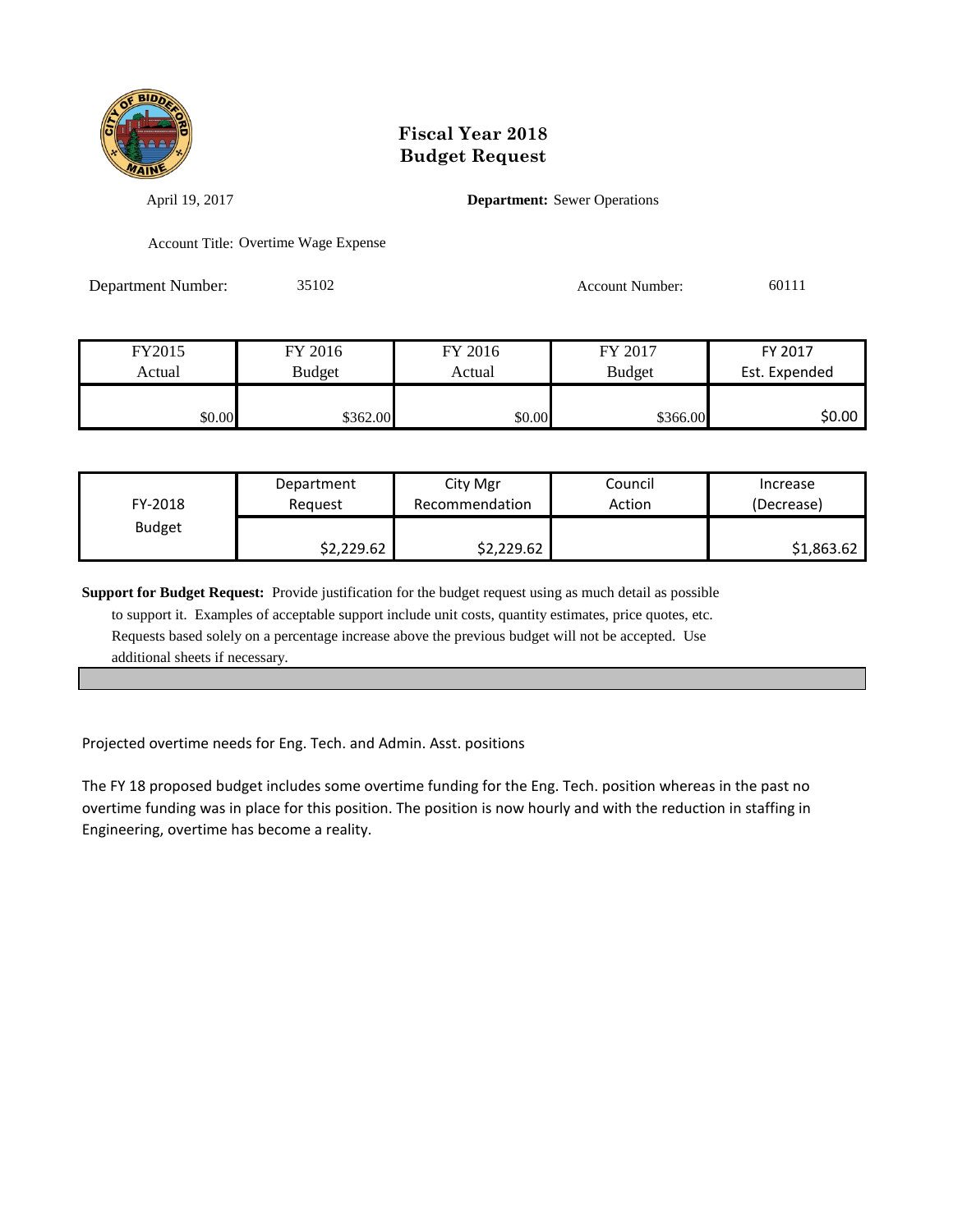

April 19, 2017 **Department:** Sewer Operations

Account Title: Insurance Buyout Pay

Department Number: 35102 Account Number: 60129

FY2015 FY 2016 FY 2016 FY 2017 FY 2017 Actual Budget Actual Budget Est. Expended \$150.00 \$270.00 \$270.00 \$150.00 \$270.00 \$270.00

| FY-2018       | Department | City Mgr       | Council | Increase   |
|---------------|------------|----------------|---------|------------|
|               | Reguest    | Recommendation | Action  | (Decrease) |
| <b>Budget</b> | \$0.00     | \$0.00         |         | (\$270.00) |

**Support for Budget Request:** Provide justification for the budget request using as much detail as possible to support it. Examples of acceptable support include unit costs, quantity estimates, price quotes, etc. Requests based solely on a percentage increase above the previous budget will not be accepted. Use additional sheets if necessary.

Insurance Buy Out for COO/IPP Coor removed to be added as a lump sum with salary transfer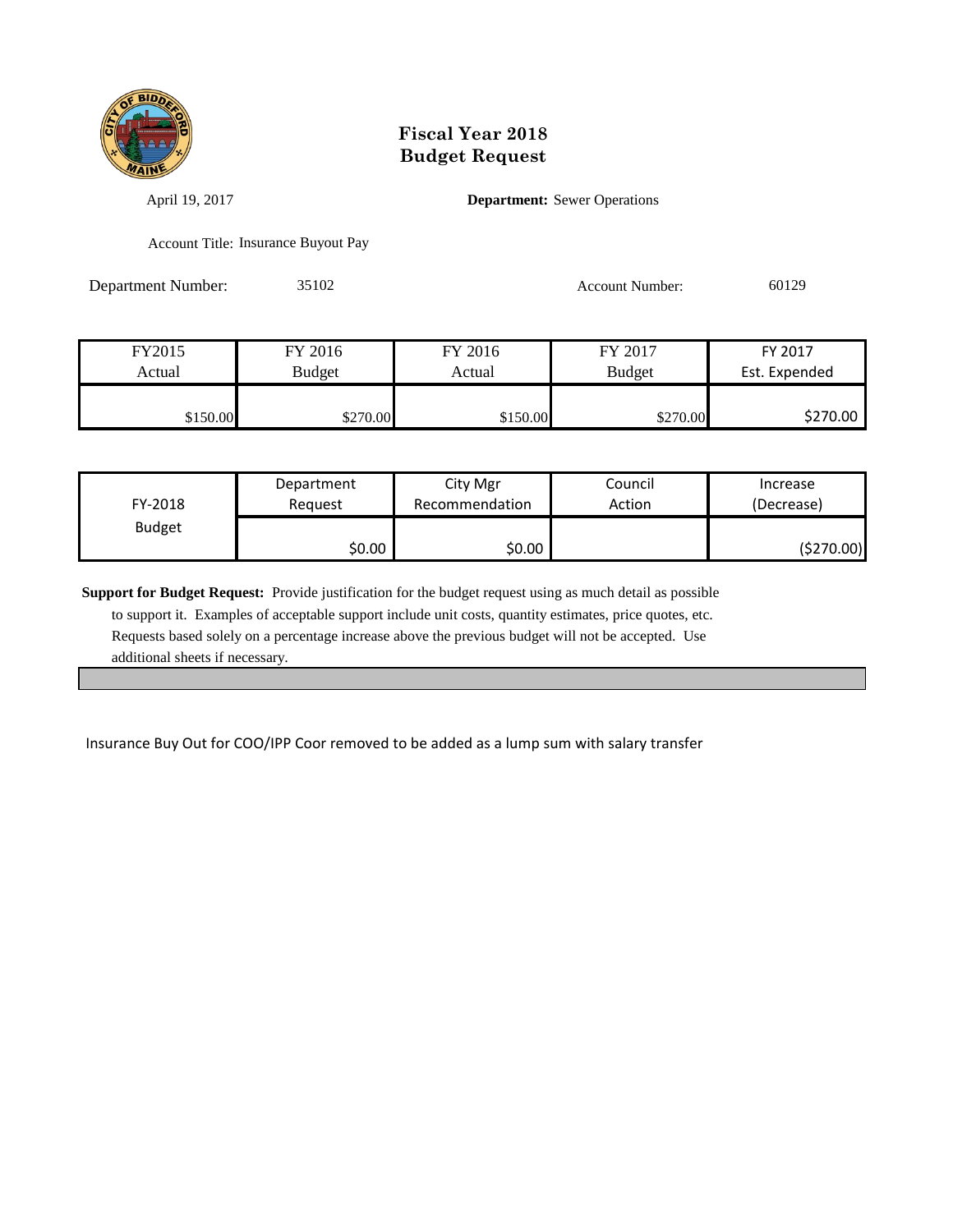

April 19, 2017 **Department:** Sewer Operations

Account Title: FICA/Medicare-ER Share Exp

Department Number: 35102 Account Number: 60201

| FY2015     | FY 2016       | FY 2016    | FY 2017       | FY 2017       |
|------------|---------------|------------|---------------|---------------|
| Actual     | <b>Budget</b> | Actual     | <b>Budget</b> | Est. Expended |
|            |               |            |               |               |
| \$7,931.08 | \$8,447.00    | \$6,998.71 | \$8,618.00    | \$7,493.00    |

| FY-2018       | Department  | City Mgr       | Council | Increase   |
|---------------|-------------|----------------|---------|------------|
|               | Reauest     | Recommendation | Action  | (Decrease) |
| <b>Budget</b> | \$10,296.66 | \$10,296.66    |         | \$1,678.66 |

**Support for Budget Request:** Provide justification for the budget request using as much detail as possible

 to support it. Examples of acceptable support include unit costs, quantity estimates, price quotes, etc. Requests based solely on a percentage increase above the previous budget will not be accepted. Use additional sheets if necessary.

7.65% of applicable salaries and wages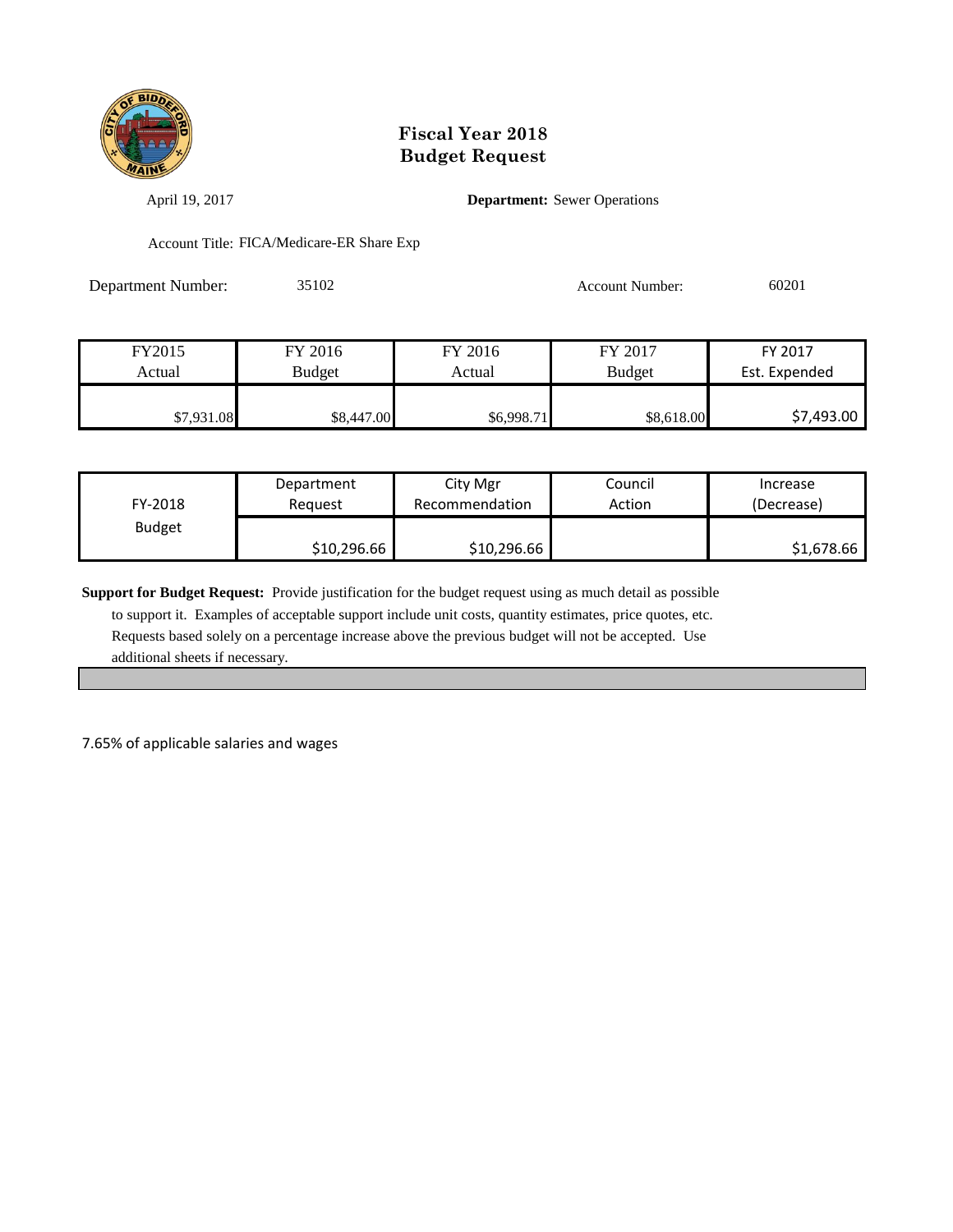

April 19, 2017 **Department:** Sewer Operations

Account Title: MPERS-Employer Share Exp

Department Number: 35102 Account Number: 60202

| FY2015     | FY 2016       | FY 2016    | FY 2017       | FY 2017       |
|------------|---------------|------------|---------------|---------------|
| Actual     | <b>Budget</b> | Actual     | <b>Budget</b> | Est. Expended |
|            |               |            |               |               |
| \$3,449.52 | \$4,019.00    | \$4,043.47 | \$4,637.00    | \$4,380.00    |

| FY-2018       | Department | City Mgr       | Council | Increase   |
|---------------|------------|----------------|---------|------------|
|               | Reauest    | Recommendation | Action  | (Decrease) |
| <b>Budget</b> | \$4,435.01 | \$4,435.01     |         | (\$201.99) |

**Support for Budget Request:** Provide justification for the budget request using as much detail as possible

 to support it. Examples of acceptable support include unit costs, quantity estimates, price quotes, etc. Requests based solely on a percentage increase above the previous budget will not be accepted. Use additional sheets if necessary.

9.6% of applicable salaries and wages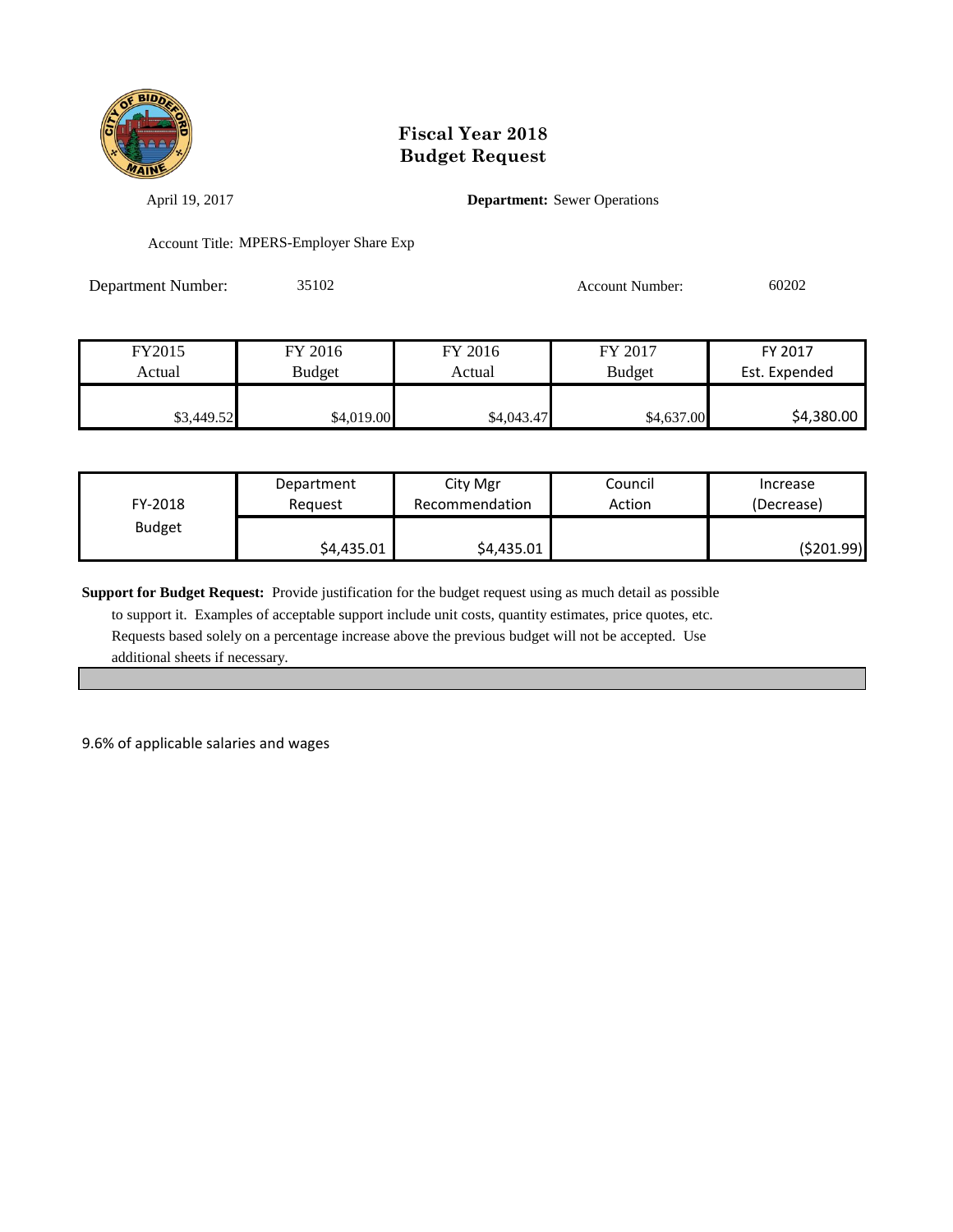

April 19, 2017 **Department:** Sewer Operations

Account Title: 457 Plan-Employer Share Exp

| <b>Department Number:</b> | 35102 | Account Number: | 60203 |
|---------------------------|-------|-----------------|-------|
|                           |       |                 |       |

| FY2015     | FY 2016       | FY 2016  | FY 2017       | FY 2017       |
|------------|---------------|----------|---------------|---------------|
| Actual     | <b>Budget</b> | Actual   | <b>Budget</b> | Est. Expended |
|            |               |          |               |               |
| \$1,395.68 | \$1,040.00    | \$717.27 | \$2,568.00    | \$2,406.00    |

| FY-2018       | Department | City Mgr       | Council | Increase   |
|---------------|------------|----------------|---------|------------|
|               | Reauest    | Recommendation | Action  | (Decrease) |
| <b>Budget</b> | \$4,533.30 | \$4,533.30     |         | \$1,965.30 |

**Support for Budget Request:** Provide justification for the budget request using as much detail as possible

 to support it. Examples of acceptable support include unit costs, quantity estimates, price quotes, etc. Requests based solely on a percentage increase above the previous budget will not be accepted. Use additional sheets if necessary.

Up to 6% of applicable salaries and wages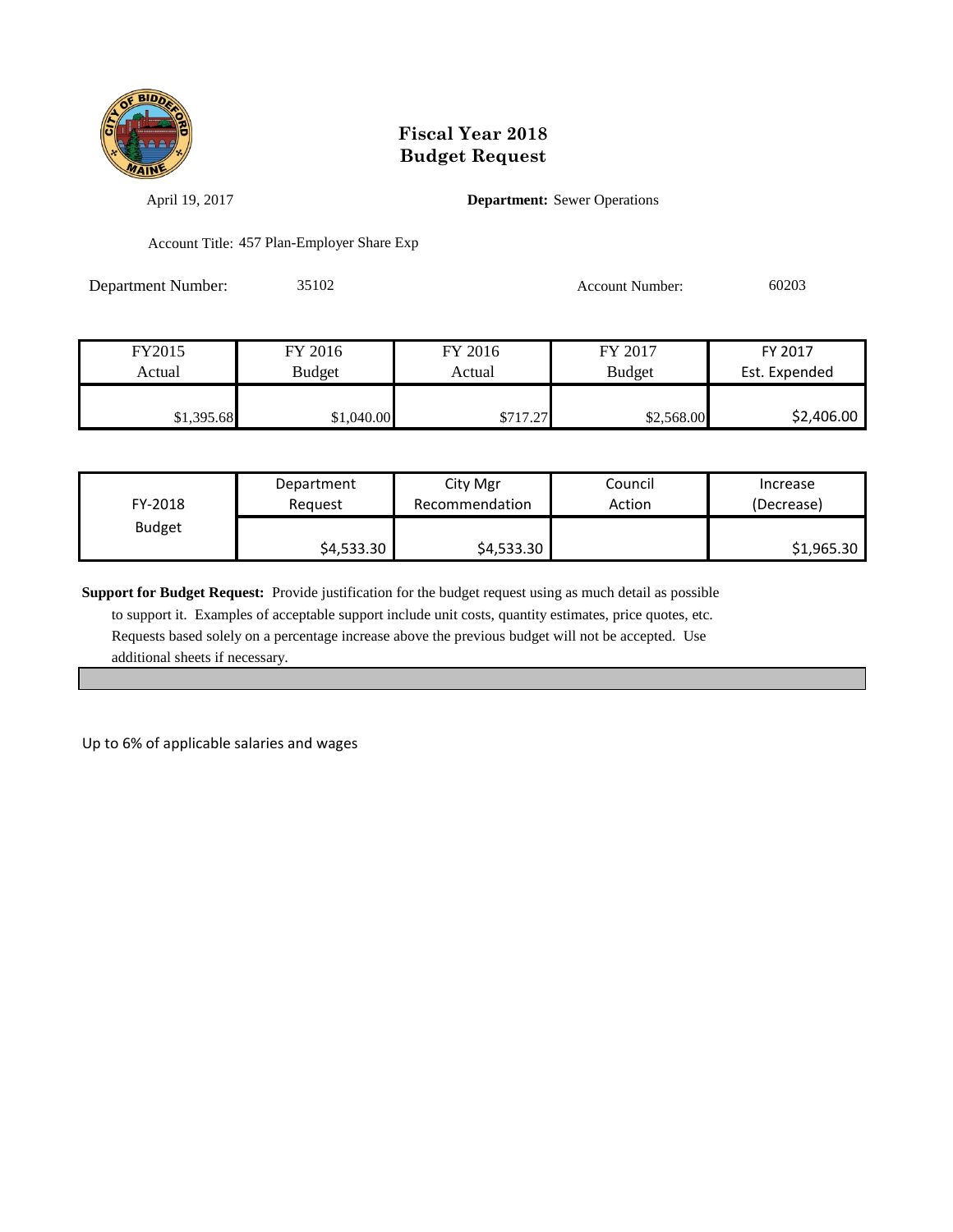

April 19, 2017 **Department:** Sewer Operations

Account Title: HPHC Ins Employer Share Exp

Department Number: 35102 Account Number: 60210

| FY2015      | FY 2016       | FY 2016     | FY 2017       | FY 2017       |
|-------------|---------------|-------------|---------------|---------------|
| Actual      | <b>Budget</b> | Actual      | <b>Budget</b> | Est. Expended |
|             |               |             |               |               |
| \$31,244.28 | \$24,492.00   | \$18,324.43 | \$23,312.00   | \$18,341.00   |

| FY-2018       | Department  | City Mgr       | Council | Increase      |
|---------------|-------------|----------------|---------|---------------|
|               | Reauest     | Recommendation | Action  | (Decrease)    |
| <b>Budget</b> | \$19,624.98 | \$19,624.98    |         | ( \$3,687.02) |

**Support for Budget Request:** Provide justification for the budget request using as much detail as possible to support it. Examples of acceptable support include unit costs, quantity estimates, price quotes, etc. Requests based solely on a percentage increase above the previous budget will not be accepted. Use additional sheets if necessary.

Health Insurance Premiums for applicable positions with projected increase of 7%

Reduction due to changing of Admin. Asst. position to Part Time status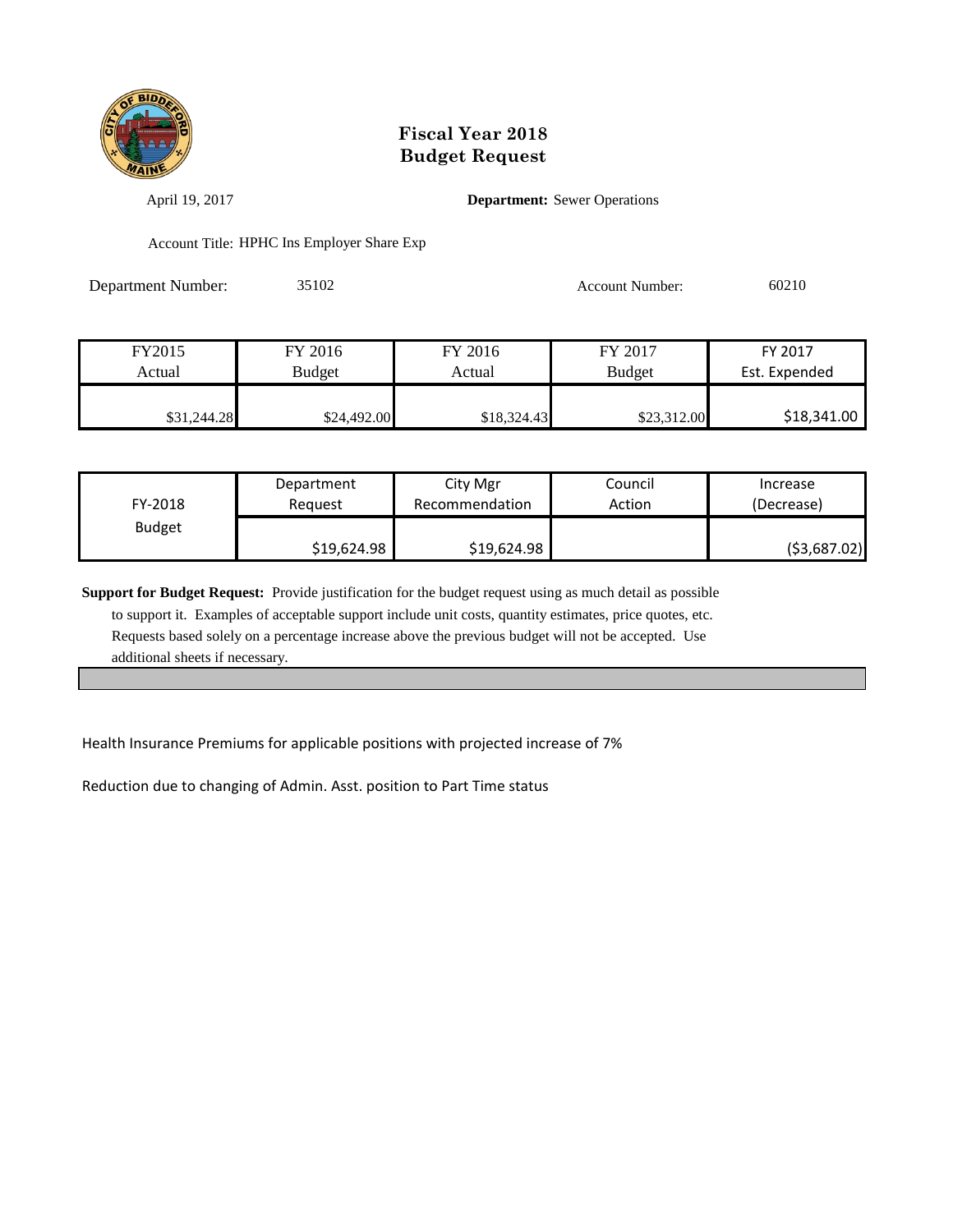

April 19, 2017 **Department:** Sewer Operations

Account Title: S-T Disability ER Share Exp

Department Number: 35102 Account Number: 60212

| FY2015  | FY 2016       | FY 2016 | FY 2017       | FY 2017       |
|---------|---------------|---------|---------------|---------------|
| Actual  | <b>Budget</b> | Actual  | <b>Budget</b> | Est. Expended |
|         |               |         |               |               |
| \$59.18 | \$60.00       | \$50.97 | \$65.00       | \$56.00       |

| FY-2018       | Department | City Mgr       | Council | Increase   |
|---------------|------------|----------------|---------|------------|
|               | Reauest    | Recommendation | Action  | (Decrease) |
| <b>Budget</b> | \$45.90    | \$46.00        |         | (\$19.00)  |

**Support for Budget Request:** Provide justification for the budget request using as much detail as possible to support it. Examples of acceptable support include unit costs, quantity estimates, price quotes, etc. Requests based solely on a percentage increase above the previous budget will not be accepted. Use additional sheets if necessary.

Life & AD+D premiums for City Engineer, Comptroller, Chief Operating Officer and Eng. Tech.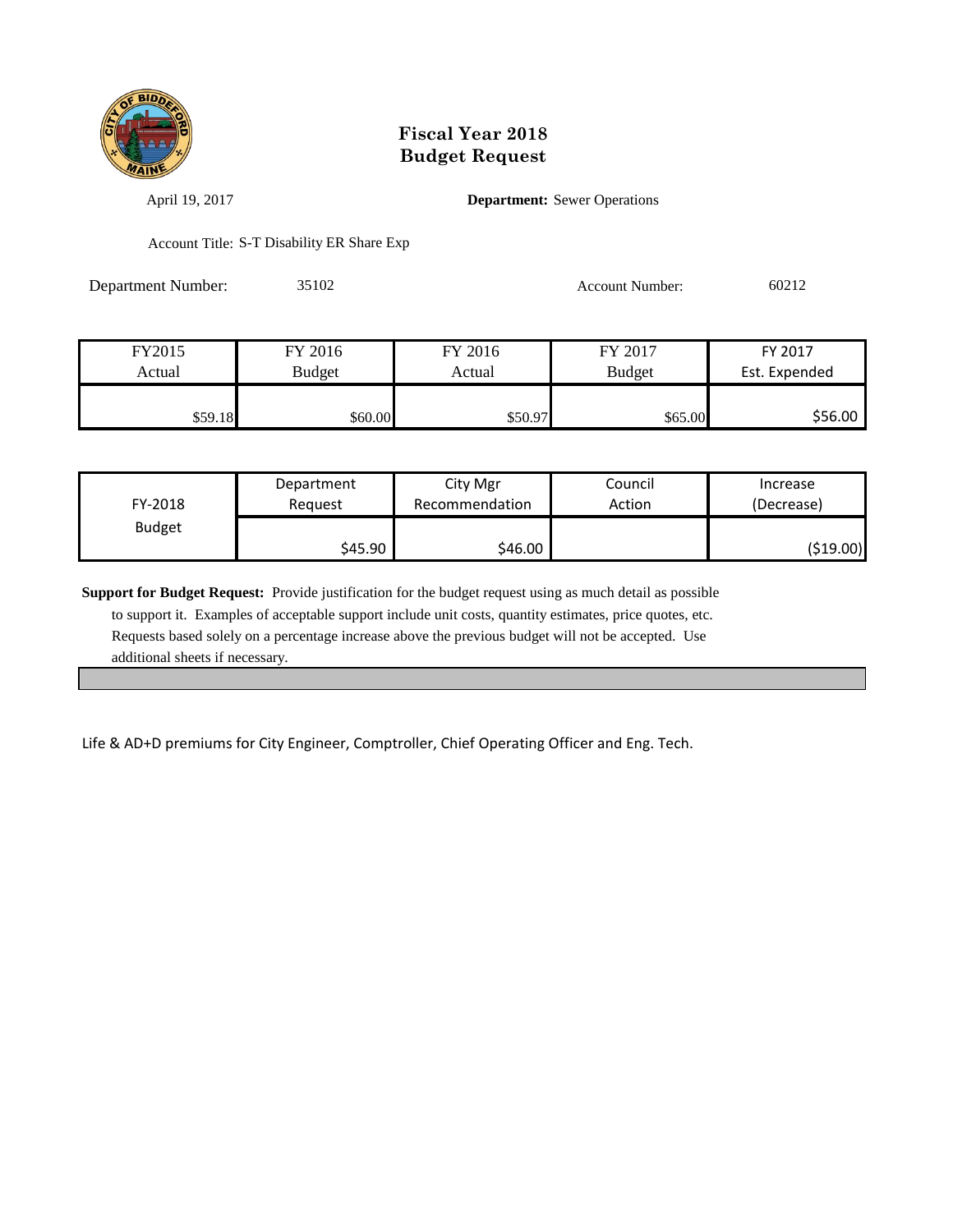

April 19, 2017 **Department:** Sewer Operations

Account Title: L-T Disability ER Share Exp

Department Number: 35102 Account Number: 60213

| FY2015   | FY 2016       | FY 2016  | FY 2017       | FY 2017       |
|----------|---------------|----------|---------------|---------------|
| Actual   | <b>Budget</b> | Actual   | <b>Budget</b> | Est. Expended |
|          |               |          |               |               |
| \$262.98 | \$330.00      | \$271.40 | \$375.00      | \$330.00      |

| FY-2018       | Department | City Mgr       | Council | Increase   |
|---------------|------------|----------------|---------|------------|
|               | Reauest    | Recommendation | Action  | (Decrease) |
| <b>Budget</b> | \$381.54   | \$381.54       |         | \$6.54     |

**Support for Budget Request:** Provide justification for the budget request using as much detail as possible to support it. Examples of acceptable support include unit costs, quantity estimates, price quotes, etc. Requests based solely on a percentage increase above the previous budget will not be accepted. Use additional sheets if necessary.

Premiums for City Engineer, Comptroller, Chief Operating Officer and Eng. Tech. positions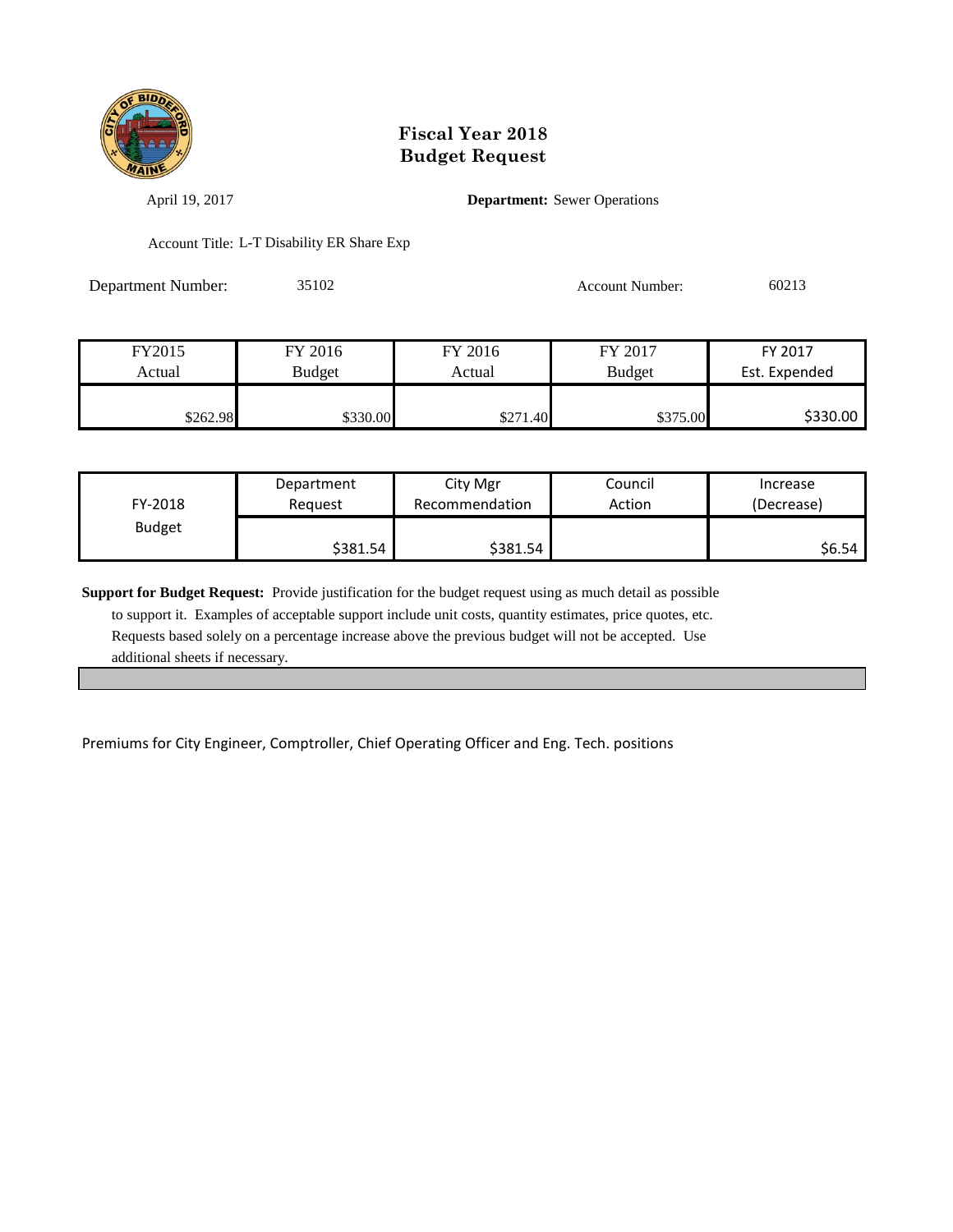

April 19, 2017 **Department:** Sewer Operations

Account Title: Delta Dental ER Share

Department Number: 35102 Account Number: 60216

| FY2015 | FY 2016 | FY 2016 | FY 2017       | FY 2017       |
|--------|---------|---------|---------------|---------------|
| Actual | Budget  | Actual  | <b>Budget</b> | Est. Expended |
|        |         |         |               |               |
| \$0.00 | \$0.00  | \$0.00  | \$0.00        | \$0.00        |

| FY-2018       | Department | City Mgr       | Council | Increase   |
|---------------|------------|----------------|---------|------------|
|               | Reauest    | Recommendation | Action  | (Decrease) |
| <b>Budget</b> | \$0.00     | \$0.00         |         | \$0.00     |

**Support for Budget Request:** Provide justification for the budget request using as much detail as possible

 to support it. Examples of acceptable support include unit costs, quantity estimates, price quotes, etc. Requests based solely on a percentage increase above the previous budget will not be accepted. Use additional sheets if necessary.

Not Applicable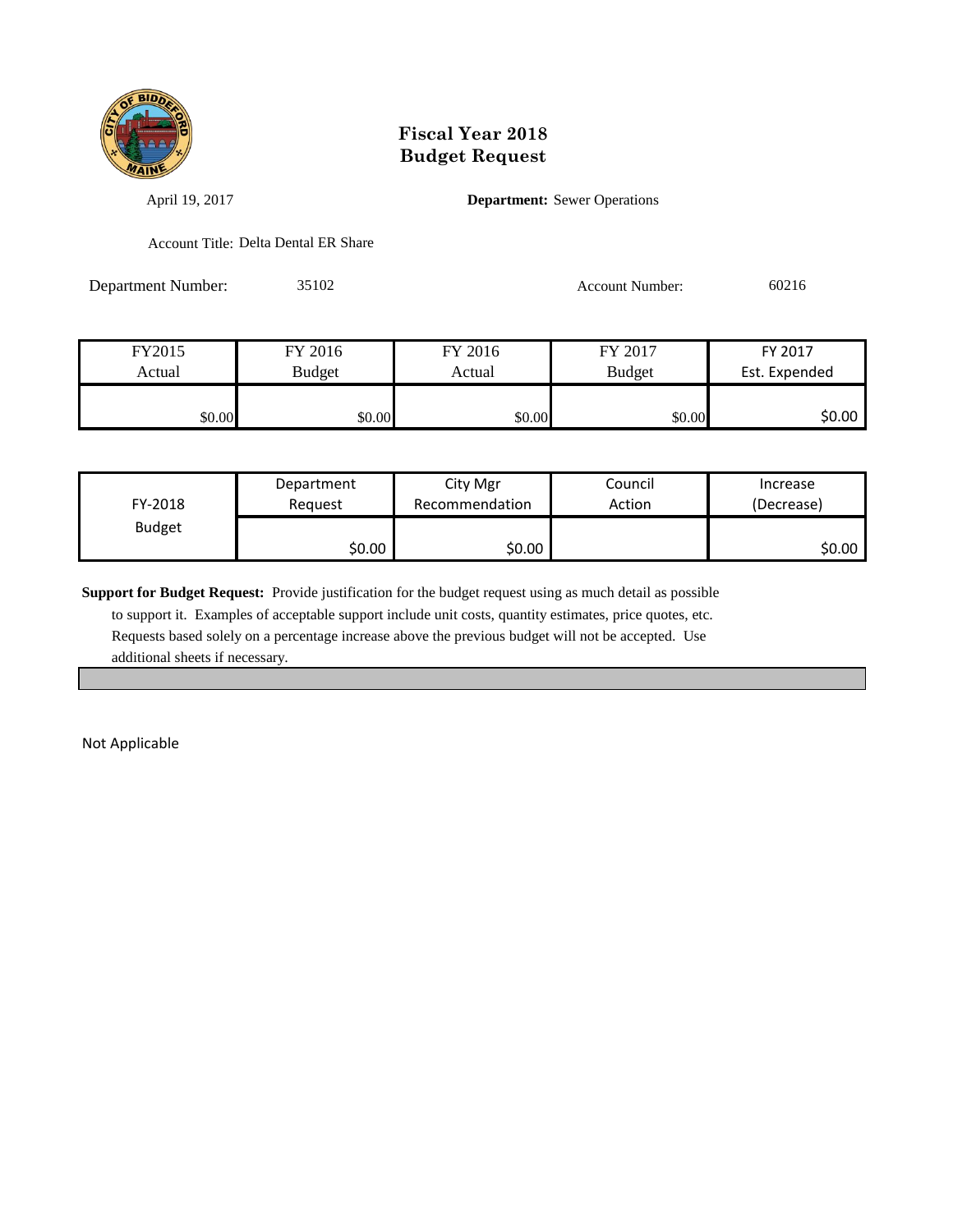

April 19, 2017 **Department:** Sewer Operations

Account Title: RHSA Plan ER Share

Department Number: 35102 Account Number: 60217

| FY2015 | FY 2016       | FY 2016 | FY 2017       | FY 2017       |
|--------|---------------|---------|---------------|---------------|
| Actual | <b>Budget</b> | Actual  | <b>Budget</b> | Est. Expended |
|        |               |         |               |               |
| \$0.00 | \$0.00        | \$0.00  | \$0.00        | \$780.00      |

| FY-2018       | Department | City Mgr       | Council | Increase   |
|---------------|------------|----------------|---------|------------|
|               | Reauest    | Recommendation | Action  | (Decrease) |
| <b>Budget</b> | \$803.40   | \$803.40       |         | \$803.40   |

**Support for Budget Request:** Provide justification for the budget request using as much detail as possible to support it. Examples of acceptable support include unit costs, quantity estimates, price quotes, etc. Requests based solely on a percentage increase above the previous budget will not be accepted. Use additional sheets if necessary.

Retirement Health Savings Account obligations for applicable positions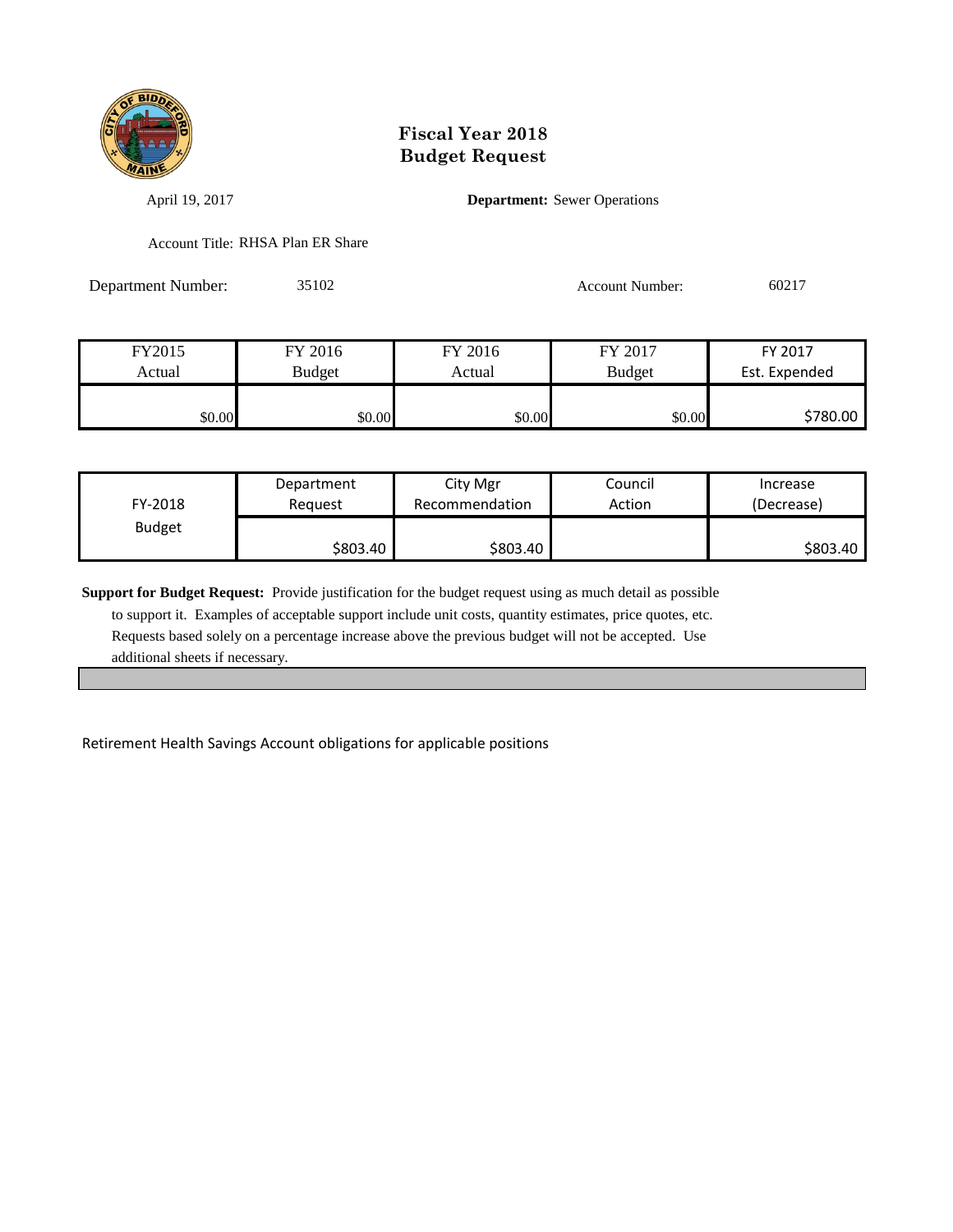

April 19, 2017 **Department:** Sewer Operations

Account Title: Clothing/Uniforms Expense

Department Number: 35102 Account Number: 60230

| FY2015   | FY 2016       | FY 2016 | FY 2017       | FY 2017       |
|----------|---------------|---------|---------------|---------------|
| Actual   | <b>Budget</b> | Actual  | <b>Budget</b> | Est. Expended |
|          |               |         |               |               |
| \$215.62 | \$300.00      | \$0.00  | \$0.00        | \$0.00        |

| FY-2018       | Department | City Mgr       | Council | Increase   |
|---------------|------------|----------------|---------|------------|
|               | Reauest    | Recommendation | Action  | (Decrease) |
| <b>Budget</b> | \$0.00     | \$0.00         |         | \$0.00     |

**Support for Budget Request:** Provide justification for the budget request using as much detail as possible

 to support it. Examples of acceptable support include unit costs, quantity estimates, price quotes, etc. Requests based solely on a percentage increase above the previous budget will not be accepted. Use additional sheets if necessary.

Not Applicable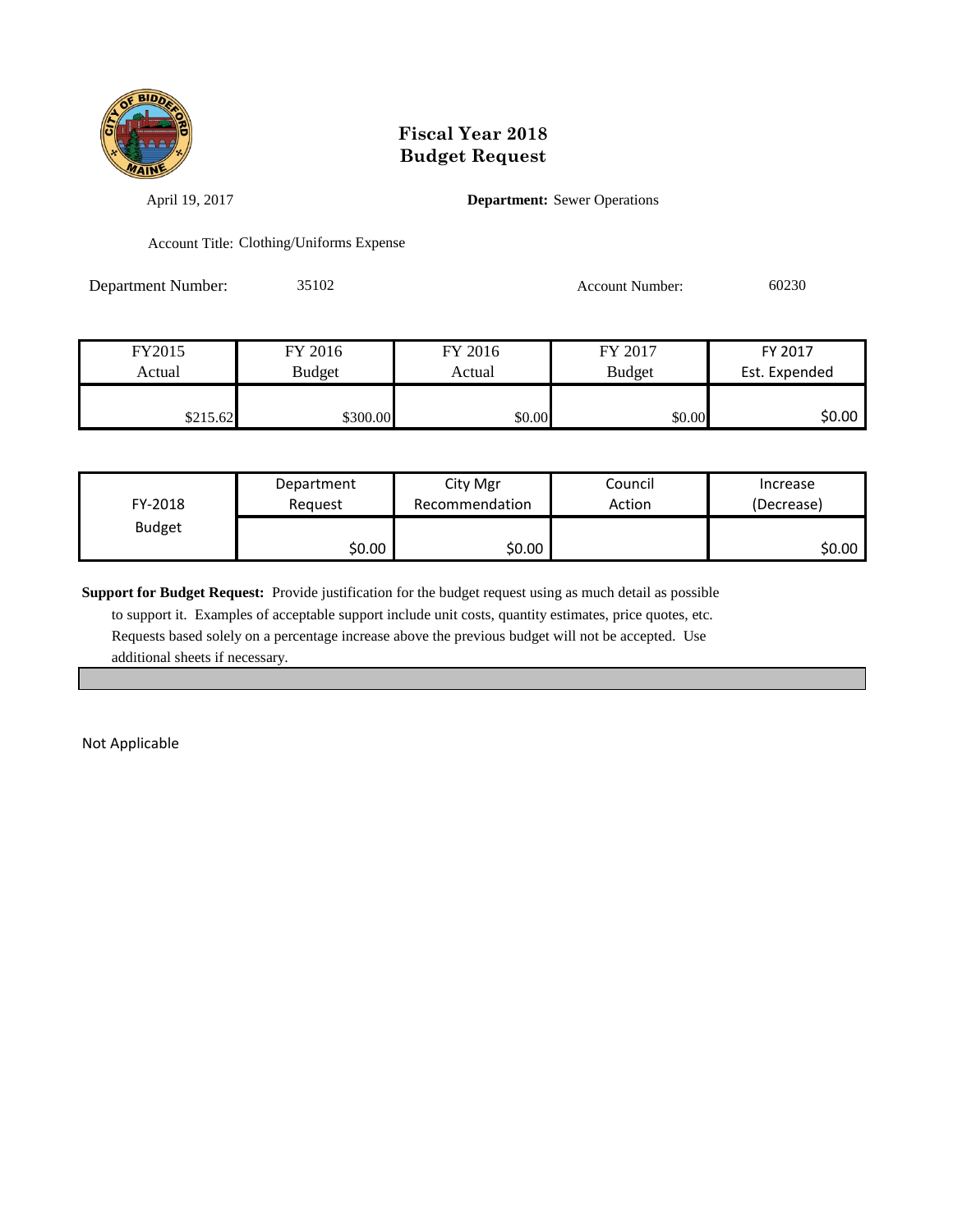

April 19, 2017 **Department:** Sewer Operations

Account Title: Conferences/Training Expense

Department Number: 35102 Account Number: 60251

| FY2015   | FY 2016       | FY 2016 | FY 2017       | FY 2017       |
|----------|---------------|---------|---------------|---------------|
| Actual   | <b>Budget</b> | Actual  | <b>Budget</b> | Est. Expended |
|          |               |         |               |               |
| \$320.34 | \$400.00      | \$0.00  | \$400.00      | \$400.00      |

| FY-2018       | Department | City Mgr       | Council | Increase   |
|---------------|------------|----------------|---------|------------|
|               | Reauest    | Recommendation | Action  | (Decrease) |
| <b>Budget</b> | \$400.00   | \$400.00       |         | 50.00 l    |

**Support for Budget Request:** Provide justification for the budget request using as much detail as possible to support it. Examples of acceptable support include unit costs, quantity estimates, price quotes, etc. Requests based solely on a percentage increase above the previous budget will not be accepted. Use additional sheets if necessary.

#### Training costs related to maintaining State Wastewater licenses and certifications

| <b>Fiscal Year History</b> | <b>Budget</b>       | Actual               |
|----------------------------|---------------------|----------------------|
| FY2011                     | \$<br>400.00<br>- S | 400.00               |
| FY2012                     | \$<br>400.00<br>- S | 361.00               |
| FY2013                     | \$<br>400.00<br>- S | 251.00               |
| FY2014                     | \$<br>400.00<br>- S | 300.00               |
| FY2015                     | \$<br>400.00<br>- S | 320.00               |
| FY2016                     | \$<br>400.00<br>-S  |                      |
| FY2017                     | 400.00              | (est. EOY)<br>400.00 |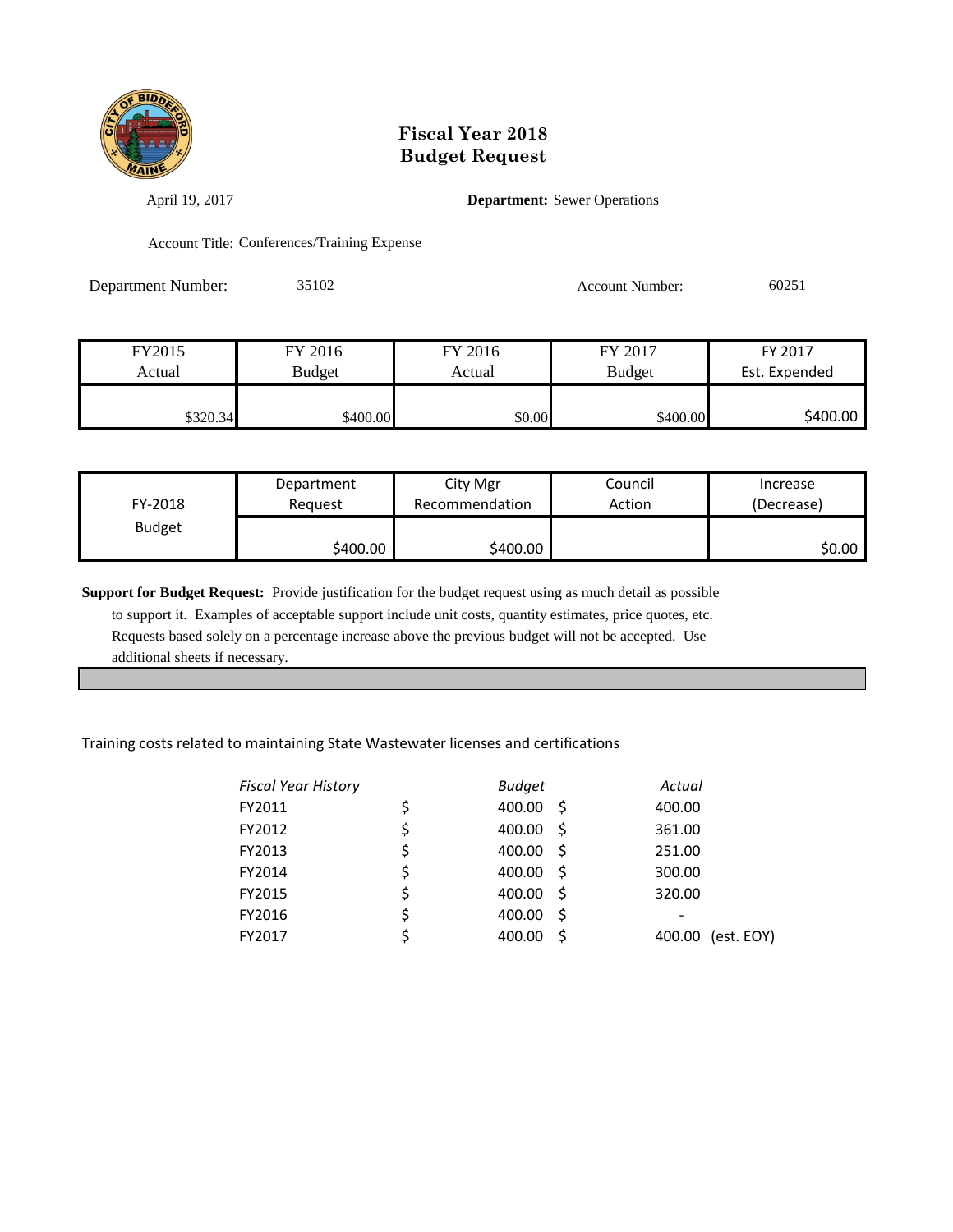

April 19, 2017 **Department:** Sewer Operations

Account Title: Travel/Mileage Expense

Department Number: 35102 Account Number: 60252

| FY2015   | FY 2016       | FY 2016 | FY 2017       | FY 2017       |
|----------|---------------|---------|---------------|---------------|
| Actual   | <b>Budget</b> | Actual  | <b>Budget</b> | Est. Expended |
|          |               |         |               |               |
| \$400.43 | \$500.00      | \$68.80 | \$500.00      | \$500.00      |

| FY-2018       | Department<br>Reauest | City Mgr<br>Recommendation | Council<br>Action | Increase<br>(Decrease) |
|---------------|-----------------------|----------------------------|-------------------|------------------------|
| <b>Budget</b> | 500.00                | \$500.00                   |                   | ا 50.00                |

**Support for Budget Request:** Provide justification for the budget request using as much detail as possible

 to support it. Examples of acceptable support include unit costs, quantity estimates, price quotes, etc. Requests based solely on a percentage increase above the previous budget will not be accepted. Use additional sheets if necessary.

| Description        | Unit (miles)      | Rate              | Subtotal |
|--------------------|-------------------|-------------------|----------|
| DEP meetings :     | $280.4 \;$ \$     | 0.54 <sub>5</sub> | 150.00   |
| Training sessions: | $373.8 \; \simeq$ | 0.54 <sub>5</sub> | 200.00   |
| Misc. :            | $280.4 \; \simeq$ | 0.54              | 150.00   |
|                    |                   |                   | 500.00   |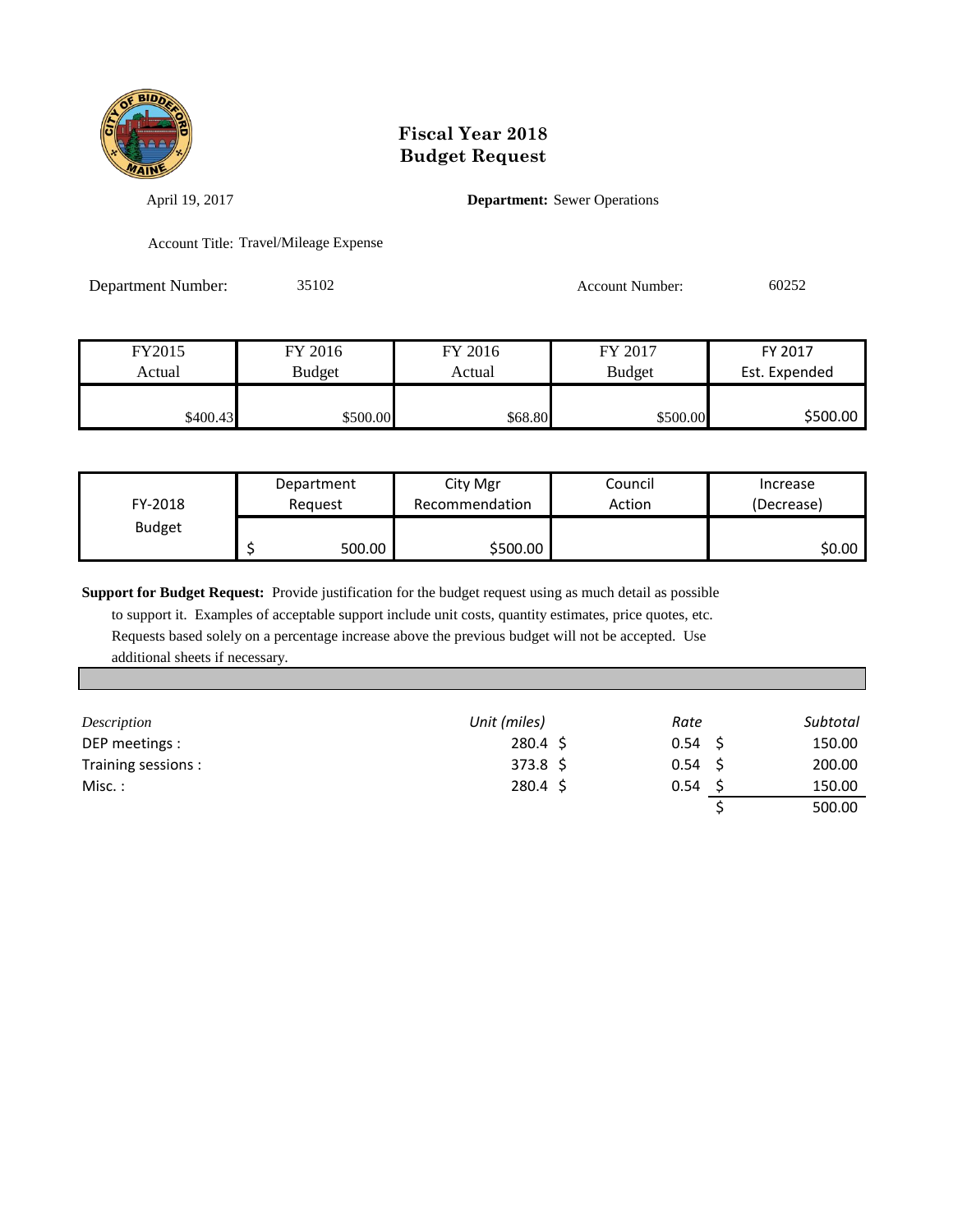

April 19, 2017 **Department:** Sewer Operations

Account Title: Professional License Fees Exp

Department Number: 35102 Account Number: 60257

| FY2015  | FY 2016       | FY 2016 | FY 2017       | FY 2017       |
|---------|---------------|---------|---------------|---------------|
| Actual  | <b>Budget</b> | Actual  | <b>Budget</b> | Est. Expended |
|         |               |         |               |               |
| \$75.00 | \$100.00      | \$0.00  | \$100.00      | \$100.00      |

| FY-2018       | Department | City Mgr       | Council | Increase   |
|---------------|------------|----------------|---------|------------|
|               | Reauest    | Recommendation | Action  | (Decrease) |
| <b>Budget</b> | \$100.00   | \$75.00        |         | (\$25.00)  |

**Support for Budget Request:** Provide justification for the budget request using as much detail as possible to support it. Examples of acceptable support include unit costs, quantity estimates, price quotes, etc.

 Requests based solely on a percentage increase above the previous budget will not be accepted. Use additional sheets if necessary.

#### City Eng's Wastewater Operator License

| <b>Fiscal Year History</b> | <b>Budget</b>      | Actual |
|----------------------------|--------------------|--------|
| FY2011                     | \$<br>100.00<br>-Ŝ | 75.00  |
| FY2012                     | \$<br>100.00<br>-Ś |        |
| FY2013                     | \$<br>100.00<br>Ś  | 75.00  |
| FY2014                     | \$<br>100.00<br>Ŝ. |        |
| FY2015                     | \$<br>100.00<br>-Ś | 75.00  |
| FY2016                     | \$<br>100.00<br>Ś  |        |
| FY2017                     | 100.00             | 75.00  |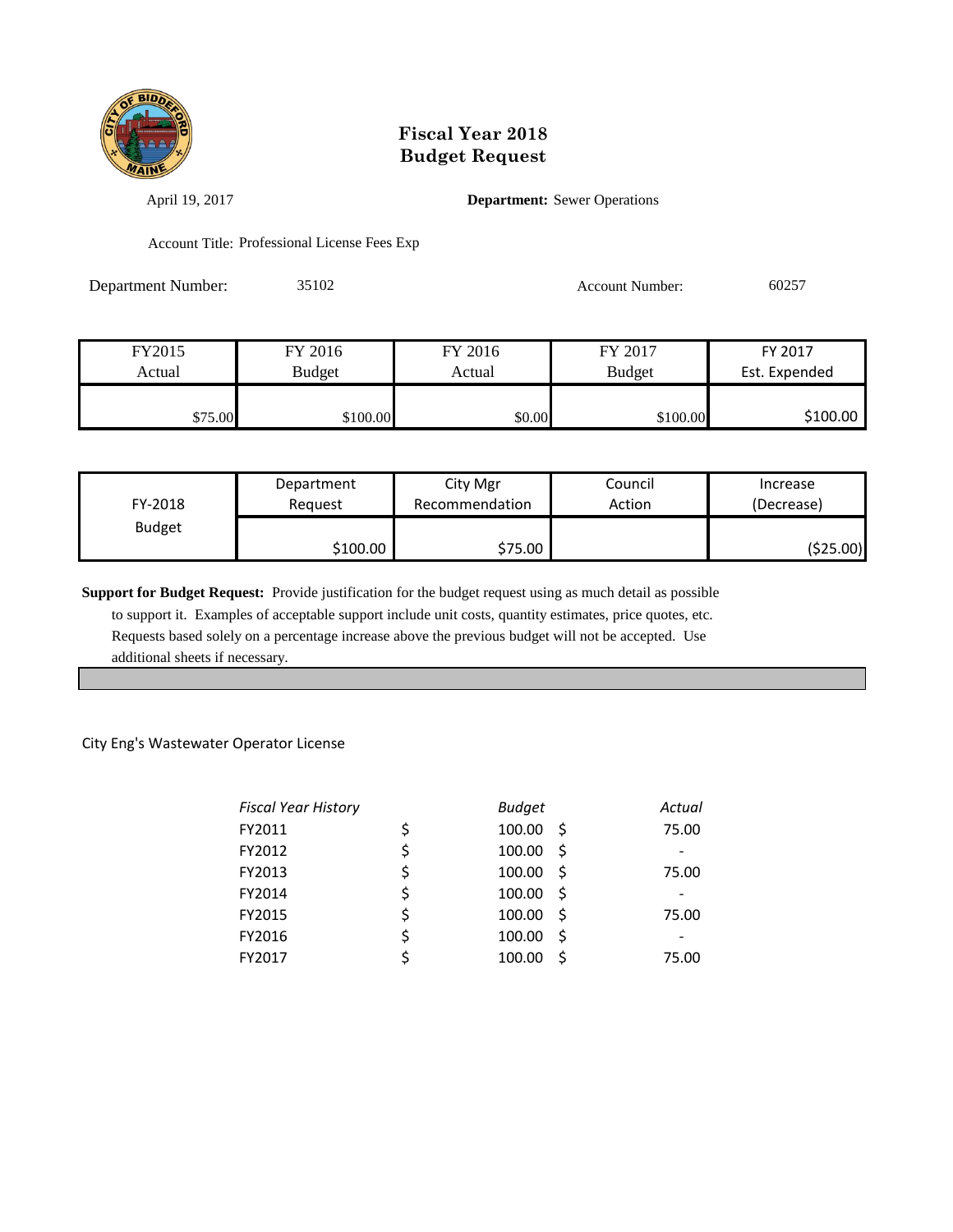

April 19, 2017 **Department:** Sewer Operations

Account Title: Audit Services Expense

Department Number: 35102 Account Number: 60302

| FY2015     | FY 2016       | FY 2016    | FY 2017       | FY 2017       |
|------------|---------------|------------|---------------|---------------|
| Actual     | <b>Budget</b> | Actual     | <b>Budget</b> | Est. Expended |
|            |               |            |               |               |
| \$6,370.00 | \$6,561.00    | \$6,370.00 | \$6,561.00    | \$6,500.00    |

| FY-2018       | Department | City Mgr       | Council | Increase   |
|---------------|------------|----------------|---------|------------|
|               | Reguest    | Recommendation | Action  | (Decrease) |
| <b>Budget</b> | \$6,500.00 | \$6,500.00     |         | (\$61.00)  |

**Support for Budget Request:** Provide justification for the budget request using as much detail as possible

 to support it. Examples of acceptable support include unit costs, quantity estimates, price quotes, etc. Requests based solely on a percentage increase above the previous budget will not be accepted. Use additional sheets if necessary.

Wastewater prorated share of City audit costs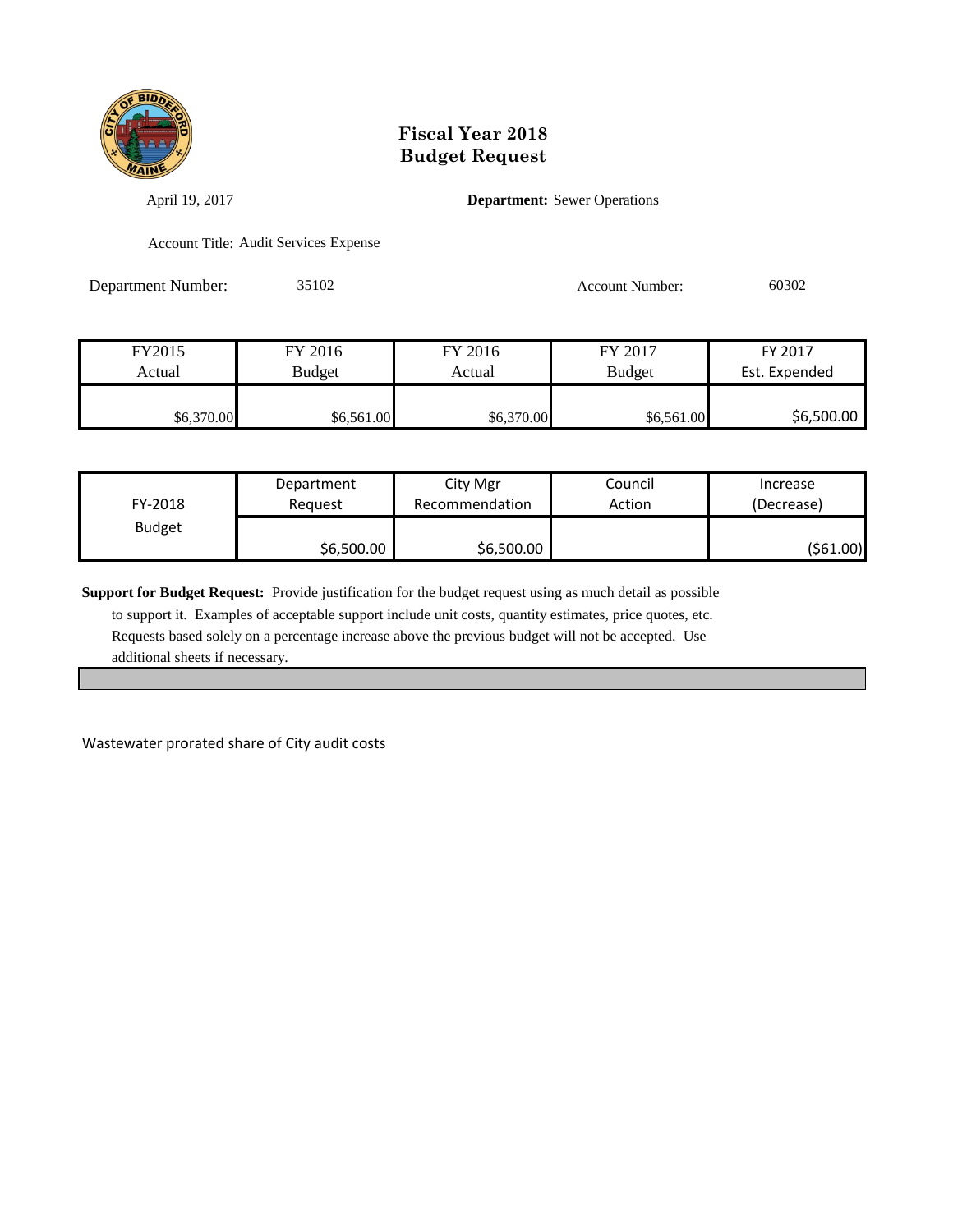

April 19, 2017 **Department:** Sewer Operations

Account Title: Registry of Deeds Fee Expense

Department Number: 35102 Account Number: 60304

| FY2015     | FY 2016       | FY 2016    | FY 2017       | FY 2017       |
|------------|---------------|------------|---------------|---------------|
| Actual     | <b>Budget</b> | Actual     | <b>Budget</b> | Est. Expended |
|            |               |            |               |               |
| \$8,303.00 | \$7,000.00    | \$9,073.00 | \$7,000.00    | \$9,897.00    |

| FY-2018       | Department | City Mgr       | Council | Increase   |
|---------------|------------|----------------|---------|------------|
|               | Reguest    | Recommendation | Action  | (Decrease) |
| <b>Budget</b> | \$7,000.00 | \$8,000.00     |         | \$1,000.00 |

**Support for Budget Request:** Provide justification for the budget request using as much detail as possible to support it. Examples of acceptable support include unit costs, quantity estimates, price quotes, etc. Requests based solely on a percentage increase above the previous budget will not be accepted. Use additional sheets if necessary.

Fees for recording and discharging of liens. Actual values vary year to year.

| <b>Fiscal Year</b> |         | <b>Budget</b> |     | Actual      |              | <b>Differential</b> |
|--------------------|---------|---------------|-----|-------------|--------------|---------------------|
| FY2011             | \$      | 6,000.00      | -\$ | 6,747.00 \$ |              | (747.00)            |
| FY2012             | \$      | 6,000.00      | \$, | 7,605.00    | Ŝ            | (1,605.00)          |
| FY2013             | \$      | 6,600.00      | S   | 6,955.00    | S            | (355.00)            |
| FY2014             | \$      | 6,600.00      | \$  | 5,992.00    | S            | 608.00              |
| FY2015             | \$      | 6,600.00      | \$, | 8,303.00    | S            | (1,703.00)          |
| FY2016             | \$      | 7,000.00      | S   | 9,073.00    | <sub>S</sub> | (2,073.00)          |
| FY2017             | \$      | 7,000.00      | \$  | 9,897.00    | Ŝ            | (2,897.00)          |
|                    |         |               |     |             |              |                     |
|                    | Average |               | \$  | 7,796.00    |              |                     |
|                    | Median  |               | \$  | 7,605.00    |              |                     |
|                    | Maximum |               | \$  | 9,897.00    |              |                     |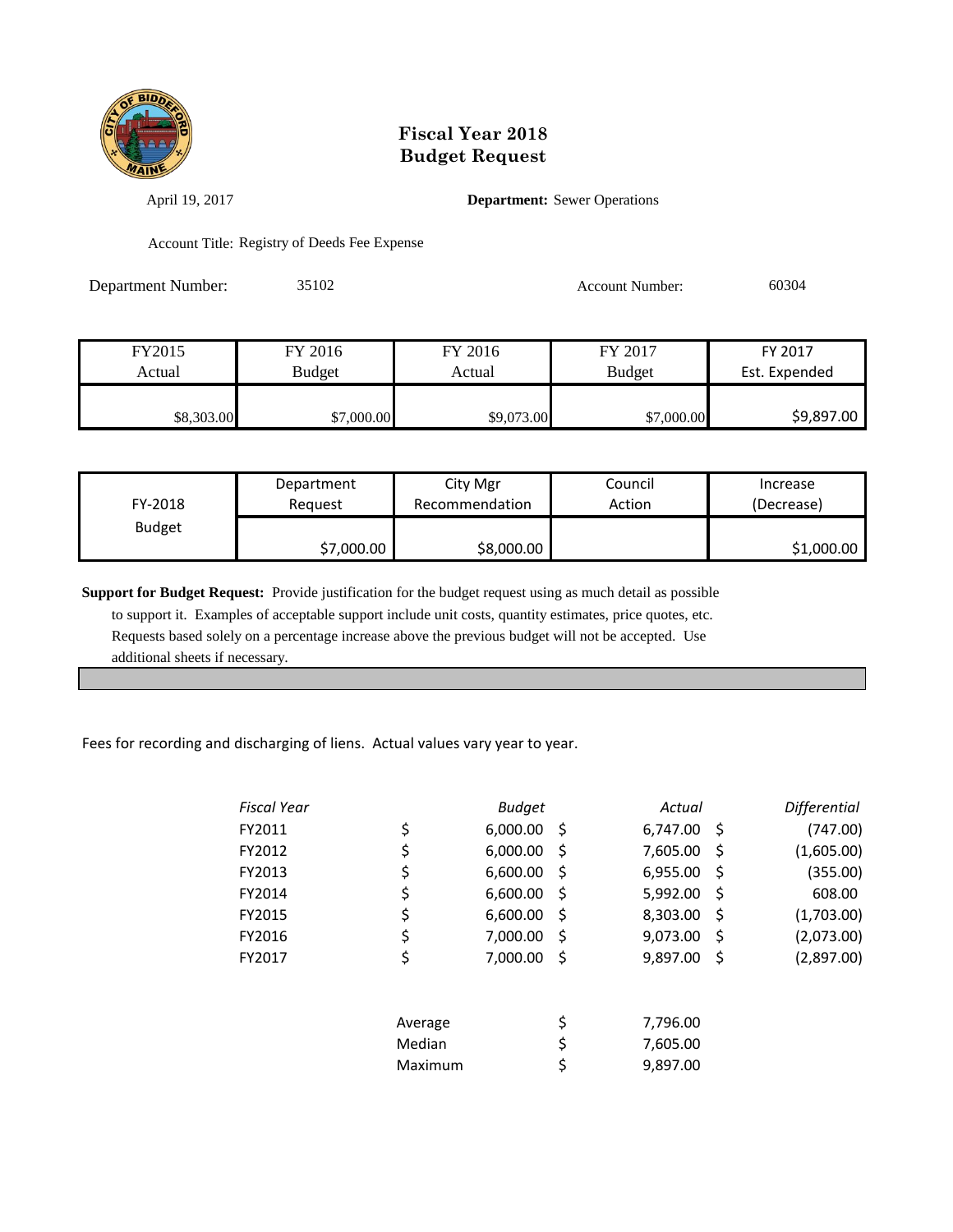

April 19, 2017 **Department:** Sewer Operations

Account Title: Other Prof/Consult Srvs Exp

Department Number: 35102 Account Number: 60306

| FY2015     | FY 2016    | FY 2016    | FY 2017       | FY 2017       |
|------------|------------|------------|---------------|---------------|
| Actual     | Budget     | Actual     | <b>Budget</b> | Est. Expended |
|            |            |            |               |               |
| \$2,500.00 | \$2,500.00 | \$1,900.00 | \$2,500.00    | \$2,479.00    |

| FY-2018       | Department  | City Mgr       | Council | Increase   |
|---------------|-------------|----------------|---------|------------|
|               | Reauest     | Recommendation | Action  | (Decrease) |
| <b>Budget</b> | \$10,000.00 | \$10,000.00    |         | \$7,500.00 |

**Support for Budget Request:** Provide justification for the budget request using as much detail as possible to support it. Examples of acceptable support include unit costs, quantity estimates, price quotes, etc. Requests based solely on a percentage increase above the previous budget will not be accepted. Use additional sheets if necessary.

Contingency for contracted surveying services and engineering services

Increase due to reduction of survey personnel within Department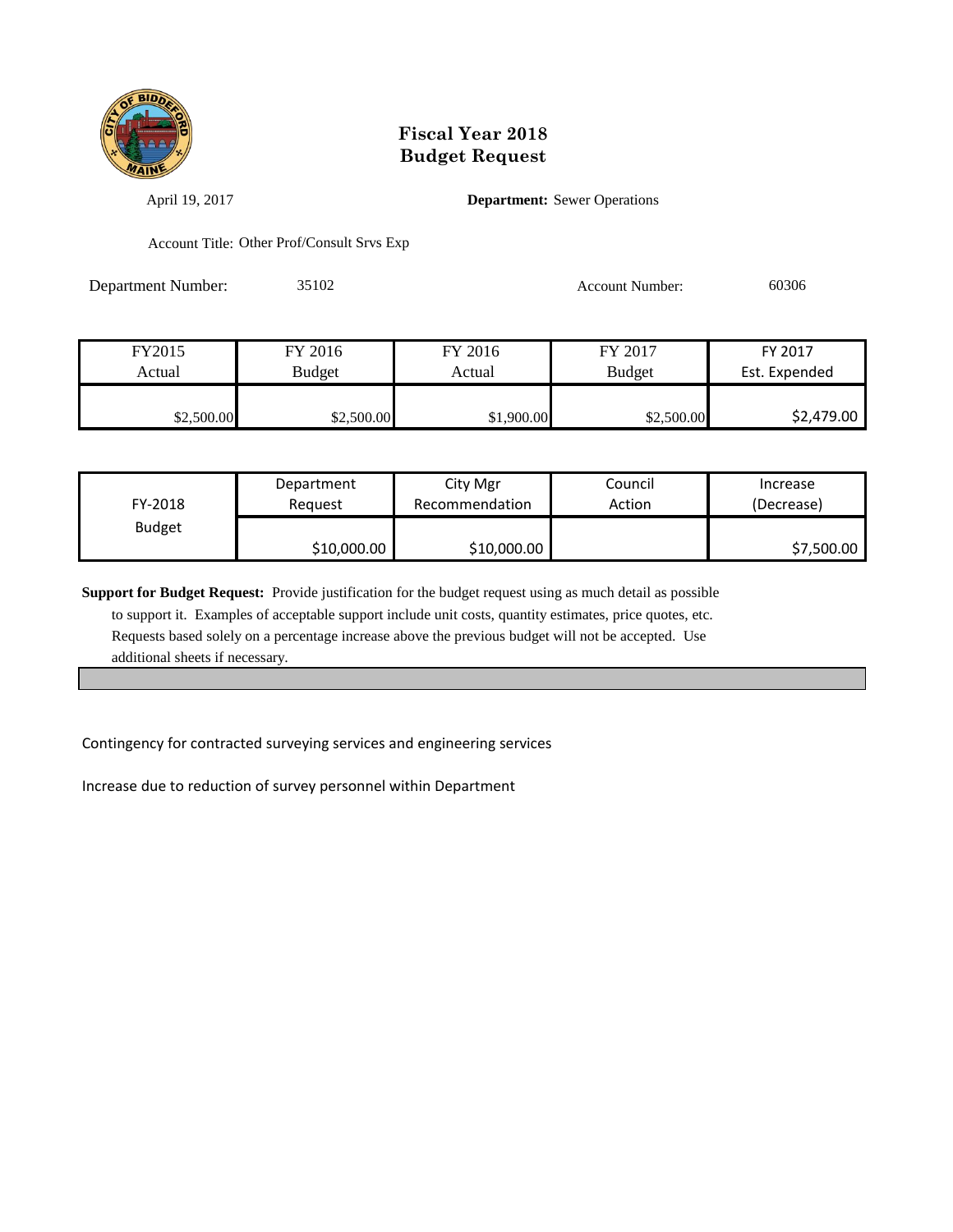

April 19, 2017 **Department:** Sewer Operations

Account Title: Service Contracts Expense

Department Number: 35102 Account Number: 60310

| FY2015 | FY 2016       | FY 2016 | FY 2017       | FY 2017       |
|--------|---------------|---------|---------------|---------------|
| Actual | <b>Budget</b> | Actual  | <b>Budget</b> | Est. Expended |
|        |               |         |               |               |
| \$0.00 | \$1,500.00    | \$0.00  | \$1,500.00    | \$1,500.00    |

| FY-2018       | Department   | City Mgr       | Council | Increase    |
|---------------|--------------|----------------|---------|-------------|
|               | Reauest      | Recommendation | Action  | (Decrease)  |
| <b>Budget</b> | \$100,150.00 | \$100,150.00   |         | \$98,650.00 |

**Support for Budget Request:** Provide justification for the budget request using as much detail as possible

 to support it. Examples of acceptable support include unit costs, quantity estimates, price quotes, etc. Requests based solely on a percentage increase above the previous budget will not be accepted. Use additional sheets if necessary.

#### Increase due to restructuring of cost allocations within budget\*

| Boiler Inspection :            |    | 80.00      |
|--------------------------------|----|------------|
| Elevator Inspection :          | \$ | 70.00      |
| Plotter Maint. Agrmnt:         | \$ | 1,200.00   |
| Flow Meters Maint. Agrmnt :    | \$ | 60,000.00  |
| Water Meter Readings:          | \$ | 32,800.00  |
| <b>Sewer Billing Services:</b> | ς  | 6,000.00   |
|                                |    | 100,150.00 |

\*The Flow meters Maintenance Agreement was moved into this line from the 60501 line and the water meter readings and billing were moved into this line from the miscellaneous line 60797. These items are service contracts and belong in 60310.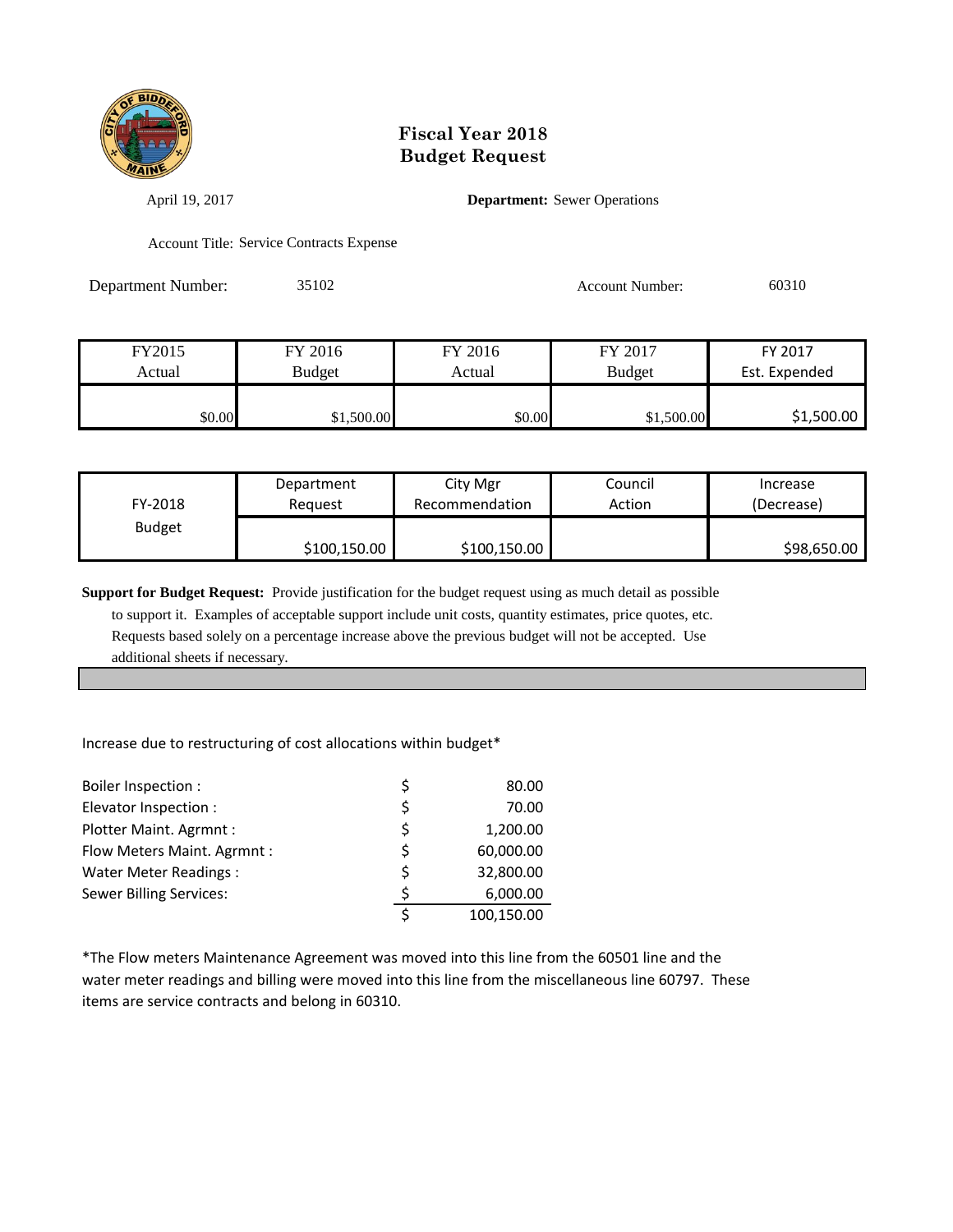

April 19, 2017 **Department:** Sewer Operations

Account Title: Temporary Contract Help Exp

Department Number: 35102 Account Number: 60312

| FY2015     | FY 2016       | FY 2016 | FY 2017       | FY 2017       |
|------------|---------------|---------|---------------|---------------|
| Actual     | <b>Budget</b> | Actual  | <b>Budget</b> | Est. Expended |
|            |               |         |               |               |
| \$6,000.00 | \$6,000.00    | \$0.00  | \$6,000.00    | \$4,500.00    |

| FY-2018       | Department | City Mgr       | Council | Increase      |
|---------------|------------|----------------|---------|---------------|
|               | Reauest    | Recommendation | Action  | (Decrease)    |
| <b>Budget</b> | \$3,000.00 | \$3,000.00     |         | ( \$3,000.00) |

**Support for Budget Request:** Provide justification for the budget request using as much detail as possible

 to support it. Examples of acceptable support include unit costs, quantity estimates, price quotes, etc. Requests based solely on a percentage increase above the previous budget will not be accepted. Use additional sheets if necessary.

#### Projected costs for hiring construction inspectors

| <b>Fiscal Year</b> |    | <b>Budget</b> |     | Actual                   |     | Differential |
|--------------------|----|---------------|-----|--------------------------|-----|--------------|
| FY2011             | \$ | 15,000.00 \$  |     | $\overline{\phantom{a}}$ | S   | 15,000.00    |
| FY2012             | Ś  | 15,000.00     | - S | $\overline{\phantom{a}}$ |     | 15,000.00    |
| FY2013             | \$ | 15,000.00     | - S | 5,908.00                 | -S  | 9,092.00     |
| FY2014             | \$ | 10,000.00 \$  |     | 3,300.00                 | - S | 6,700.00     |
| FY2015             | \$ | 6,000.00      | - S | 6,000.00                 | - S |              |
| FY2016             | \$ | 6,000.00      | .S  | $\overline{\phantom{a}}$ |     | 6,000.00     |
| FY2017             |    | 6,000.00      |     | 3,000.00                 | -S  | 3,000.00     |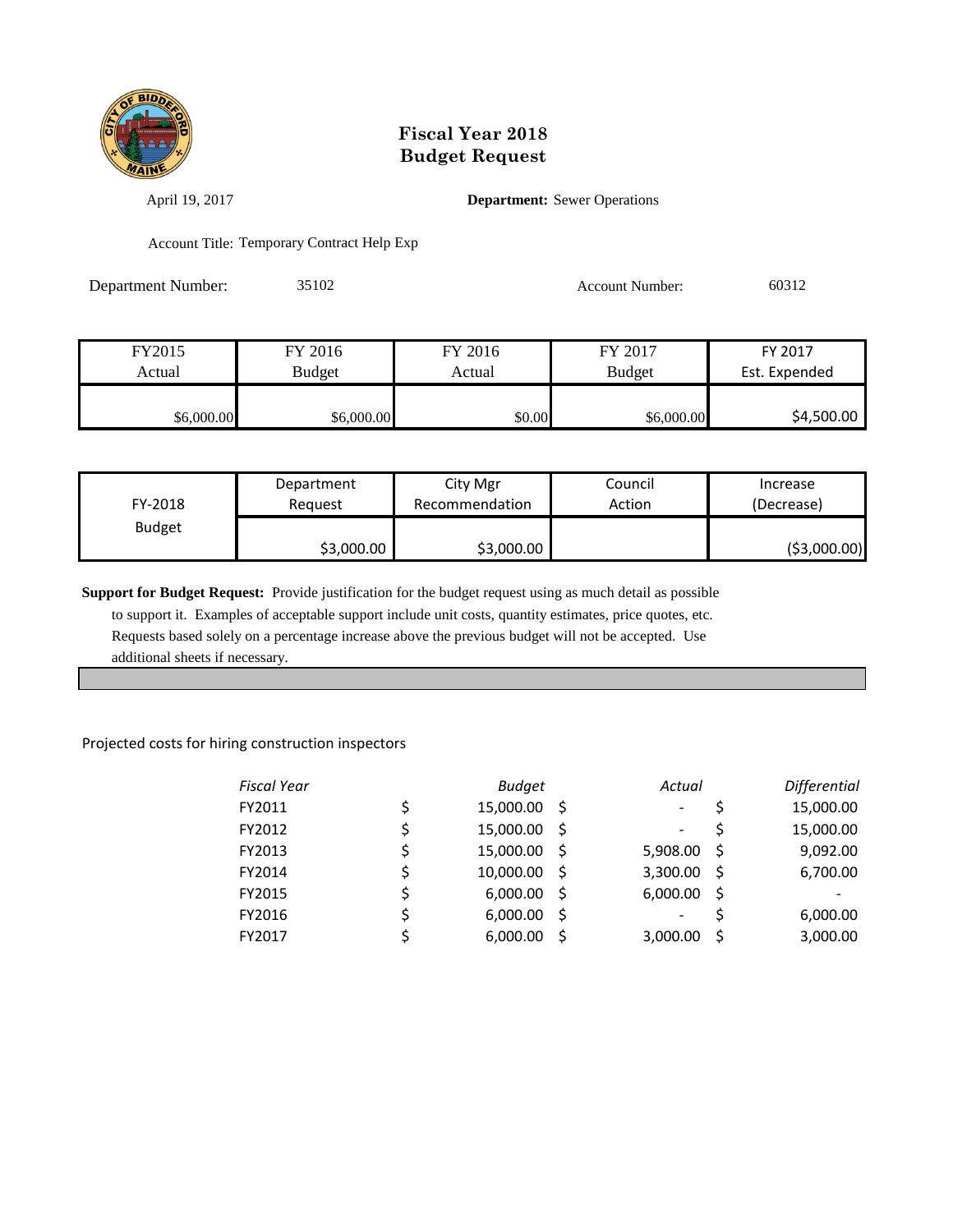

April 19, 2017 **Department:** Sewer Operations

Account Title: Postage/Shipping Expense

Department Number: 35102 Account Number: 60325

| FY2015     | FY 2016       | FY 2016    | FY 2017       | FY 2017       |
|------------|---------------|------------|---------------|---------------|
| Actual     | <b>Budget</b> | Actual     | <b>Budget</b> | Est. Expended |
|            |               |            |               |               |
| \$6,896.10 | \$8,000.00    | \$6,125.34 | \$8,000.00    | \$5,294.00    |

| FY-2018       | Department | City Mgr       | Council | Increase   |
|---------------|------------|----------------|---------|------------|
|               | Reauest    | Recommendation | Action  | (Decrease) |
| <b>Budget</b> | \$8,000.00 | \$7,600.00     |         | (\$400.00) |

**Support for Budget Request:** Provide justification for the budget request using as much detail as possible

 to support it. Examples of acceptable support include unit costs, quantity estimates, price quotes, etc. Requests based solely on a percentage increase above the previous budget will not be accepted. Use additional sheets if necessary.

#### Mailing expenses for sewer billing

| Fiscal Year |     | <b>Budget</b> |     | Actual   |     | Differential |
|-------------|-----|---------------|-----|----------|-----|--------------|
| FY2011      | \$  | 9,000.00      | -\$ | 7,202.00 | \$  | 1,798.00     |
| FY2012      | \$  | 9,000.00      | \$  | 7,572.00 | \$  | 1,428.00     |
| FY2013      | \$  | 14,500.00     | \$  | 6,003.00 | \$  | 8,497.00     |
| FY2014      | \$  | 9,500.00      | \$  | 7,014.00 | \$, | 2,486.00     |
| FY2015      | \$  | 8,000.00      | \$  | 6,896.00 | \$, | 1,104.00     |
| FY2016      | \$  | 8,000.00      | \$  | 6,125.00 | \$, | 1,875.00     |
| FY2017      | \$  | 8,000.00      | \$  | 5,294.00 | \$, | 2,706.00     |
|             | Min |               | \$  | 6,003.00 |     |              |
|             | Ave |               | \$  | 6,802.00 |     |              |
|             | Max |               | \$  | 7.572.00 |     |              |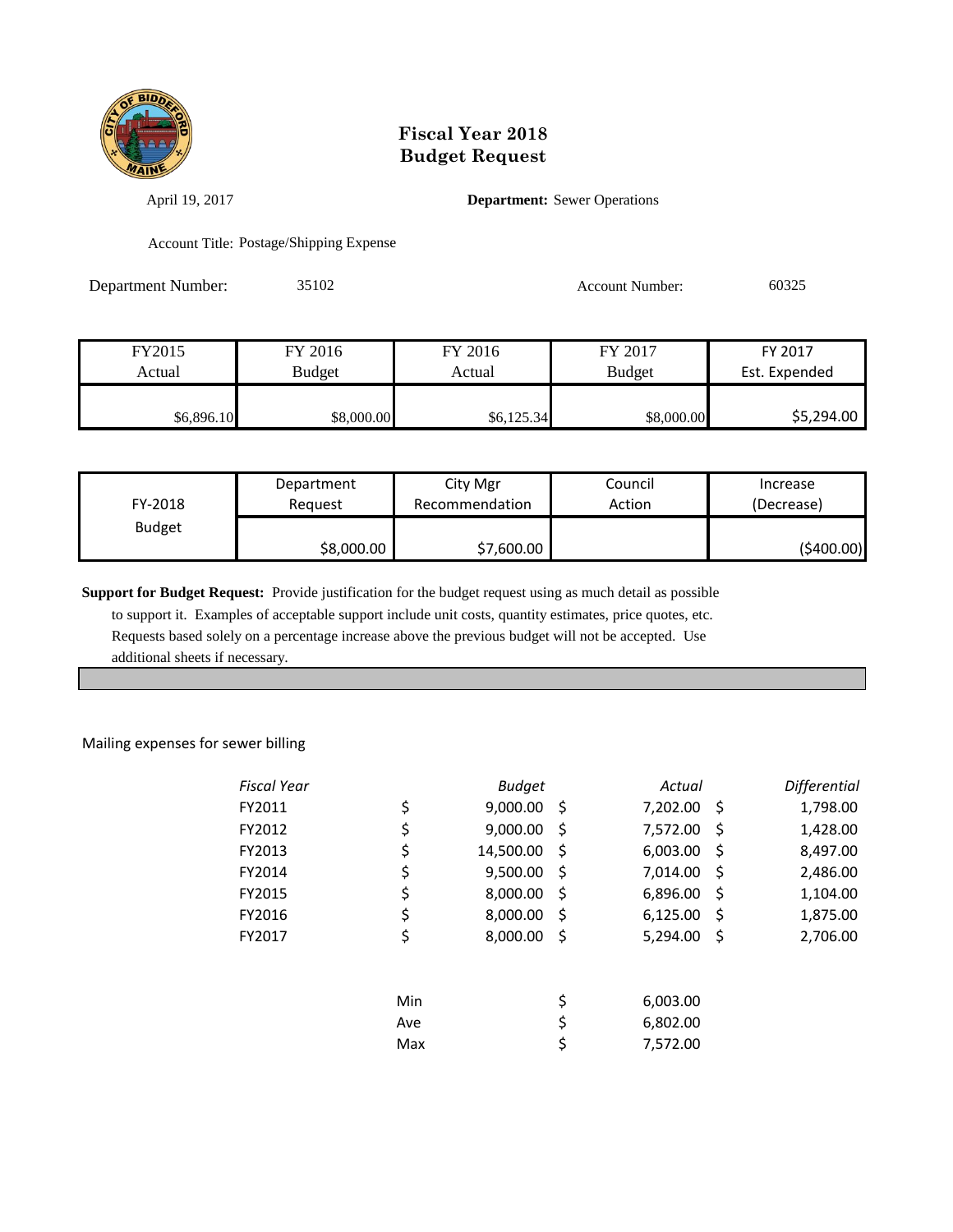

April 19, 2017 **Department:** Sewer Operations

Account Title: Equipment Rent/Lease Exp

Department Number: 35102 Account Number: 60330

| FY2015 | FY 2016  | FY 2016<br>FY 2017 |               | FY 2017       |
|--------|----------|--------------------|---------------|---------------|
| Actual | Budget   | Actual             | <b>Budget</b> | Est. Expended |
|        |          |                    |               |               |
| \$0.00 | \$250.00 | \$0.00             | \$250.00      | \$0.00 l      |

| FY-2018       | Department | City Mgr       | Council | Increase   |
|---------------|------------|----------------|---------|------------|
|               | Reauest    | Recommendation | Action  | (Decrease) |
| <b>Budget</b> | \$0.00     | \$0.00         |         | (\$250.00) |

**Support for Budget Request:** Provide justification for the budget request using as much detail as possible

 to support it. Examples of acceptable support include unit costs, quantity estimates, price quotes, etc. Requests based solely on a percentage increase above the previous budget will not be accepted. Use additional sheets if necessary.

None anticipated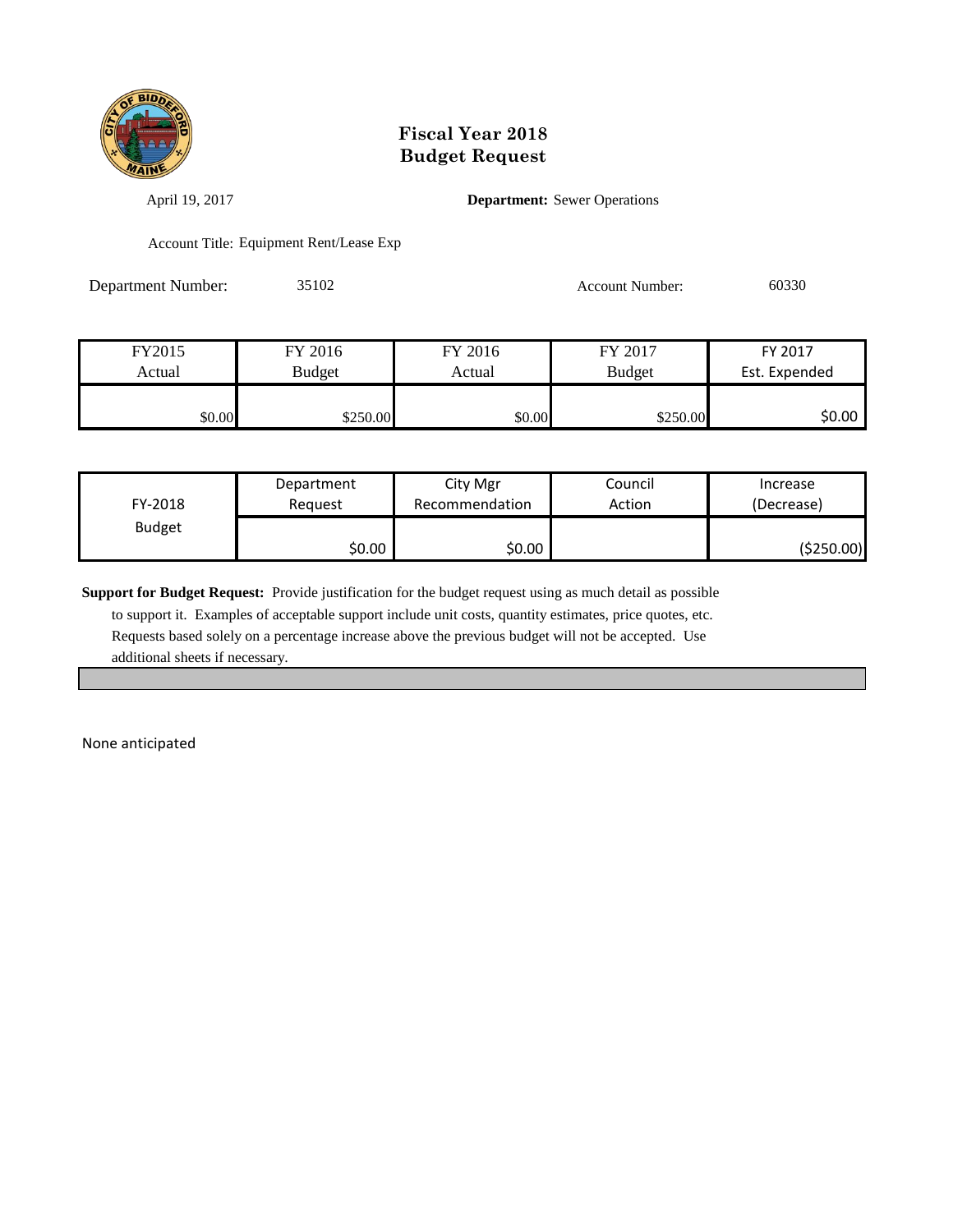

April 19, 2017 **Department:** Sewer Operations

Account Title: Land/Building Lease Expense

| <b>Department Number:</b> | 35102 | <b>Account Number:</b> | 60331 |
|---------------------------|-------|------------------------|-------|
|                           |       |                        |       |

| FY2015     | FY 2016       | FY 2016    | FY 2017       | FY 2017       |
|------------|---------------|------------|---------------|---------------|
| Actual     | <b>Budget</b> | Actual     | <b>Budget</b> | Est. Expended |
|            |               |            |               |               |
| \$1,013.51 | \$1,025.00    | \$1,018.16 | \$1,025.00    | \$1,038.00    |

| FY-2018       | Department | City Mgr       | Council | Increase   |
|---------------|------------|----------------|---------|------------|
|               | Reauest    | Recommendation | Action  | (Decrease) |
| <b>Budget</b> | \$1,050.00 | \$1,060.00     |         | \$35.00    |

**Support for Budget Request:** Provide justification for the budget request using as much detail as possible to support it. Examples of acceptable support include unit costs, quantity estimates, price quotes, etc. Requests based solely on a percentage increase above the previous budget will not be accepted. Use

additional sheets if necessary.

#### License fees for sewer lines crossing railroad property/tracks (Boston & Maine Corp)

| <b>Fiscal Year</b> | <b>Budget</b>  |     | Actual   | Increase |
|--------------------|----------------|-----|----------|----------|
| FY2011             | \$<br>1,000.00 | - S |          |          |
| FY2012             | \$<br>1,000.00 | - S |          |          |
| FY2013             | \$<br>1,000.00 | - S |          |          |
| FY2014             | \$<br>1,000.00 | - S | 997.00   |          |
| FY2015             | \$<br>1,000.00 | - S | 1,014.00 | 1.7%     |
| FY2016             | \$<br>1,025.00 | -S  | 1,018.00 | 0.4%     |
| FY2017             | 1,025.00       |     | 1,039.00 | 2.1%     |

CM recommnedation based on EOY actual with a 2.1% increase (\$1,039 x (1+2.1%)= \$1,060)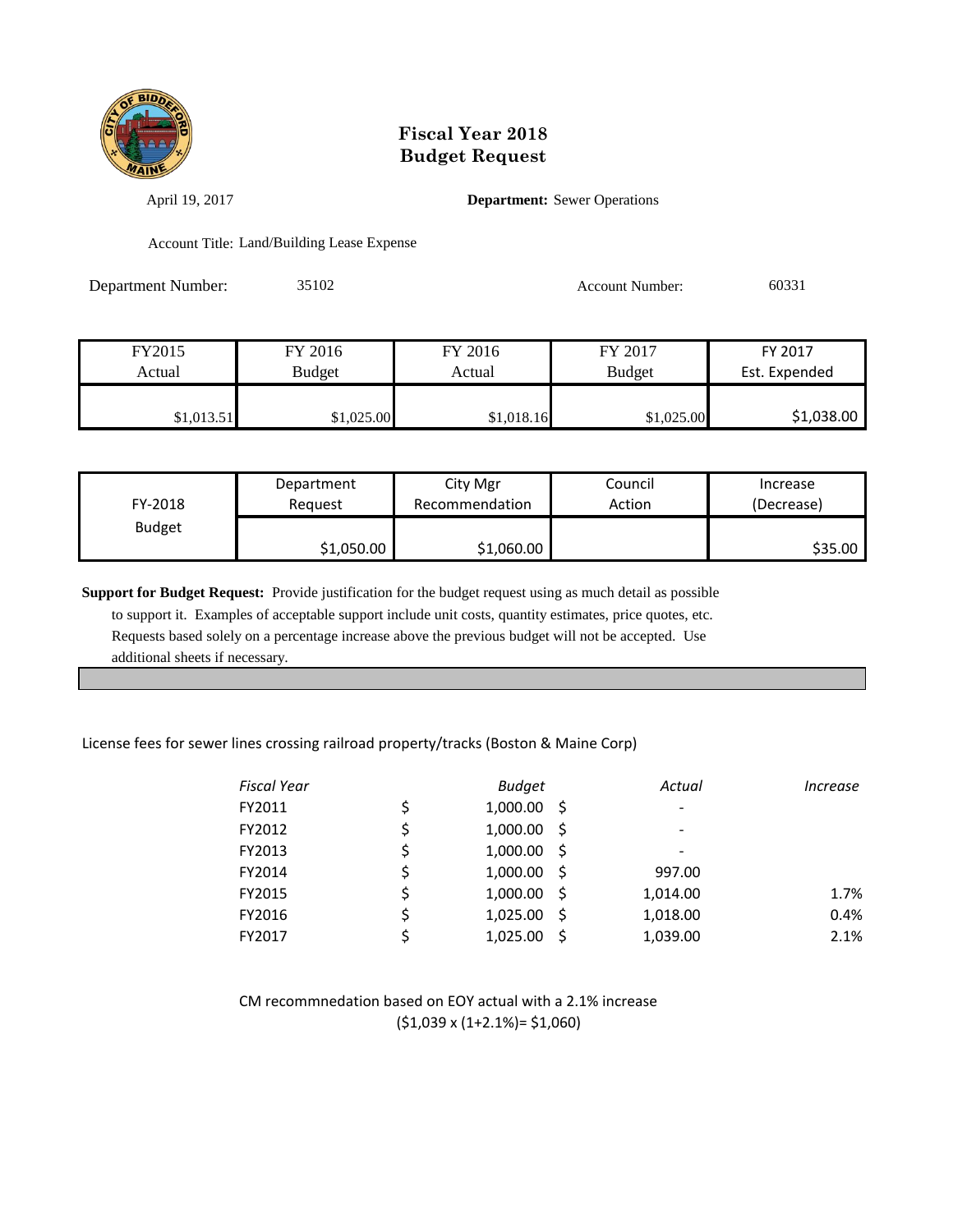

April 19, 2017 **Department:** Sewer Operations

Account Title: Workers Comp Insurance Exp

Department Number: 35102 Account Number: 60370

| FY2015      | FY 2016       | FY 2016     | FY 2017       | FY 2017       |
|-------------|---------------|-------------|---------------|---------------|
| Actual      | <b>Budget</b> | Actual      | <b>Budget</b> | Est. Expended |
|             |               |             |               |               |
| \$27,701.00 | \$38,266.00   | \$24,380.00 | \$34,483.00   | \$36,388.00   |

| FY-2018       | Department  | City Mgr       | Council | Increase      |
|---------------|-------------|----------------|---------|---------------|
|               | Reauest     | Recommendation | Action  | (Decrease)    |
| <b>Budget</b> | \$31,487.00 | \$31,487.00    |         | ( \$2,996.00) |

**Support for Budget Request:** Provide justification for the budget request using as much detail as possible

 to support it. Examples of acceptable support include unit costs, quantity estimates, price quotes, etc. Requests based solely on a percentage increase above the previous budget will not be accepted. Use additional sheets if necessary.

Wastewater prorated share of City Workers Comp. expenses

Decrease due to reduction of Comptroller and Admin. Asst.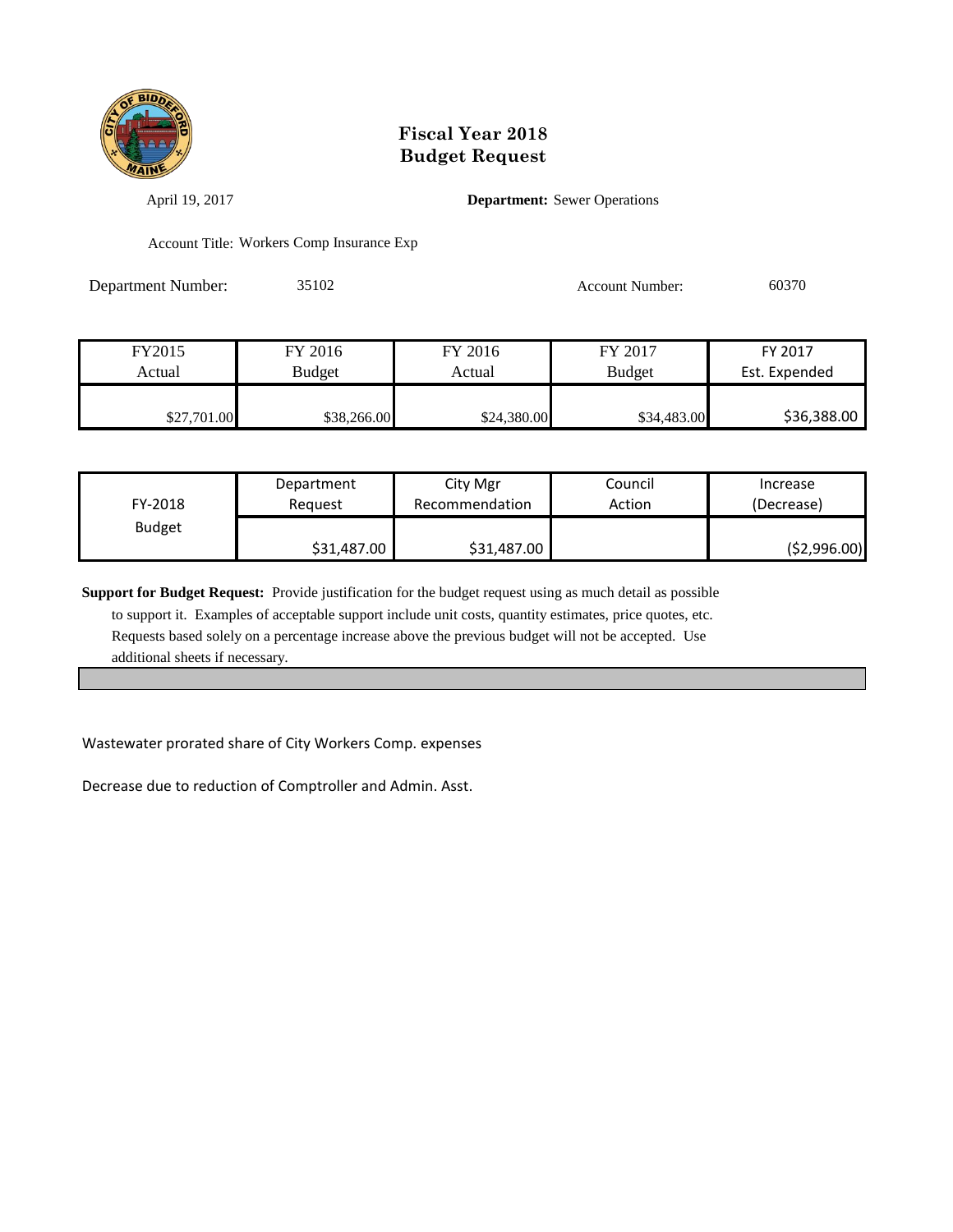

April 19, 2017 **Department:** Sewer Operations

Account Title: Vehicle Insurance Expense

Department Number: 35102 Account Number: 60372

| FY2015     | FY 2016       | FY 2016    | FY 2017       | FY 2017       |
|------------|---------------|------------|---------------|---------------|
| Actual     | <b>Budget</b> | Actual     | <b>Budget</b> | Est. Expended |
|            |               |            |               |               |
| \$7,304.00 | \$8,504.00    | \$7,888.00 | \$8,845.00    | \$8,205.00    |

| FY-2018       | Department | City Mgr       | Council | Increase   |
|---------------|------------|----------------|---------|------------|
|               | Reauest    | Recommendation | Action  | (Decrease) |
| <b>Budget</b> | \$8,845.00 | \$8,845.00     |         | SO.OO I    |

**Support for Budget Request:** Provide justification for the budget request using as much detail as possible to support it. Examples of acceptable support include unit costs, quantity estimates, price quotes, etc. Requests based solely on a percentage increase above the previous budget will not be accepted. Use additional sheets if necessary.

Vehicle/Equip. Insurance premiums for Wastewater Dept. units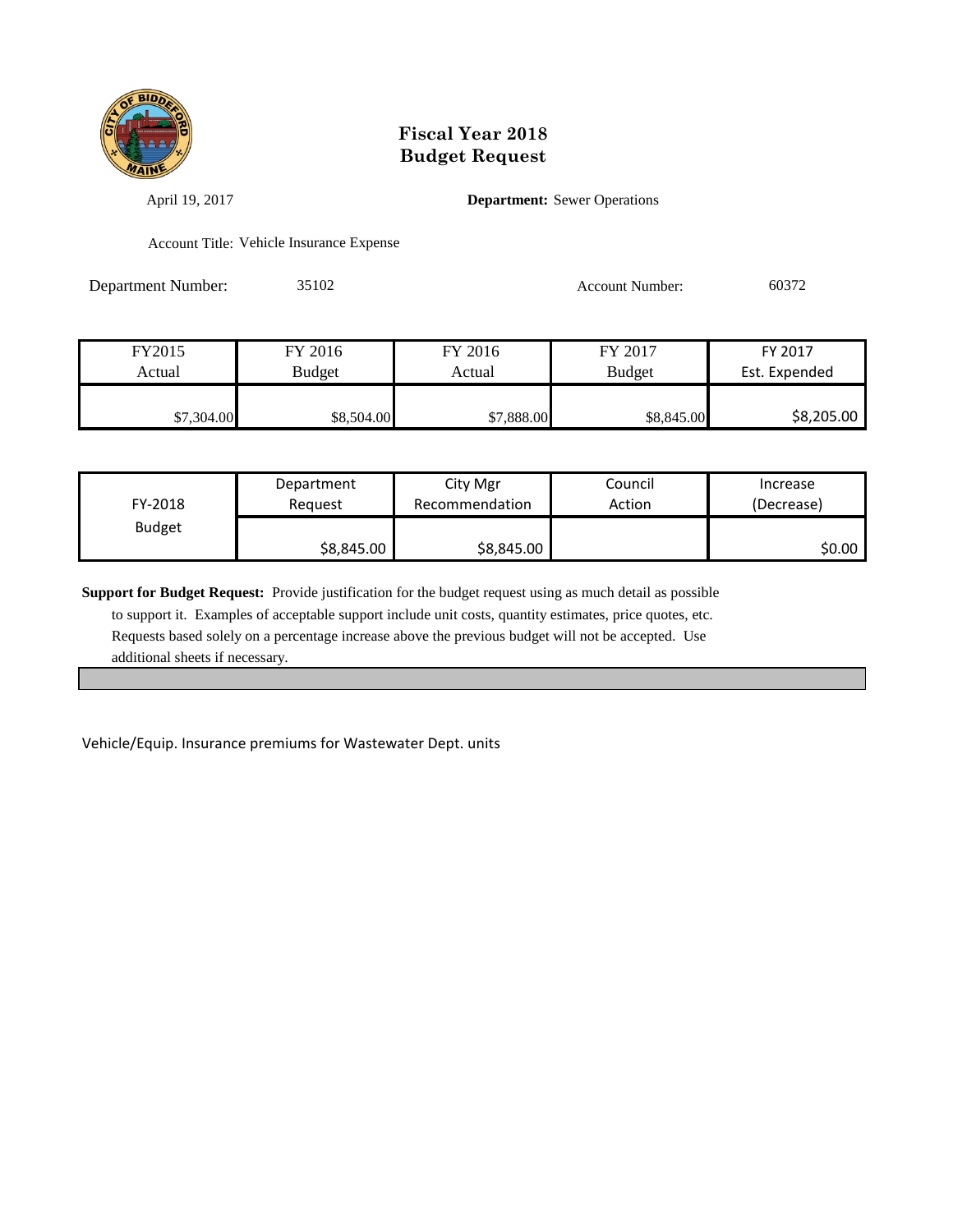

April 19, 2017 **Department:** Sewer Operations

Account Title: Building/Boiler Insurance Exp

Department Number: 35102 Account Number: 60373

| FY2015     | FY 2016       | FY 2016    | FY 2017       | FY 2017       |
|------------|---------------|------------|---------------|---------------|
| Actual     | <b>Budget</b> | Actual     | <b>Budget</b> | Est. Expended |
|            |               |            |               |               |
| \$8,840.00 | \$10,405.00   | \$9,458.00 | \$10,822.00   | \$9,850.00    |

| FY-2018       | Department  | City Mgr       | Council | Increase   |
|---------------|-------------|----------------|---------|------------|
|               | Reauest     | Recommendation | Action  | (Decrease) |
| <b>Budget</b> | \$10,822.00 | \$10,822.00    |         | \$0.00     |

**Support for Budget Request:** Provide justification for the budget request using as much detail as possible

 to support it. Examples of acceptable support include unit costs, quantity estimates, price quotes, etc. Requests based solely on a percentage increase above the previous budget will not be accepted. Use additional sheets if necessary.

Insurance for wastewater buildings and facilities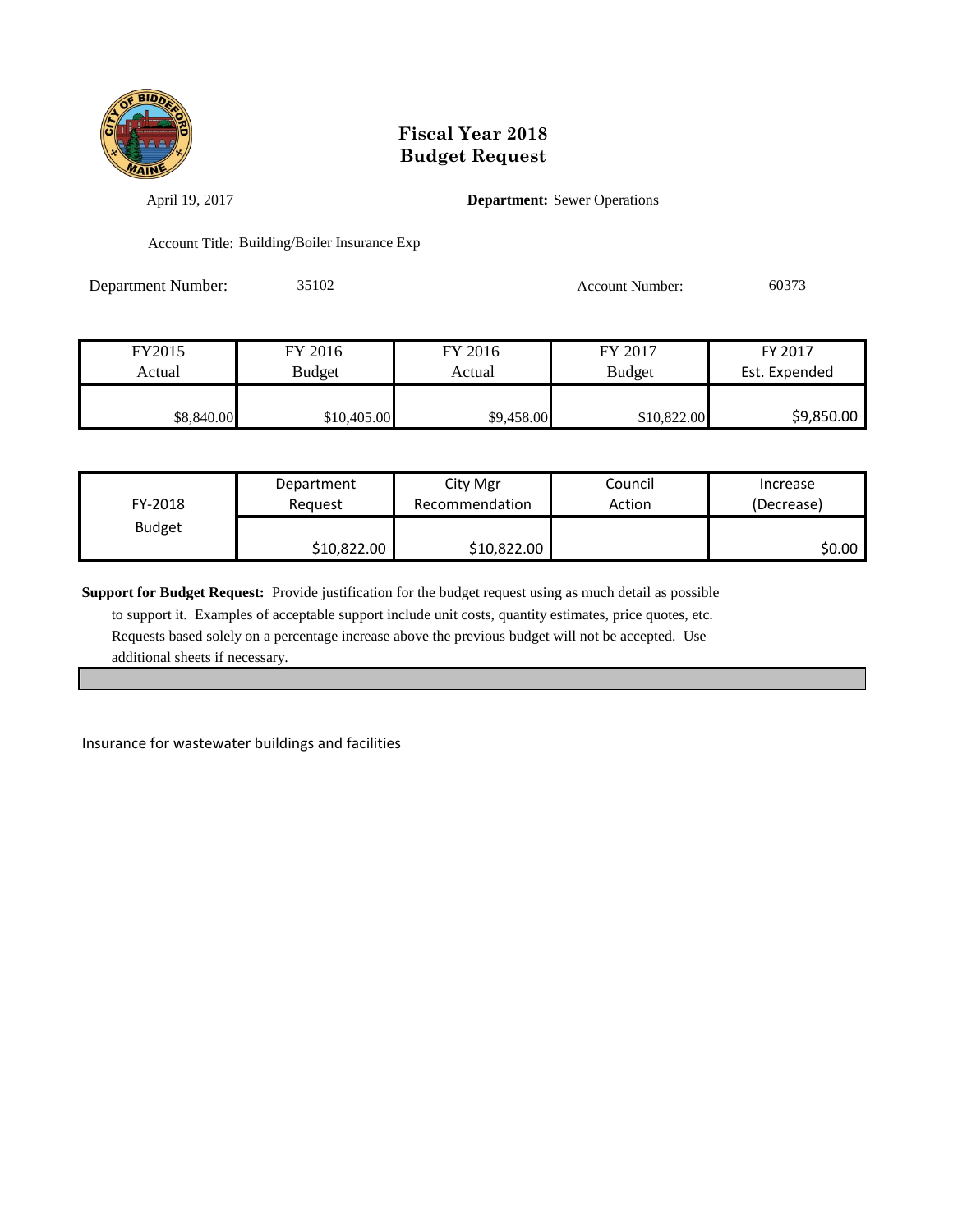

April 19, 2017 **Department:** Sewer Operations

Account Title: Special Equip Insurance Exp

Department Number: 35102 Account Number: 60375

| FY2015 | FY 2016       | FY 2016 | FY 2017       | FY 2017       |
|--------|---------------|---------|---------------|---------------|
| Actual | <b>Budget</b> | Actual  | <b>Budget</b> | Est. Expended |
|        |               |         |               |               |
| \$0.00 | \$1,412.00    | \$0.00  | \$1,469.00    | \$0.00        |

| FY-2018       | Department | City Mgr       | Council | Increase     |
|---------------|------------|----------------|---------|--------------|
|               | Reauest    | Recommendation | Action  | (Decrease)   |
| <b>Budget</b> | \$0.00     | \$0.00         |         | (51, 469.00) |

**Support for Budget Request:** Provide justification for the budget request using as much detail as possible

 to support it. Examples of acceptable support include unit costs, quantity estimates, price quotes, etc. Requests based solely on a percentage increase above the previous budget will not be accepted. Use additional sheets if necessary.

None anticipated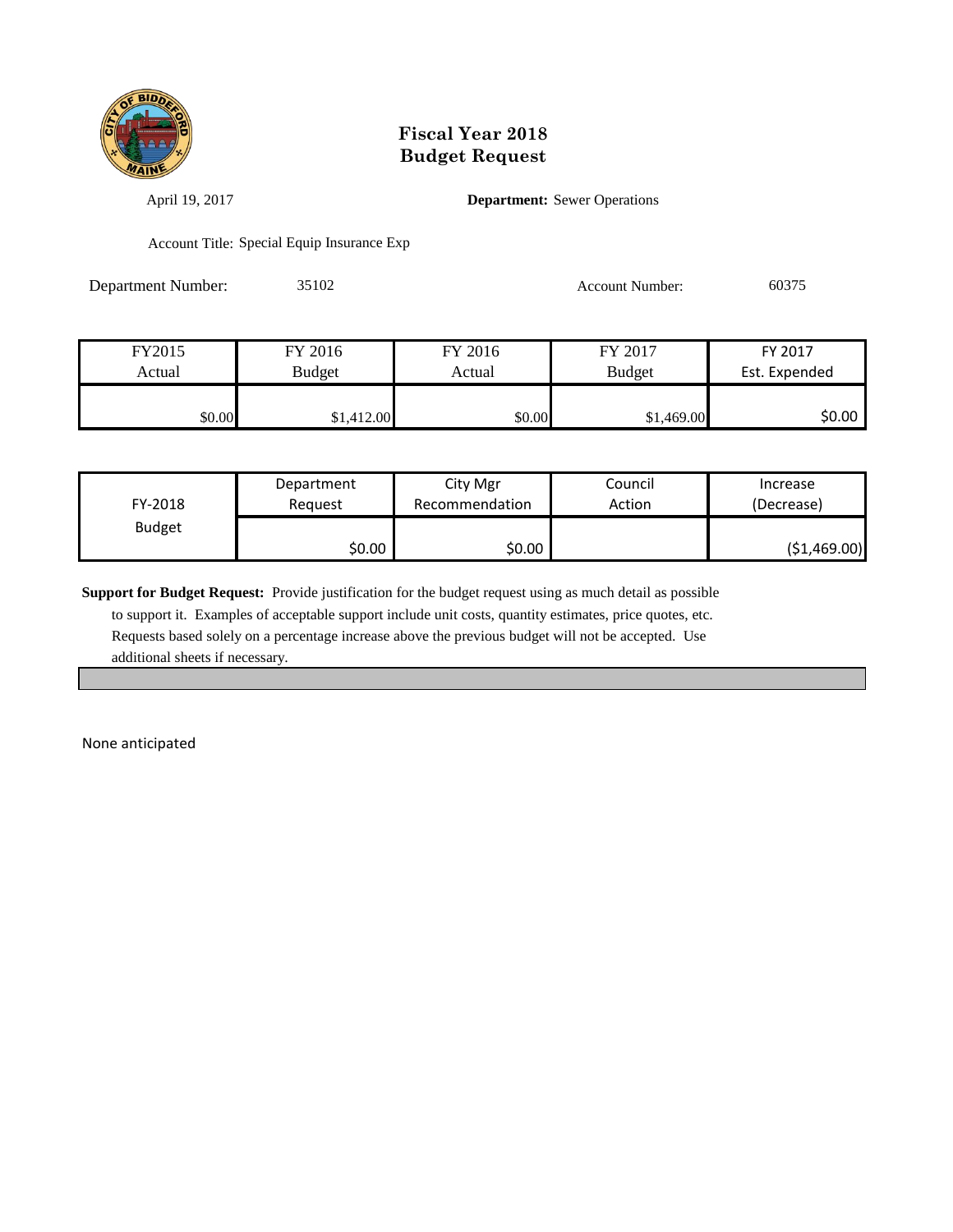

April 19, 2017 **Department:** Sewer Operations

Account Title: Pollution Insurance Expense

Department Number: 35102 Account Number: 60382

| FY2015      | FY 2016       | FY 2016 | FY 2017       | FY 2017       |
|-------------|---------------|---------|---------------|---------------|
| Actual      | <b>Budget</b> | Actual  | <b>Budget</b> | Est. Expended |
|             |               |         |               |               |
| \$13,951.00 | \$15,546.00   | \$0.00  | \$16,164.00   | \$15,075.00   |

| FY-2018       | Department  | City Mgr       | Council | Increase      |
|---------------|-------------|----------------|---------|---------------|
|               | Reauest     | Recommendation | Action  | (Decrease)    |
| <b>Budget</b> | \$15,075.00 | \$15,075.00    |         | ( \$1,089.00) |

**Support for Budget Request:** Provide justification for the budget request using as much detail as possible

 to support it. Examples of acceptable support include unit costs, quantity estimates, price quotes, etc. Requests based solely on a percentage increase above the previous budget will not be accepted. Use additional sheets if necessary.

Liability Insurance Premium in case of pollution events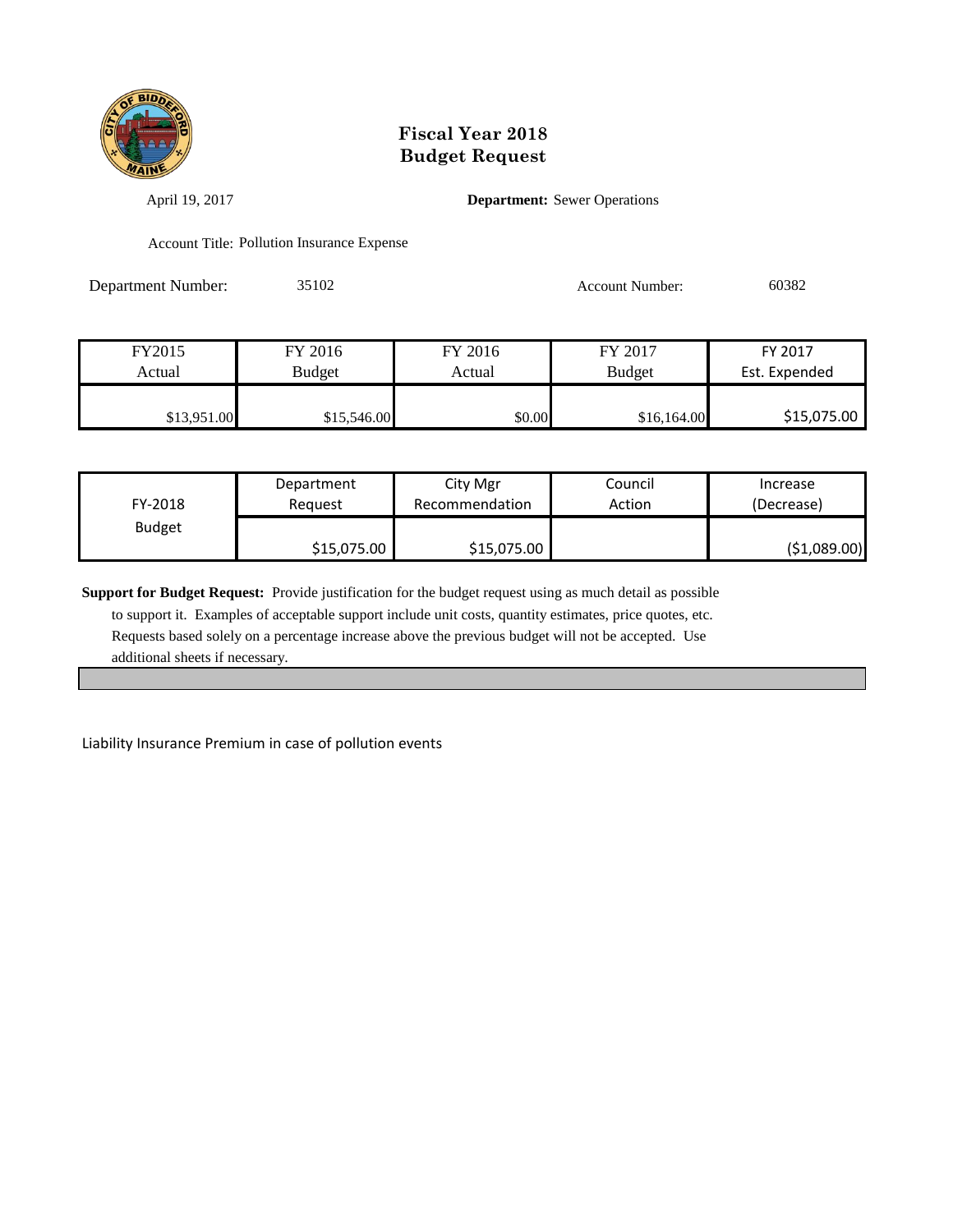

April 19, 2017 **Department:** Sewer Operations

Account Title: Electricity Expense

Department Number: 35102 Account Number: 60400

| FY2015 | FY 2016 | FY 2016 | FY 2017 | FY 2017       |
|--------|---------|---------|---------|---------------|
| Actual | Budget  | Actual  |         | Est. Expended |
|        |         |         |         |               |
| \$0.00 | \$0.00  | \$0.00  | \$0.00  | \$0.00 l      |

| FY-2018       | Department | City Mgr       | Council | Increase   |
|---------------|------------|----------------|---------|------------|
|               | Reguest    | Recommendation | Action  | (Decrease) |
| <b>Budget</b> | \$0.00     | \$0.00         |         | SO.OO      |

**Support for Budget Request:** Provide justification for the budget request using as much detail as possible

 to support it. Examples of acceptable support include unit costs, quantity estimates, price quotes, etc. Requests based solely on a percentage increase above the previous budget will not be accepted. Use additional sheets if necessary.

Not applicable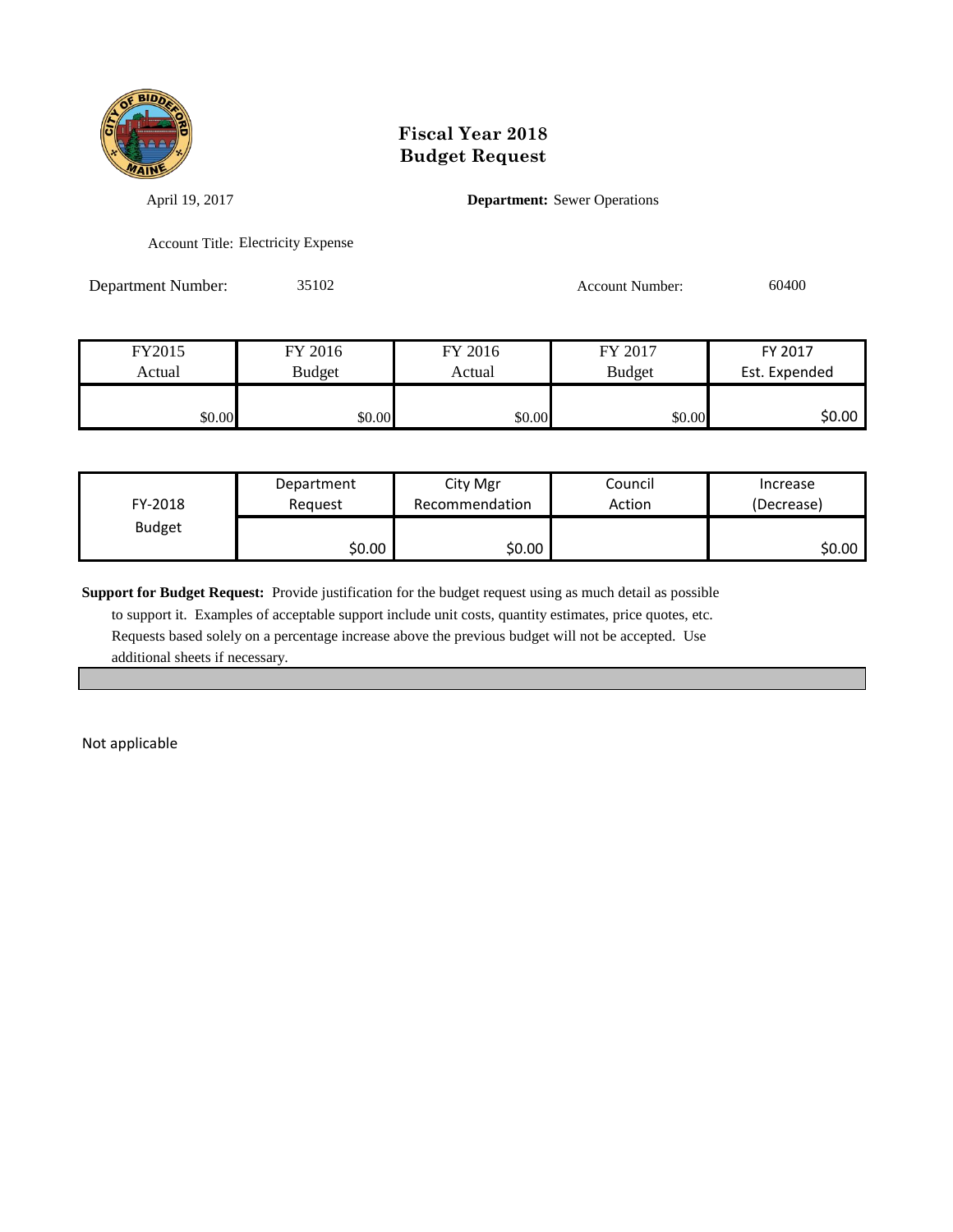

April 19, 2017 **Department:** Sewer Operations

Account Title: Phone/Celular/Paging Exp

Department Number: 35102 Account Number: 60402

FY2015 FY 2016 FY 2016 FY 2017 FY 2017 Actual Budget Actual Budget Est. Expended \$1,587.29 \$2,500.00 \$1,583.45 \$2,000.00 \$1,587.29 \$2,500.00

| FY-2018       | Department | City Mgr       | Council | Increase            |
|---------------|------------|----------------|---------|---------------------|
|               | Reguest    | Recommendation | Action  | (Decrease)          |
| <b>Budget</b> | \$2,184.00 | \$2,191.00     |         | S <sub>191.00</sub> |

**Support for Budget Request:** Provide justification for the budget request using as much detail as possible

 to support it. Examples of acceptable support include unit costs, quantity estimates, price quotes, etc. Requests based solely on a percentage increase above the previous budget will not be accepted. Use additional sheets if necessary.

| Desc                     |                    | Unit (month)        |      | Rate        |                     | Subtotal |
|--------------------------|--------------------|---------------------|------|-------------|---------------------|----------|
| 1 smart phone            |                    | $12 \;$ \$          |      | $50.00 \pm$ |                     | 600.00   |
| Land line and fiber line |                    | $12 \; \text{S}$    |      | $132.55$ \$ |                     | 1,590.60 |
|                          |                    |                     |      |             | \$                  | 2,190.60 |
|                          | <b>Fiscal Year</b> | <b>Budget</b>       |      | Actual      |                     |          |
|                          | FY2011             | \$<br>$2,500.00$ \$ |      | 2,067.00    |                     |          |
|                          | FY2012             | \$<br>2,500.00      | - \$ | 2,250.00    |                     |          |
|                          | FY2013             | \$<br>2,500.00      | - \$ | 2,255.00    |                     |          |
|                          | FY2014             | \$<br>$2,500.00$ \$ |      | 1,591.00    |                     |          |
|                          | FY2015             | \$<br>$2,500.00$ \$ |      | 1,587.00    |                     |          |
|                          | FY2016             | \$<br>2,500.00      | - \$ | 1,583.00    |                     |          |
|                          | FY2017             | \$<br>2,000.00      | -\$  |             | 1,590.00 (est. EOY) |          |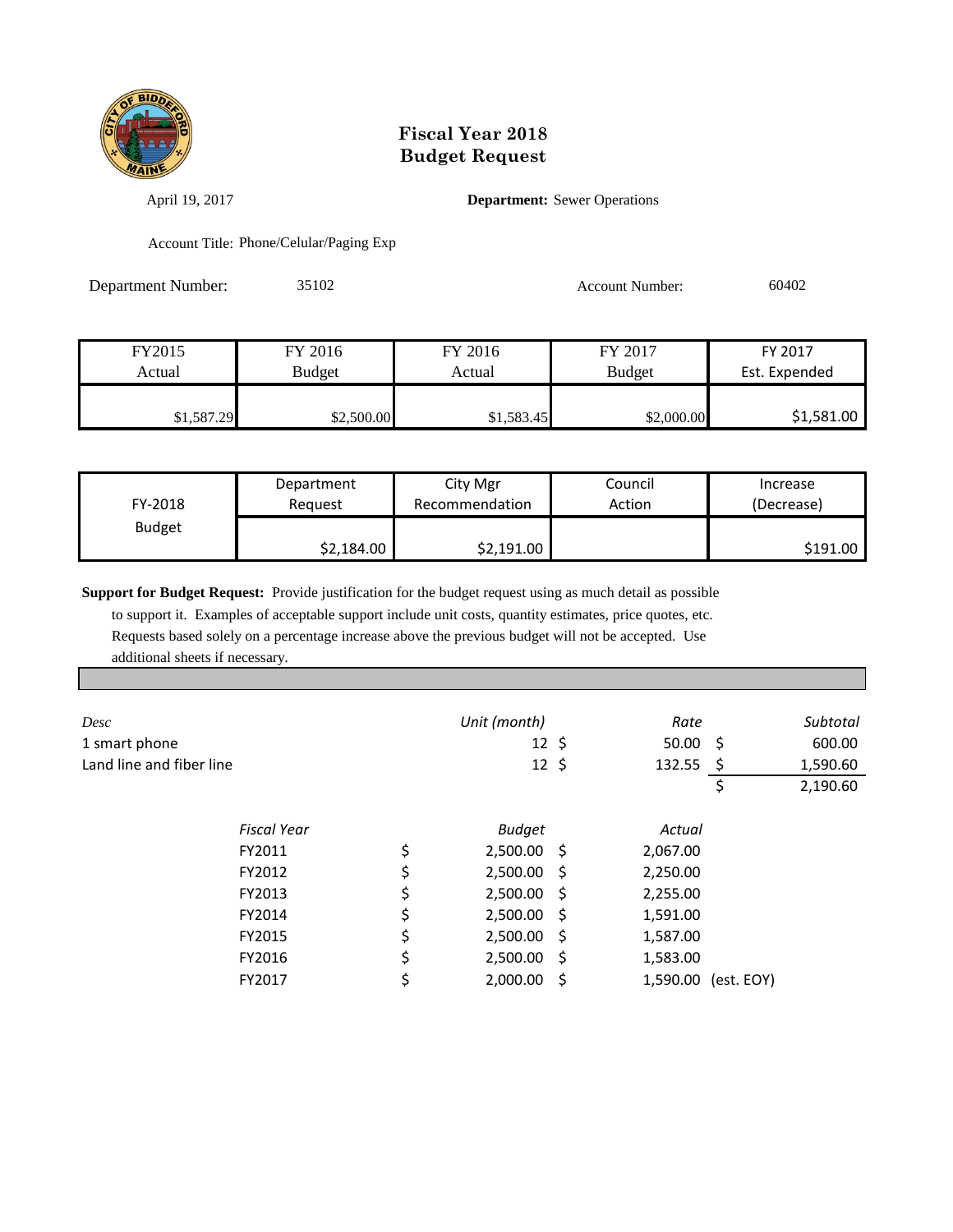

April 19, 2017 **Department:** Sewer Operations

Account Title: Sewer User Fee Expense

Department Number: 35102 Account Number: 60404

| FY2015      | FY 2016    | FY 2016     | FY 2017       | FY 2017       |
|-------------|------------|-------------|---------------|---------------|
| Actual      | Budget     | Actual      | <b>Budget</b> | Est. Expended |
|             |            |             |               |               |
| \$15,487.28 | \$1,000.00 | \$31,193.40 | \$1,000.00    | \$17,889.00   |

| FY-2018       | Department | City Mgr       | Council | Increase   |
|---------------|------------|----------------|---------|------------|
|               | Reauest    | Recommendation | Action  | (Decrease) |
| <b>Budget</b> | \$5,000.00 | \$5,000.00     |         | \$4,000.00 |

**Support for Budget Request:** Provide justification for the budget request using as much detail as possible to support it. Examples of acceptable support include unit costs, quantity estimates, price quotes, etc. Requests based solely on a percentage increase above the previous budget will not be accepted. Use additional sheets if necessary.

Sewer User Fee for wastewater facilities.

Change made in operations to use process water instead of public water for certain operations. This will reduce signifcantly consumption of public water thereby reducing sewer user fee costs

| <b>Fiscal Year</b> | <b>Budget</b>          | Actual    |            |
|--------------------|------------------------|-----------|------------|
| FY2011             | \$<br>4,000.00 \$      | 679.00    |            |
| FY2012             | \$<br>4,000.00<br>- \$ | 314.00    |            |
| FY2013             | \$<br>4,000.00 \$      | 209.00    |            |
| FY2014             | \$<br>$1,000.00$ \$    | 1,322.00  |            |
| FY2015             | \$<br>$1,000.00$ \$    | 15,487.00 |            |
| FY2016             | \$<br>1,000.00<br>- S  | 31,193.00 |            |
| FY2017             | \$<br>1,000.00<br>-Ś   | 17,000.00 | (est. EOY) |
|                    |                        |           |            |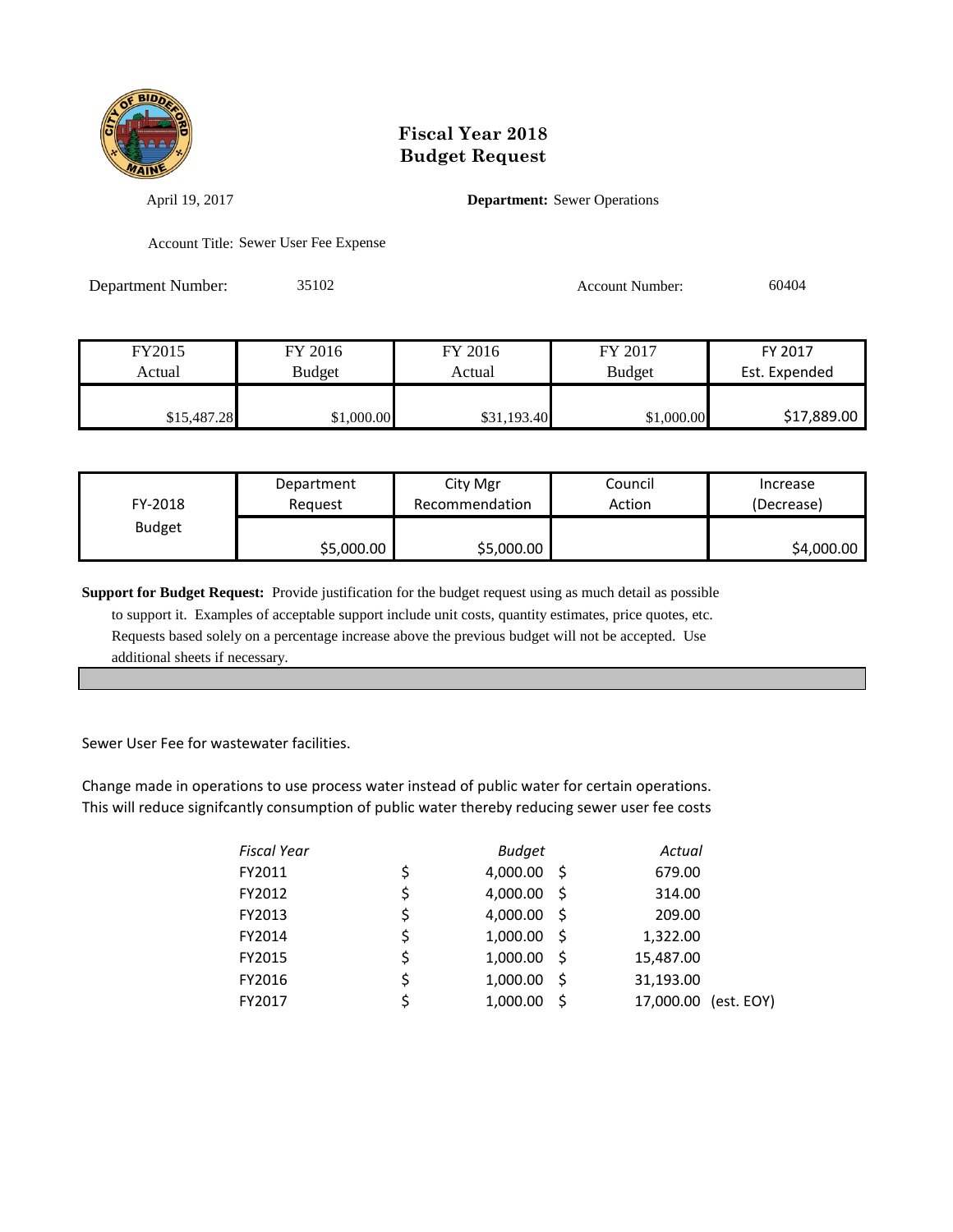

April 19, 2017 **Department:** Sewer Operations

Account Title: Gasoline Expense

Department Number: 35102 Account Number: 60411

| FY2015     | FY 2016       | FY 2016    | FY 2017       | FY 2017       |
|------------|---------------|------------|---------------|---------------|
| Actual     | <b>Budget</b> | Actual     | <b>Budget</b> | Est. Expended |
|            |               |            |               |               |
| \$1,692.80 | \$1,047.00    | \$1,272.39 | \$680.00      | \$471.00      |

| FY-2018       | Department               | City Mgr       | Council | Increase   |
|---------------|--------------------------|----------------|---------|------------|
|               | Reguest                  | Recommendation | Action  | (Decrease) |
| <b>Budget</b> | $$728.00$ $\blacksquare$ | \$728.00       |         | \$48.00    |

**Support for Budget Request:** Provide justification for the budget request using as much detail as possible

 to support it. Examples of acceptable support include unit costs, quantity estimates, price quotes, etc. Requests based solely on a percentage increase above the previous budget will not be accepted. Use additional sheets if necessary.

| Desc<br>Projected gasoline usage | Unit (gal)<br>375 \$ | Rate<br>$1.94 \quad$ \$ | Subtotal<br>727.50 |
|----------------------------------|----------------------|-------------------------|--------------------|
| FY 17 usage $(6$ months $):$     | 163 gallons          |                         |                    |
| FY 16 usage :                    | 424 gallons          |                         |                    |
| $FY$ 15 usage :                  | 290 gallons          |                         |                    |
| FY 14 usage:                     | 298 gallons          |                         |                    |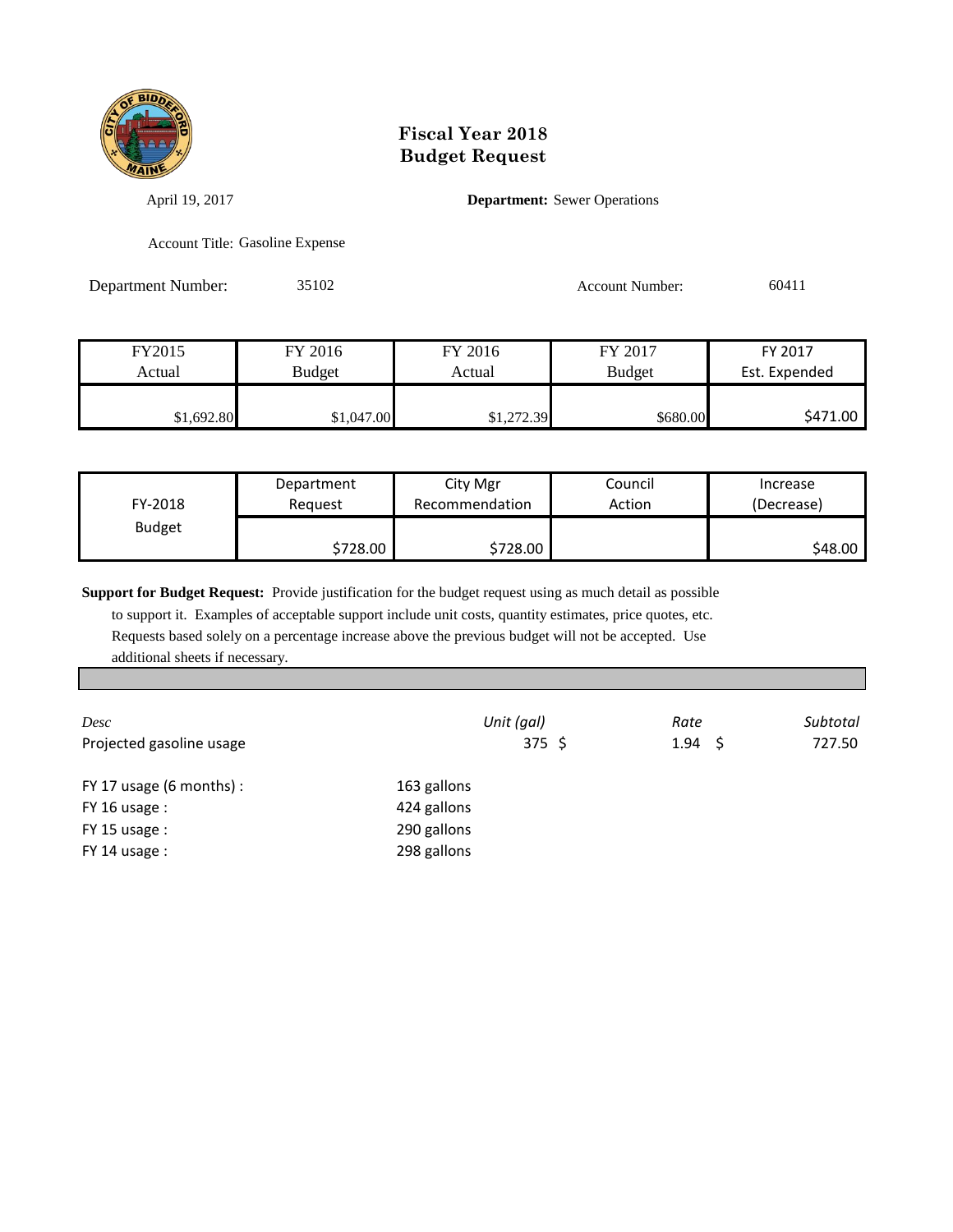

April 19, 2017 **Department:** Sewer Operations

Account Title: Vehicle Repair/Tires/Oil Exp

Department Number: 35102 Account Number: 60453

| FY2015  | FY 2016       | FY 2016 | FY 2017       | FY 2017       |
|---------|---------------|---------|---------------|---------------|
| Actual  | <b>Budget</b> | Actual  | <b>Budget</b> | Est. Expended |
|         |               |         |               |               |
| \$78.85 | \$400.00      | \$85.67 | \$400.00      | \$400.00      |

| FY-2018       | Department | City Mgr       | Council | Increase   |
|---------------|------------|----------------|---------|------------|
|               | Reauest    | Recommendation | Action  | (Decrease) |
| <b>Budget</b> | \$500.00   | \$400.00       |         | \$0.00     |

**Support for Budget Request:** Provide justification for the budget request using as much detail as possible to support it. Examples of acceptable support include unit costs, quantity estimates, price quotes, etc.

 Requests based solely on a percentage increase above the previous budget will not be accepted. Use additional sheets if necessary.

Maintenance costs for Unit #33

| <b>Fiscal Year</b> | <b>Budget</b>        | Actual                 |
|--------------------|----------------------|------------------------|
| FY2011             | \$<br>625.00<br>- S  | 668.00                 |
| FY2012             | \$<br>675.00<br>- S  | 110.00                 |
| FY2013             | \$<br>700.00<br>- S  | 302.00                 |
| FY2014             | \$<br>400.00<br>- \$ | 106.00                 |
| FY2015             | \$<br>400.00<br>- \$ | 79.00                  |
| FY2016             | \$<br>400.00<br>-S   | 86.00                  |
| FY2017             | 400.00               | \$400.00<br>(est. EOY) |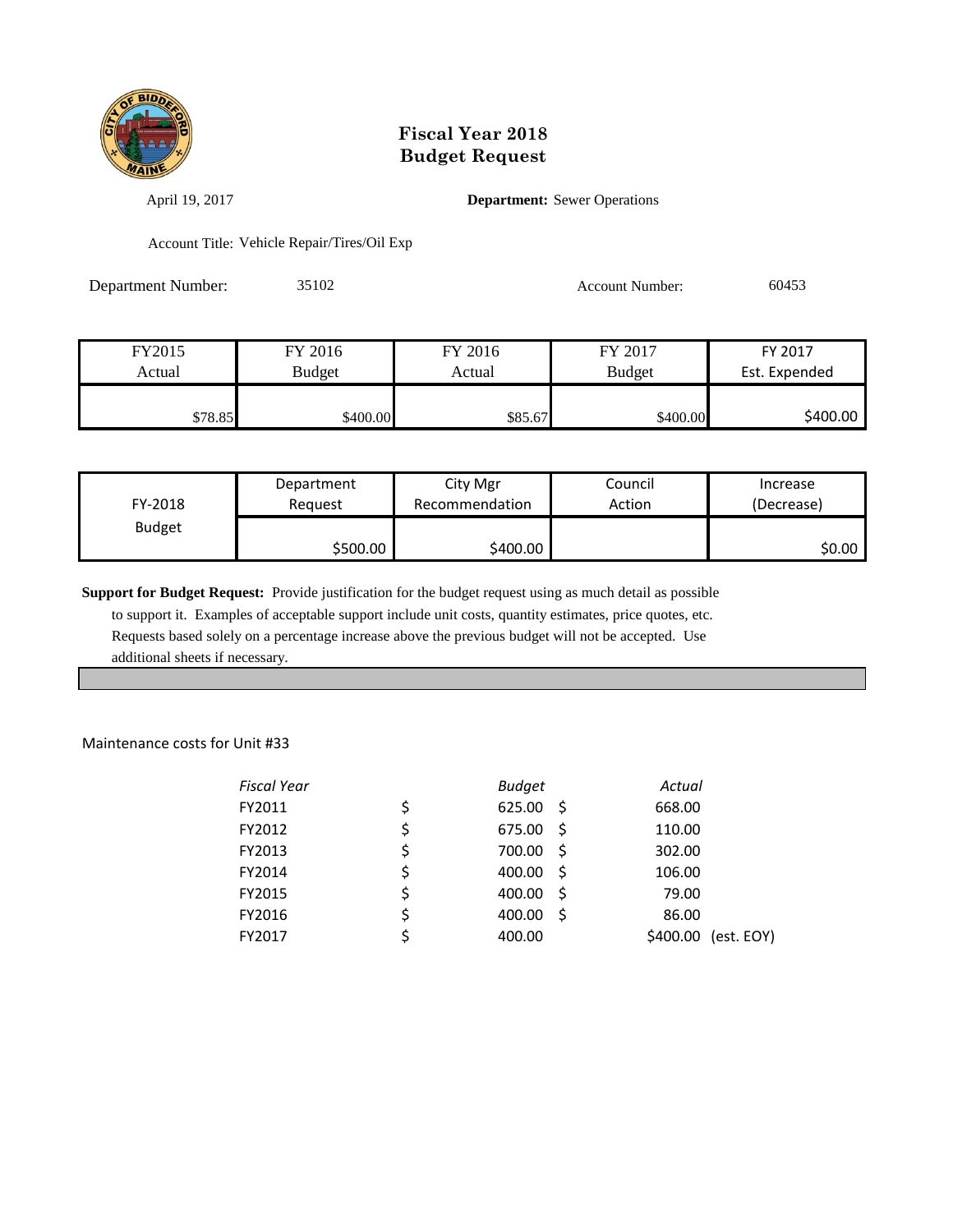

April 19, 2017 **Department:** Sewer Operations

Account Title: Admin/Office Supp/Eqt Non-Cap

Department Number: 35102 Account Number: 60500

| FY2015   | FY 2016  | FY 2016  | FY 2017       | FY 2017       |
|----------|----------|----------|---------------|---------------|
| Actual   | Budget   | Actual   | <b>Budget</b> | Est. Expended |
|          |          |          |               |               |
| \$143.06 | \$600.00 | \$671.84 | \$500.00      | S452.00       |

| FY-2018       | Department | City Mgr       | Council | Increase   |
|---------------|------------|----------------|---------|------------|
|               | Reauest    | Recommendation | Action  | (Decrease) |
| <b>Budget</b> | \$700.00   | \$700.00       |         | \$200.00   |

**Support for Budget Request:** Provide justification for the budget request using as much detail as possible

 to support it. Examples of acceptable support include unit costs, quantity estimates, price quotes, etc. Requests based solely on a percentage increase above the previous budget will not be accepted. Use additional sheets if necessary.

Misc. Office Supplies :

| PhotoCopy Paper     | \$200 |
|---------------------|-------|
| Binders/accessories | \$279 |
| Envelopes           | \$39  |
| Pens                | \$12  |
| Legal Pads          | \$70  |
| Storage files       | \$100 |
|                     | \$700 |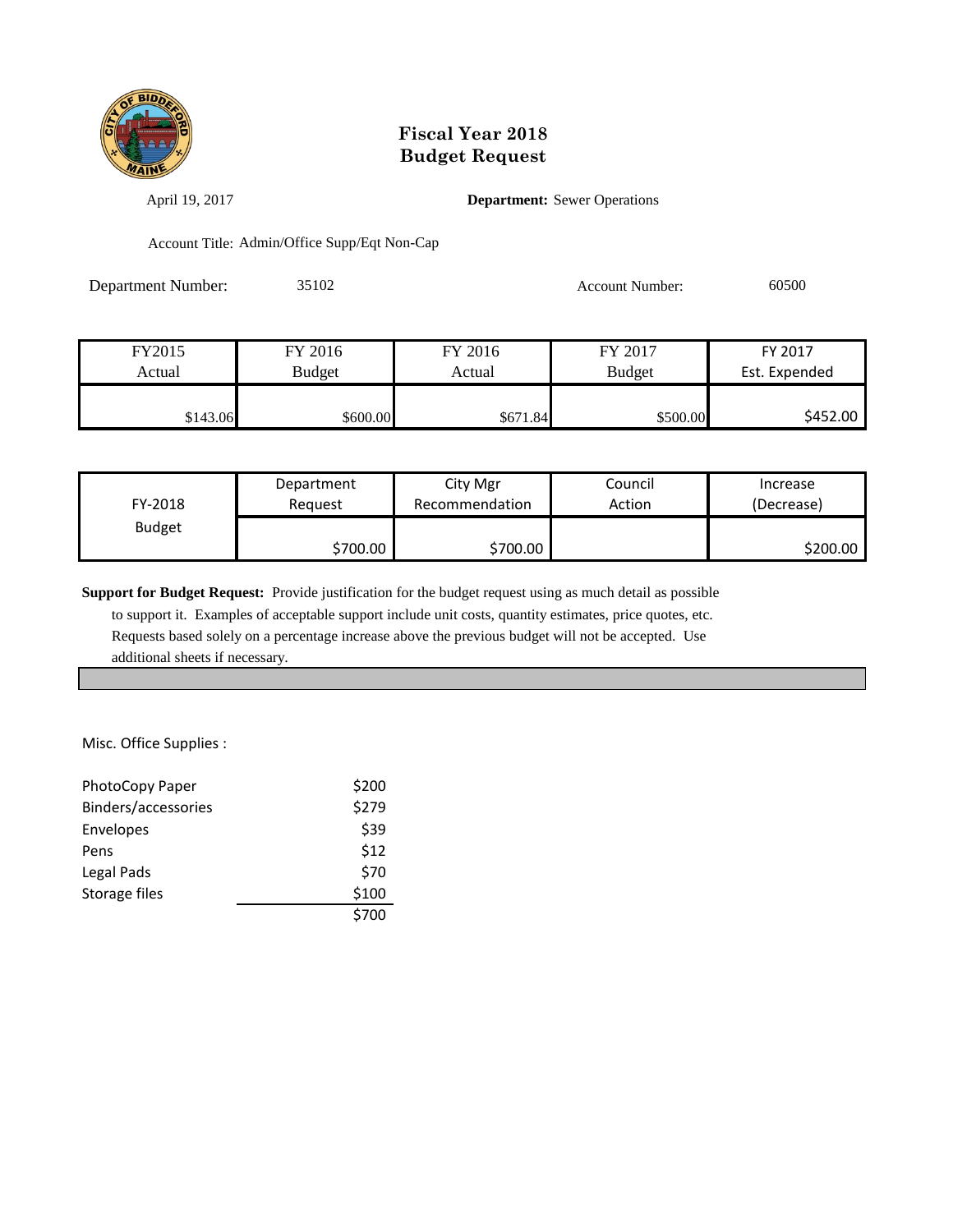

April 19, 2017 **Department:** Sewer Operations

Account Title: Operating Supp/Eqt Non-Cap

| Department Number: | 35102         |             | <b>Account Number:</b> | 60501         |  |
|--------------------|---------------|-------------|------------------------|---------------|--|
|                    |               |             |                        |               |  |
| FY2015             | FY 2016       | FY 2016     | FY 2017                | FY 2017       |  |
| Actual             | <b>Budget</b> | Actual      | <b>Budget</b>          | Est. Expended |  |
| \$52,166.58        | \$75,000.00   | \$45,050.00 | \$75,000.00            | \$69,552.00   |  |

| FY-2018       | Department  | City Mgr       | Council | Increase     |
|---------------|-------------|----------------|---------|--------------|
|               | Reauest     | Recommendation | Action  | (Decrease)   |
| <b>Budget</b> | \$30,000.00 | \$30,000.00    |         | (545,000.00) |

**Support for Budget Request:** Provide justification for the budget request using as much detail as possible

 to support it. Examples of acceptable support include unit costs, quantity estimates, price quotes, etc. Requests based solely on a percentage increase above the previous budget will not be accepted. Use additional sheets if necessary.

| Desc                              | Unit (ea)        | Rate        | Subtotal |
|-----------------------------------|------------------|-------------|----------|
| 2 new flow meters :               | 2.0 <sup>5</sup> | $10,000$ \$ | 20,000   |
| Flow meter repairs and supplies : | 1.0 <sub>5</sub> | 10,000      | 10,000   |
|                                   |                  |             | 30,000   |

Required for flow data collection and analysis activities

| <b>Fiscal Year History</b> |         | <b>Budget</b> |     | Actual      |     | <b>Differential</b> |
|----------------------------|---------|---------------|-----|-------------|-----|---------------------|
| FY2011                     | \$      | 16,650.00     | -\$ | 11,411.00   | -\$ | 5,239.00            |
| FY2012                     | \$      | 16,650.00     | \$  | 608.00      | \$  | 16,042.00           |
| FY2013                     | \$      | 16,650.00     | \$  | 16,650.00   | \$  |                     |
| FY2014                     | \$      | 16,500.00     | \$  | 16,650.00   | \$  | (150.00)            |
| FY2015                     | \$      | 66,600.00     | \$  | 52,167.00   | \$  | 14,433.00           |
| FY2016                     | \$      | 75,000.00     | \$  | 45,050.00   | \$  | 29,950.00           |
| FY2017                     | \$      | 75,000.00     |     | \$69,552.00 | \$  | 5,448.00            |
|                            |         |               |     |             |     |                     |
|                            | Average |               | \$  | 23,756.00   |     |                     |
|                            | Median  |               | \$  | 16,650.00   |     |                     |
|                            | Maximum |               | \$  | 52,167.00   |     |                     |
|                            |         |               |     |             |     |                     |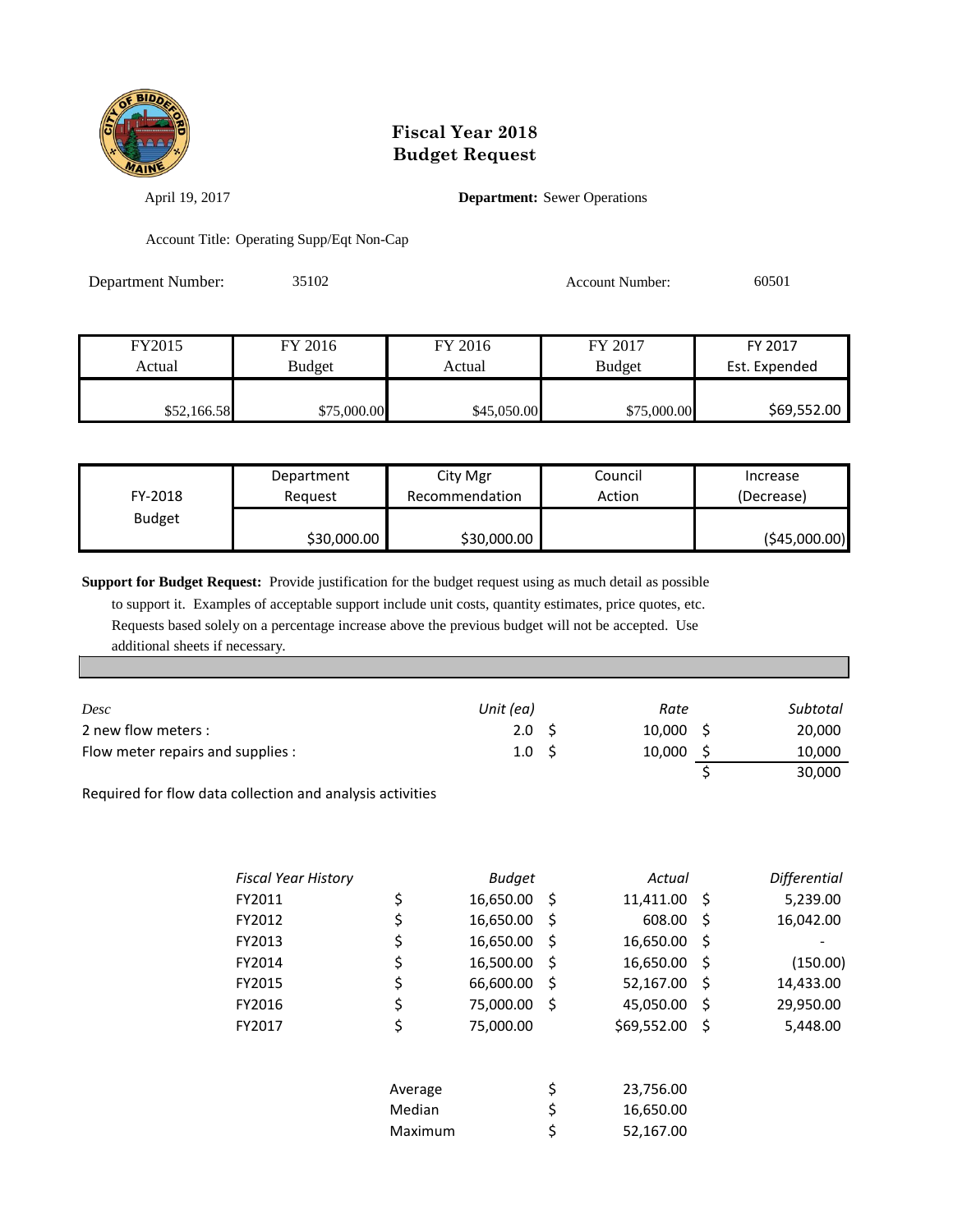

April 19, 2017 **Department:** Sewer Operations

Account Title: Equipment Purchase Cap

| Department Number:<br>35102 |               |            | <b>Account Number:</b> | 60602         |  |
|-----------------------------|---------------|------------|------------------------|---------------|--|
|                             |               |            |                        |               |  |
| FY2015                      | FY 2016       | FY 2016    | FY 2017                | FY 2017       |  |
| Actual                      | <b>Budget</b> | Actual     | <b>Budget</b>          | Est. Expended |  |
| \$491.60                    | \$100,000.00  | \$8,664.00 | \$100,000.00           | \$100,000.00  |  |

| FY-2018       | Department   | City Mgr       | Council | Increase   |
|---------------|--------------|----------------|---------|------------|
|               | Reauest      | Recommendation | Action  | (Decrease) |
| <b>Budget</b> | \$100,000.00 | \$100,000.00   |         | \$0.00     |

**Support for Budget Request:** Provide justification for the budget request using as much detail as possible

 to support it. Examples of acceptable support include unit costs, quantity estimates, price quotes, etc. Requests based solely on a percentage increase above the previous budget will not be accepted. Use additional sheets if necessary.

Sewer System Capital Equip. Replacement :  $$100,000$ 

#### The Maine Department of Environmental Protection requires the capital equipment set aside for grant eligibility

| <b>Fiscal Year History</b> |         | <b>Budget</b> |    | Actual      |    | <b>Differential</b> |
|----------------------------|---------|---------------|----|-------------|----|---------------------|
| FY2011                     | \$      | 100,000.00    | \$ |             | \$ | 100,000.00          |
| FY2012                     | \$      | 100,000.00    | S  |             | Ş  | 100,000.00          |
| FY2013                     | \$      | 100,000.00    | S  |             | Ş  | 100,000.00          |
| FY2014                     | \$      | 100,000.00    | S  |             | \$ | 100,000.00          |
| FY2015                     | \$      | 100,000.00    | S  | 491.60      | \$ | 99,508.40           |
| FY2016                     | \$      | 100,000.00    | -S | 8,664.00    | \$ | 91,336.00           |
| FY2017                     | \$      | 100,000.00    |    | \$32,831.00 | \$ | 67,169.00           |
|                            | Average |               | \$ | 5,998.09    |    |                     |
|                            | Median  |               | \$ |             |    |                     |
|                            | Maximum |               |    | 8,664.00    |    |                     |

The funds in this line are moved into reserves at the end of FY in order to complete capital replacement projects.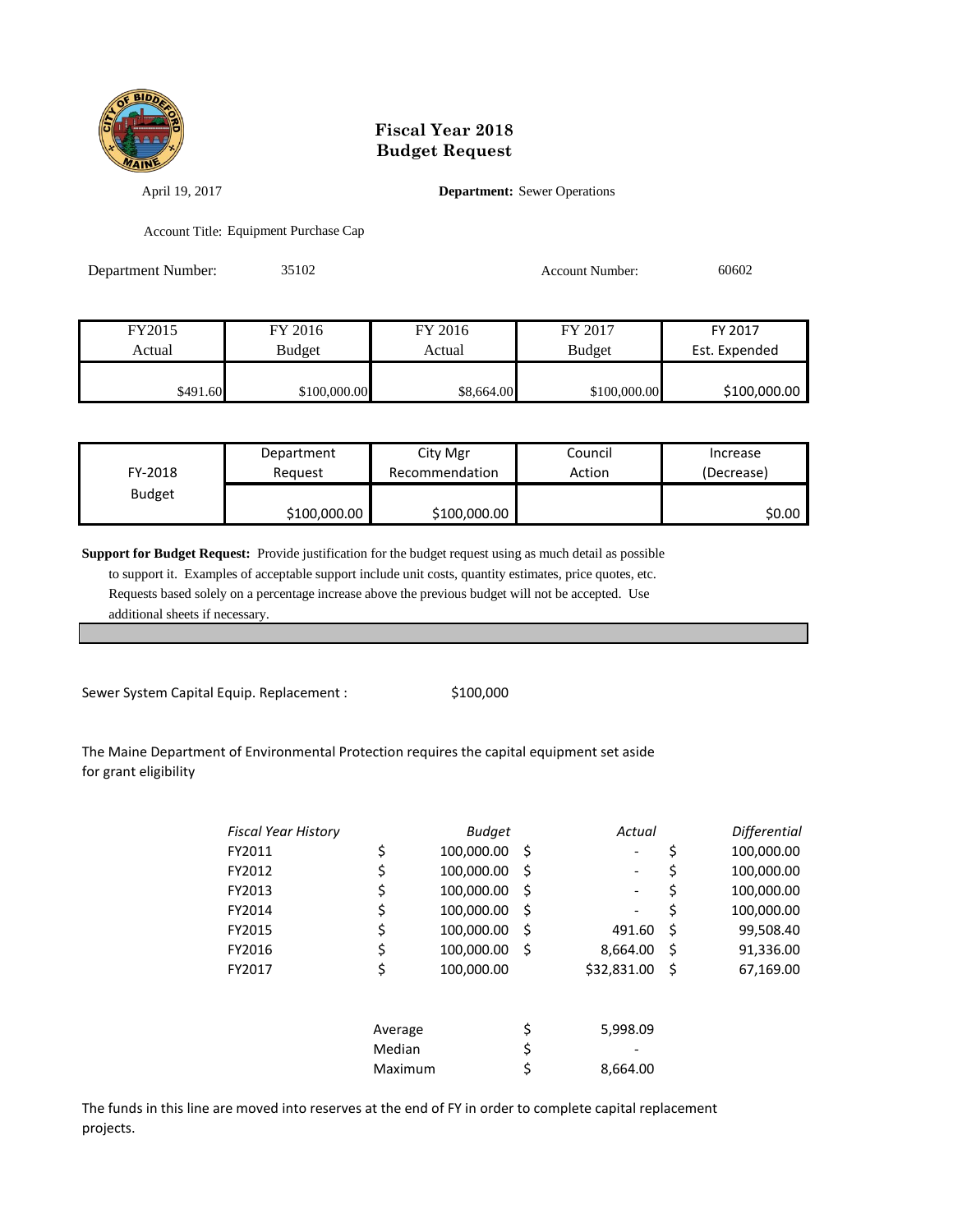

April 19, 2017 **Department:** Sewer Operations

Account Title: Vehicles Purchase Capital

Department Number: 35102 Account Number: 60603

| FY2015      | FY 2016     | FY 2016  | FY 2017       | FY 2017       |
|-------------|-------------|----------|---------------|---------------|
| Actual      | Budget      | Actual   | <b>Budget</b> | Est. Expended |
|             |             |          |               |               |
| \$12,368.36 | \$22,333.00 | \$715.58 | \$22,848.00   | \$22,848.00   |

| FY-2018       | Department<br>Reauest | City Mgr<br>Council<br>Action<br>Recommendation |  | Increase<br>(Decrease) |
|---------------|-----------------------|-------------------------------------------------|--|------------------------|
| <b>Budget</b> | \$17,574.00           | \$17,574.00                                     |  | (55, 274.00)           |

**Support for Budget Request:** Provide justification for the budget request using as much detail as possible

 to support it. Examples of acceptable support include unit costs, quantity estimates, price quotes, etc. Requests based solely on a percentage increase above the previous budget will not be accepted. Use additional sheets if necessary.

Lease payments for Wastewater vehicles/equip.

Units 8, 16 & 55  $\frac{17,574.00}{ }$ 

| <b>Fiscal Year History</b> | <b>Budget</b>      |      | Actual    |     | <b>Differential</b> |
|----------------------------|--------------------|------|-----------|-----|---------------------|
| FY2011                     | \$<br>38,536.00 \$ |      | 5,632.00  | - S | 32,904.00           |
| FY2012                     | \$<br>43,455.00 \$ |      | 6,049.00  | -S  | 37,406.00           |
| FY2013                     | \$<br>46,955.00    | - S  | 3,500.00  | - Ś | 43,455.00           |
| FY2014                     | \$<br>49,666.00    | - \$ | 68,915.00 | - Ś | (19, 249.00)        |
| FY2015                     | \$<br>22,333.00    | - \$ | 12,368.00 | -Ś  | 9,965.00            |
| FY2016                     | \$<br>22,333.00    | - S  | 716.00    | Ŝ.  | 21,617.00           |
| FY2017                     | \$<br>22,848.00    | Ŝ    | 400.00    | Ś   | 22,448.00           |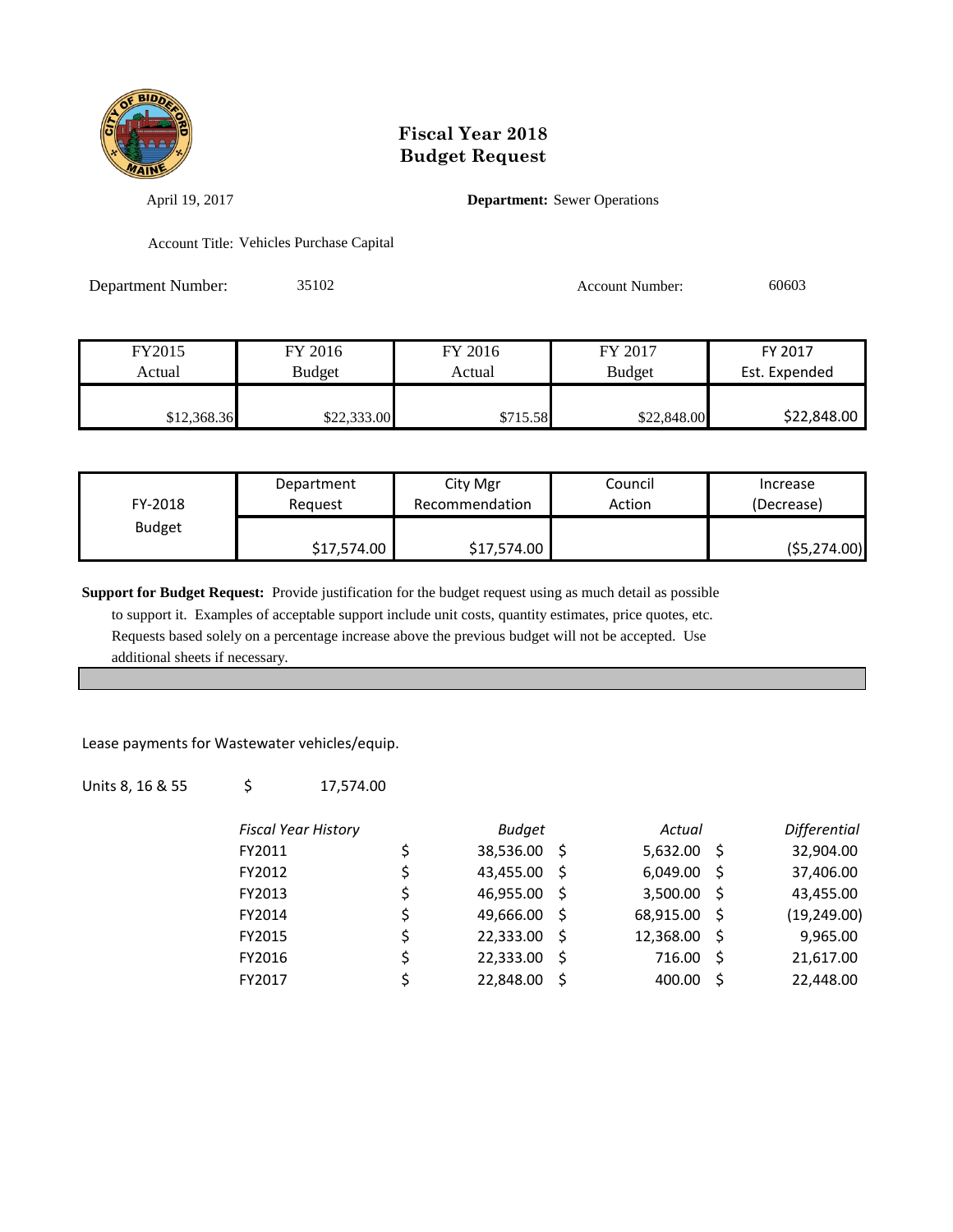

#### April 19, 2017 **Department:** Sewer Operations

Account Title: Sewer Construc/Improve Cap

| 35102<br>Department Number: |               | <b>Account Number:</b> |               | 60605         |  |
|-----------------------------|---------------|------------------------|---------------|---------------|--|
|                             |               |                        |               |               |  |
| FY2015                      | FY 2016       | FY 2016                | FY 2017       | FY 2017       |  |
| Actual                      | <b>Budget</b> | Actual                 | <b>Budget</b> | Est. Expended |  |
| \$167,749.02                | \$643,400.00  | \$88,565.38            | \$700,000.00  | \$700,000.00  |  |

| FY-2018       | Department   | City Mgr       | Council | Increase    |
|---------------|--------------|----------------|---------|-------------|
|               | Reauest      | Recommendation | Action  | (Decrease)  |
| <b>Budget</b> | \$772,500.00 | \$772,500.00   |         | \$72,500.00 |

**Support for Budget Request:** Provide justification for the budget request using as much detail as possible

 to support it. Examples of acceptable support include unit costs, quantity estimates, price quotes, etc. Requests based solely on a percentage increase above the previous budget will not be accepted. Use additional sheets if necessary.

| Process Water to CSO Tank:              | S | 75,000.00  |
|-----------------------------------------|---|------------|
| Replace FMI Pump Station:               | S | 340,000.00 |
| Update SCADA System :                   | Ś | 37,500.00  |
| Flow Monitoring:                        | Ś | 120,000.00 |
| Install Green Infrstrtr., LID Devices : | ς | 200,000.00 |
|                                         | Ś | 772,500.00 |

| Fiscal Year History |         | <b>Budget</b> |      | Actual       |     | Reserve    |
|---------------------|---------|---------------|------|--------------|-----|------------|
| FY2011              | \$      | 440,000.00    | - \$ | 82,725.00 \$ |     | 357,275.00 |
| FY2012              | \$      | 752,700.00    | \$   | 194,585.00   | -\$ | 558,115.00 |
| FY2013              | \$      | 500,000.00    | \$   | 326,648.00   | Š.  | 173,352.00 |
| FY2014              | \$      | 285.000.00    | \$   | 51,421.00    | Ŝ   | 233,579.00 |
| FY2015              | \$      | 470,000.00    | \$   | 167,749.00   | Ŝ   | 302,251.00 |
| FY2016              | \$      | 643,400.00    | Ś    | 88,565.00    | Ŝ   | 554,835.00 |
| FY2017              | \$      | 700,000.00    |      | \$700,000.00 | \$  |            |
|                     | Average |               | \$   | 230,241.86   |     |            |
|                     | Median  |               | \$   | 167,749.00   |     |            |
|                     | Maximum |               | \$   | 700.000.00   |     |            |

The funds in this line are moved into reserves as projects develop and get completed which usually takes more than 1 Fiscal Year due to complexity and engineering and design. The listed amount is tied in to the submittals for the CIP plan and the list of projects is what was submitted in the CIP plan under the City funding.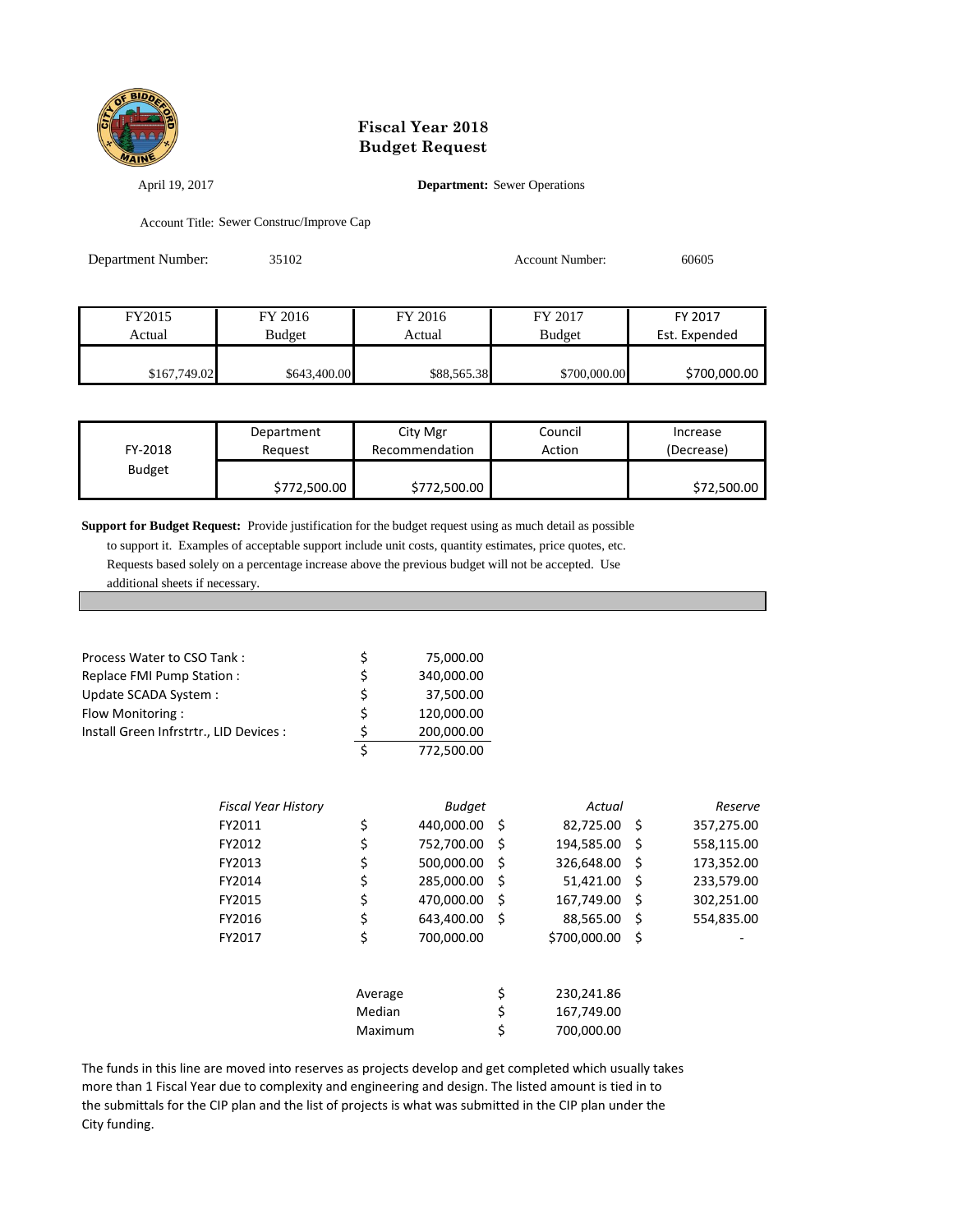

April 19, 2017 **Department:** Sewer Operations

Account Title: Depreciation Expense

Department Number: 35102 Account Number: 60700

| FY2015       | FY 2016       | FY 2016      | FY 2017       | FY 2017       |
|--------------|---------------|--------------|---------------|---------------|
| Actual       | <b>Budget</b> | Actual       | <b>Budget</b> | Est. Expended |
|              |               |              |               |               |
| \$943,459.26 | \$0.00        | \$991,751.84 | \$0.00        | \$0.00        |

| FY-2018       | Department | City Mgr       | Council | Increase   |
|---------------|------------|----------------|---------|------------|
|               | Reguest    | Recommendation | Action  | (Decrease) |
| <b>Budget</b> | \$0.00     | \$0.00         |         | SO.OO      |

**Support for Budget Request:** Provide justification for the budget request using as much detail as possible to support it. Examples of acceptable support include unit costs, quantity estimates, price quotes, etc. Requests based solely on a percentage increase above the previous budget will not be accepted. Use additional sheets if necessary.

#### This accounts for depreciation on capital items but is not budgetted

| <b>Fiscal Year History</b> |   | <b>Budget</b> |    | Actual     |
|----------------------------|---|---------------|----|------------|
| FY2011                     |   |               |    | 709,986.90 |
| FY2012                     |   |               | \$ | 846,842.48 |
| FY2013                     | Ś | -             | \$ | 314,110.28 |
| FY2014                     |   |               | \$ | 894,307.06 |
| FY2015                     |   |               | Ś  | 943,459.26 |
| FY2016                     |   |               | S  | 991,751.84 |
| FY2017                     |   |               |    |            |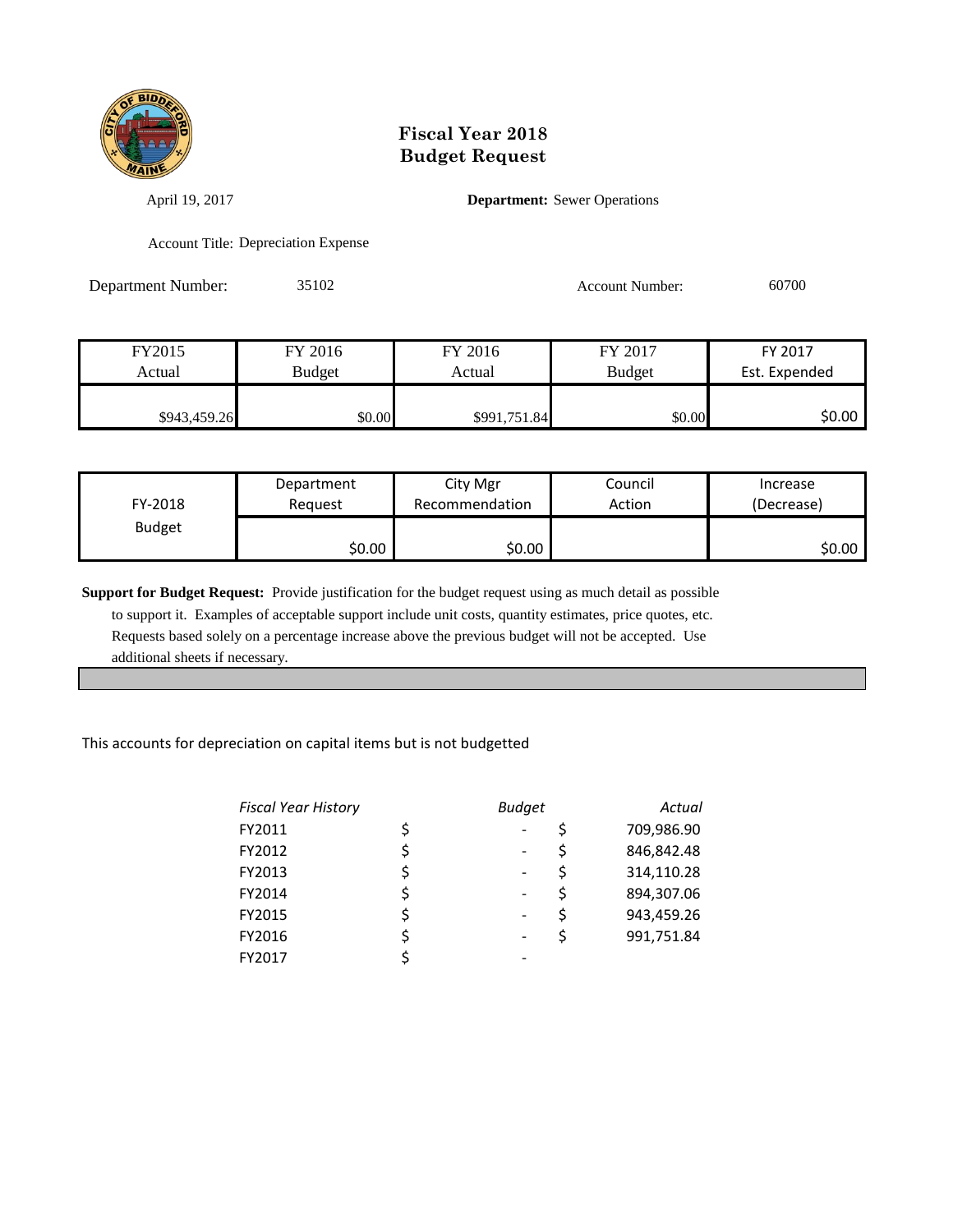

April 19, 2017 **Department:** Sewer Operations

Account Title: Bond Principal Expense

| Department Number: | 35102         |         | <b>Account Number:</b> | 60750         |  |
|--------------------|---------------|---------|------------------------|---------------|--|
|                    |               |         |                        |               |  |
| FY2015             | FY 2016       | FY 2016 | FY 2017                | FY 2017       |  |
| Actual             | <b>Budget</b> | Actual  | <b>Budget</b>          | Est. Expended |  |
| \$0.00             | \$559,000.00  | \$0.00  | \$559,000.00           | \$559,000.00  |  |

| FY-2018       | Department   | City Mgr       | Council | Increase     |
|---------------|--------------|----------------|---------|--------------|
|               | Reauest      | Recommendation | Action  | (Decrease)   |
| <b>Budget</b> | \$659,000.00 | \$659,000.00   |         | \$100,000.00 |

**Support for Budget Request:** Provide justification for the budget request using as much detail as possible

 to support it. Examples of acceptable support include unit costs, quantity estimates, price quotes, etc. Requests based solely on a percentage increase above the previous budget will not be accepted. Use additional sheets if necessary.

#### Wastewater Bond/Loan Principal Payments

Includes \$100,000 for the Nov. 2015 Bond approval of \$3,925,000 which is 50% of principal payment due. This Bond was suppose to be fully paid out of General Fund but is proposed to be split between the General Fund and the Wastewater Fund

| <b>Fiscal Year History</b> | <b>Budget</b>    |     | Actual     |
|----------------------------|------------------|-----|------------|
| FY2011                     | \$<br>909,250.00 | Ŝ.  |            |
| FY2012                     | \$<br>684,000.00 | Ŝ.  |            |
| FY2013                     | \$<br>684,000.00 | Ŝ   |            |
| FY2014                     | \$<br>684,000.00 | \$. |            |
| FY2015                     | \$<br>684,000.00 | Ś   |            |
| FY2016                     | \$<br>559,000.00 | Ś   |            |
| FY2017                     | 559,000.00       |     | 559,000.00 |

\*These payments have been made annually but at the end of a FY the Finance Dept. closes out the expenditure and moves the cost onto the balance sheet as a payable, thus no "actual" shown for FY2015 and FY2016.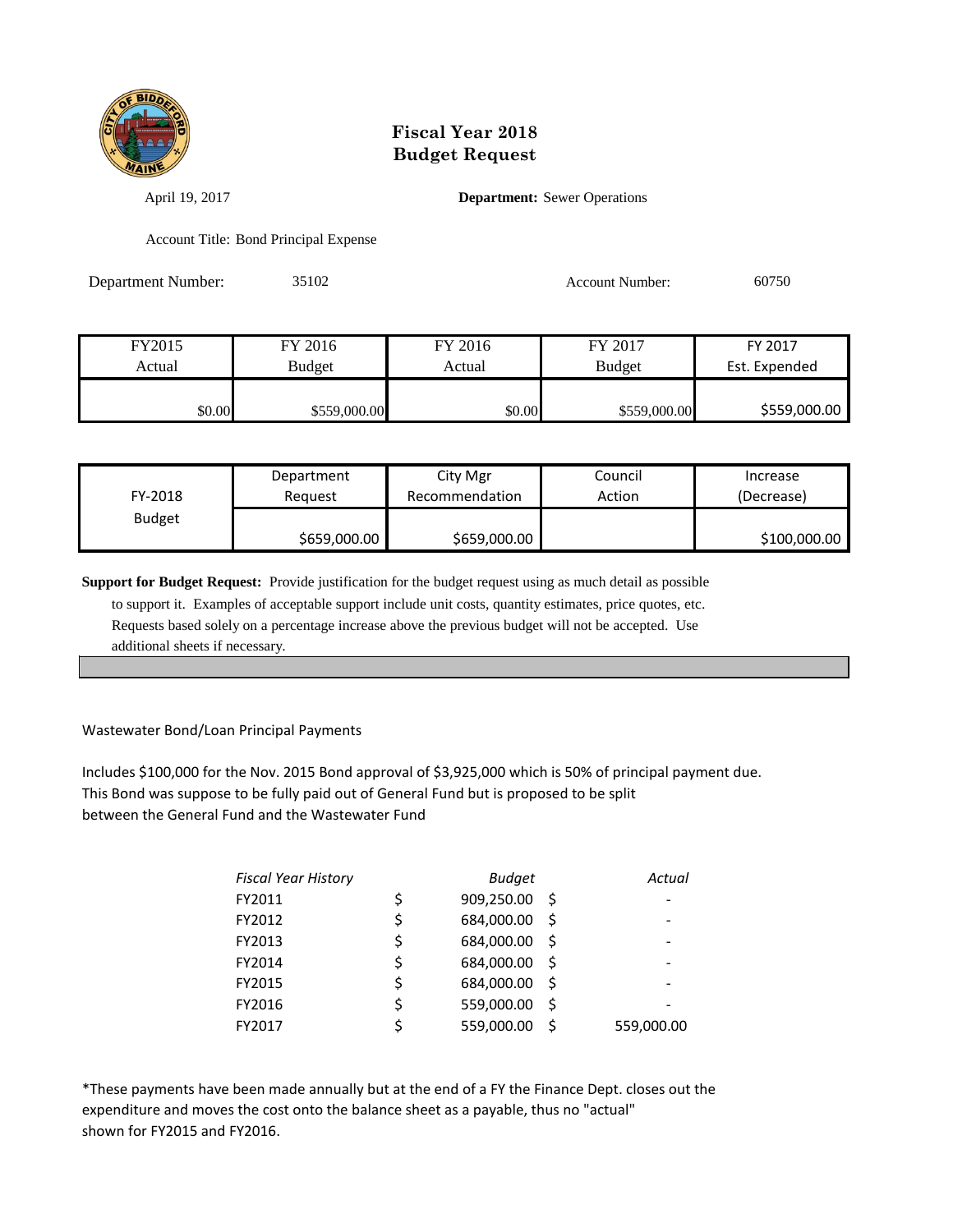

April 19, 2017 **Department:** Sewer Operations

Account Title: Bond Interest Expense

Department Number: 35102 Account Number: 60751

| FY2015       | FY 2016       | FY 2016      | FY 2017       | FY 2017       |
|--------------|---------------|--------------|---------------|---------------|
| Actual       | <b>Budget</b> | Actual       | <b>Budget</b> | Est. Expended |
|              |               |              |               |               |
| \$222,956.65 | \$207,710.00  | \$206,467.46 | \$192,163.00  | \$192,163.00  |

| FY-2018       | Department   |              | Council | Increase    |
|---------------|--------------|--------------|---------|-------------|
|               | Reauest      |              | Action  | (Decrease)  |
| <b>Budget</b> | \$242,943.00 | \$242,943.00 |         | \$50,780.00 |

**Support for Budget Request:** Provide justification for the budget request using as much detail as possible

 to support it. Examples of acceptable support include unit costs, quantity estimates, price quotes, etc. Requests based solely on a percentage increase above the previous budget will not be accepted. Use additional sheets if necessary.

#### Wastewater Bonds/Loans Interest Payments

Includes \$66,265 for the Nov. 2015 Bond approval of \$3,925,000 which is 50% of interest payment due. This Bond was suppose to be fully paid out of General Fund but is proposed to be split between the General Fund and the Wastewater Fund.

|    | <b>Budget</b> |     | Actual              |    | Differential |
|----|---------------|-----|---------------------|----|--------------|
| Ś  |               |     | 393,526.00          | -S | 1,207.00     |
| \$ | 371,840.00    | -S  | 363,799.00          | -S | 8,041.00     |
|    | 348,868.00    | - S | 319,611.00          | -Ś | 29,257.00    |
| Ś  | 255,927.00    | -S  | 261,496.00          | -S | (5,569.00)   |
| Ś  | 224,663.00    | -S  | 222,957.00          | -S | 1,706.00     |
|    | 207,710.00    |     | 206,467.00          | -S | 1,243.00     |
|    | 192,163.00    | S   | 192,163.00          | .S |              |
|    |               |     | 394,733.00 \$<br>\$ |    |              |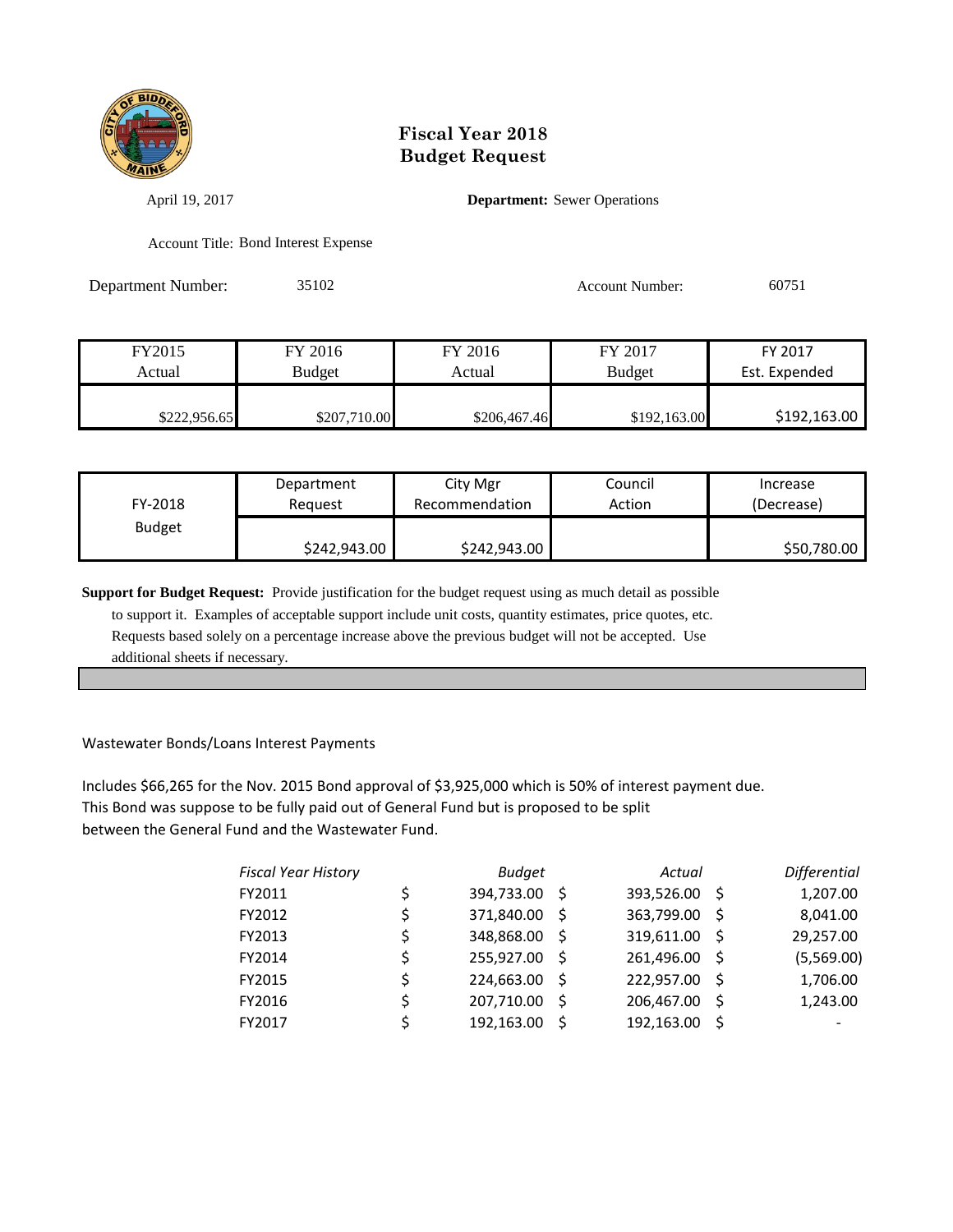

April 19, 2017 **Department:** Sewer Operations

Account Title: Miscellaneous Expense

Department Number: 35102 Account Number: 60797

| FY2015      | FY 2016       | FY 2016     | FY 2017       | FY 2017       |
|-------------|---------------|-------------|---------------|---------------|
| Actual      | <b>Budget</b> | Actual      | <b>Budget</b> | Est. Expended |
|             |               |             |               |               |
| \$17,776.88 | \$14,542.00   | \$21,143.79 | \$14,542.00   | \$25,132.00   |

| FY-2018       | Department  | City Mgr       | Council | Increase    |
|---------------|-------------|----------------|---------|-------------|
|               | Reauest     | Recommendation | Action  | (Decrease)  |
| <b>Budget</b> | \$12,800.00 | \$12,800.00    |         | (51,742.00) |

**Support for Budget Request:** Provide justification for the budget request using as much detail as possible

 to support it. Examples of acceptable support include unit costs, quantity estimates, price quotes, etc. Requests based solely on a percentage increase above the previous budget will not be accepted. Use additional sheets if necessary.

The reduction is due to the water meter readings and billing deing moved to 60310 under service contracts

| CSO Discharge Fee: |   | 12,000.00 |
|--------------------|---|-----------|
| WWTF License Fee:  | S | 800.00    |
|                    |   | 12,800.00 |

| <b>Fiscal Year History</b> |    | <b>Budget</b> |      | Actual       |              | <b>Differential</b> |
|----------------------------|----|---------------|------|--------------|--------------|---------------------|
| FY2011                     | \$ | 31,600.00     | - S  | 53,647.00 \$ |              | (22,047.00)         |
| FY2012                     | \$ | 31,600.00     | - \$ | 76,573.00    | -S           | (44, 973.00)        |
| FY2013                     | \$ | 36,600.00     | -S   | 55,149.00    | -S           | (18,549.00)         |
| FY2014                     | \$ | 36,600.00     | - \$ | 33,671.00    | -Ś           | 2,929.00            |
| FY2015                     | \$ | 36,600.00     | -S   | 17,777.00    | -S           | 18,823.00           |
| FY2016*                    | \$ | 14,542.00     | -S   | 21,144.00    | <sub>S</sub> | (6,602.00)          |
| FY2017**                   | Ś  | 14,452.00     | -S   | 24,861.00    | S.           | (10, 409.00)        |

\*FY2016 Budget was \$36,600, with a transfer out for 2% increase of \$22,058 creating an adjusted budget of \$14,542.

\*\*FY2017 Actual reflects year-to-date expenditures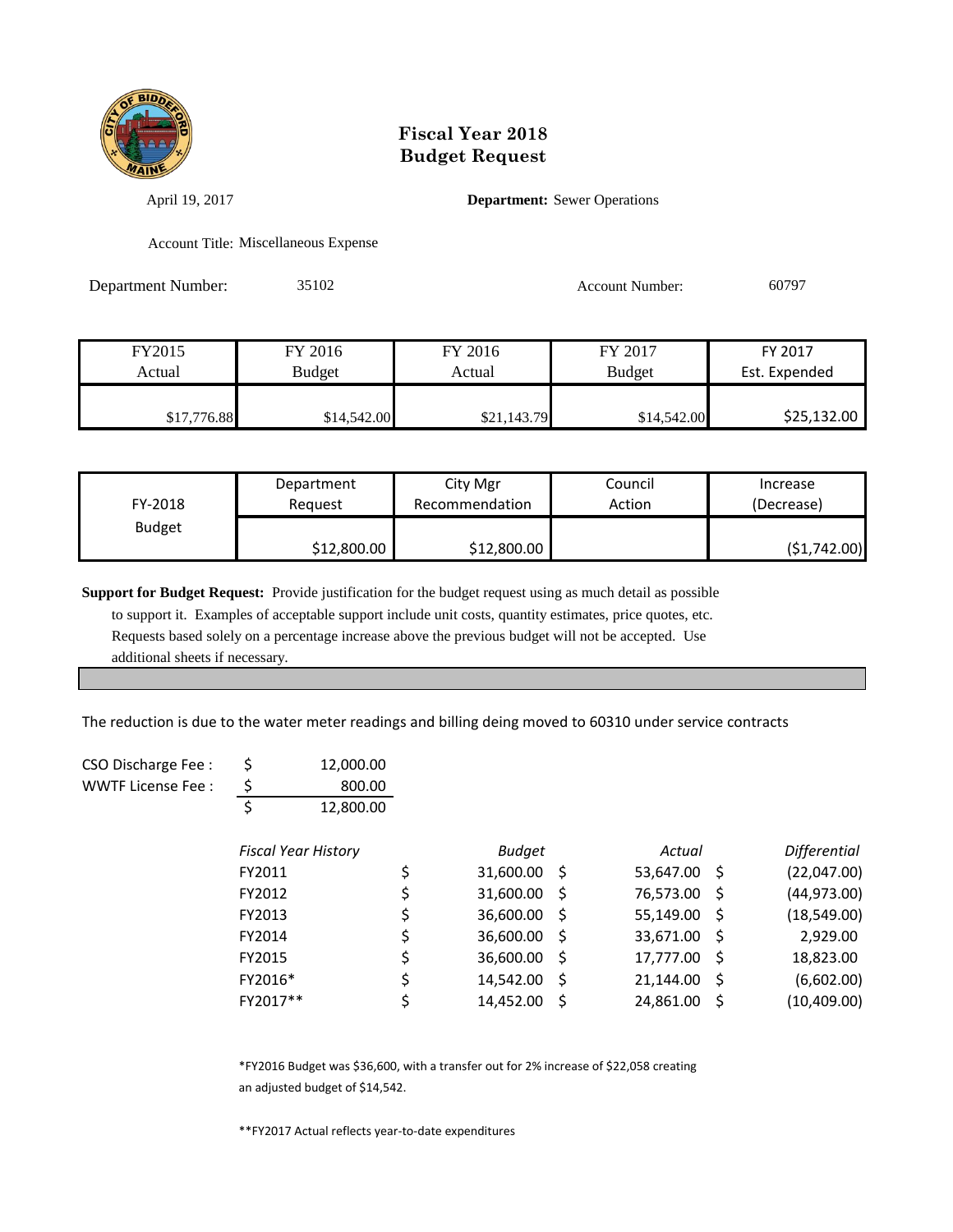

April 19, 2017 **Department:** Sewer Operations

Account Title: Contingency

Department Number: 35102 Account Number: 60798

| FY2015      | FY 2016       | FY 2016     | FY 2017       | FY 2017       |
|-------------|---------------|-------------|---------------|---------------|
| Actual      | <b>Budget</b> | Actual      | <b>Budget</b> | Est. Expended |
|             |               |             |               |               |
| \$38,300.00 | \$46,592.00   | \$37,244.40 | \$46,592.00   | \$10,000.00   |

| FY-2018       | Department  | City Mgr       | Council | Increase       |
|---------------|-------------|----------------|---------|----------------|
|               | Reauest     | Recommendation | Action  | (Decrease)     |
| <b>Budget</b> | \$25,000.00 | \$25,000.00    |         | ( \$21,592.00) |

**Support for Budget Request:** Provide justification for the budget request using as much detail as possible

 to support it. Examples of acceptable support include unit costs, quantity estimates, price quotes, etc. Requests based solely on a percentage increase above the previous budget will not be accepted. Use additional sheets if necessary.

| Employee increases for FY 18 : | \$15.000 |
|--------------------------------|----------|
| Misc. :                        | \$10,000 |

Decrease is due to restructuring of cost allocations in budget

| <b>Fiscal Year History</b> |    | <b>Budget</b> |      | Actual    |     | Differential |
|----------------------------|----|---------------|------|-----------|-----|--------------|
| FY2011                     | \$ | 63,517.00 \$  |      | 37,737.00 | - S | 25,780.00    |
| FY2012                     | \$ | 71,213.00 \$  |      | 46,601.00 | -S  | 24,612.00    |
| FY2013                     | \$ | 13,601.00 \$  |      | 8,908.00  | -S  | 4,693.00     |
| FY2014                     | \$ | 52,270.00 \$  |      | 48,623.00 | - S | 3,647.00     |
| FY2015                     | \$ | 46,592.00     | - S  | 38,300.00 | - S | 8,292.00     |
| FY2016                     | Ś  | 46,592.00     | - \$ | 37,244.00 | -Ś  | 9,348.00     |
| FY2017                     | Ś  | 46,592.00     | Ŝ.   | 25,000.00 | .S  | 21,592.00    |
|                            |    |               |      |           |     |              |

The license requirements were moved out of this line and the misc. portion was reduced by \$15,000 as well.